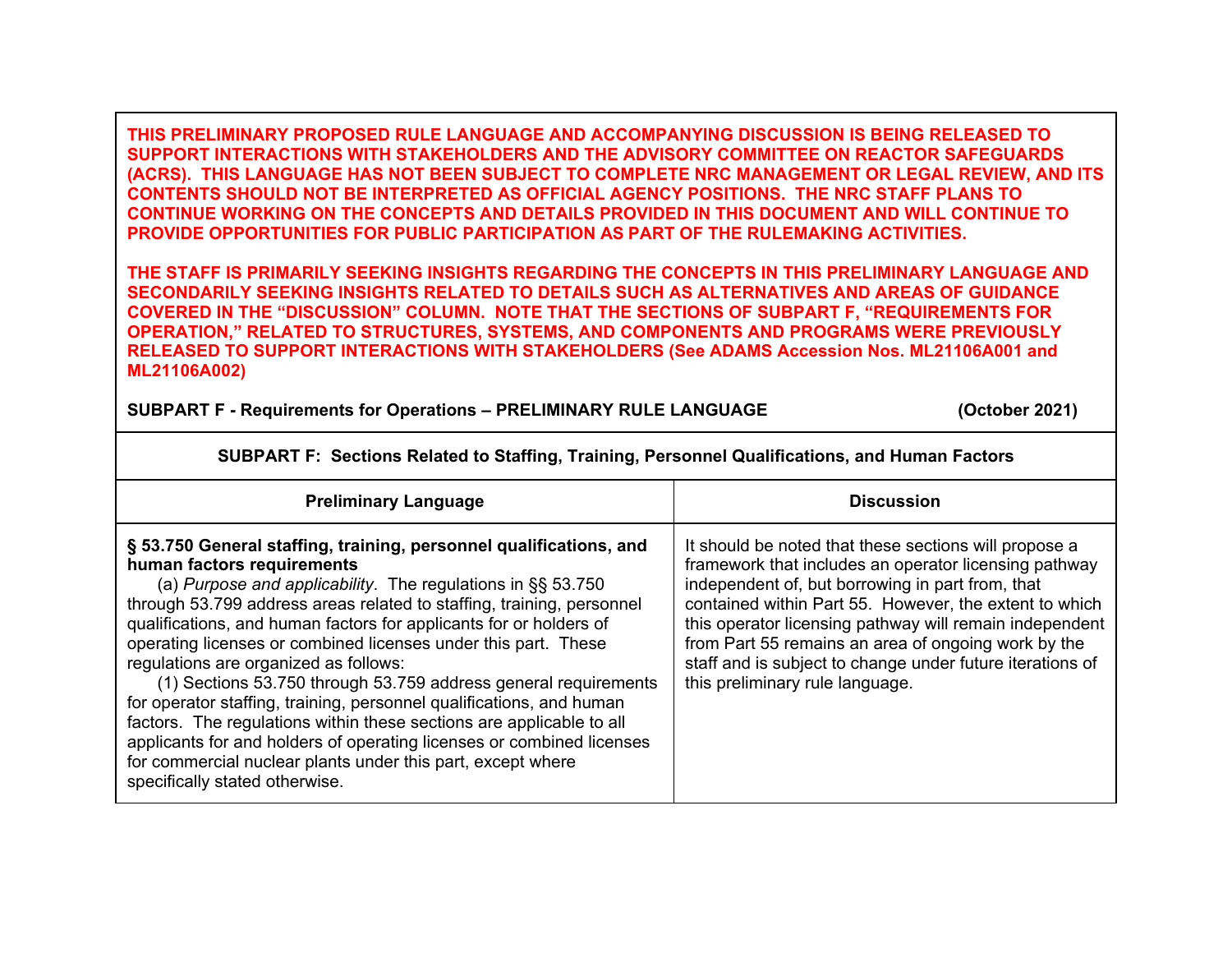| (2) Sections 53.760 through 53.769 address operator licensing<br>requirements. The regulations within this section are applicable to<br>those applicants for and holders of operating licenses or combined<br>licenses for commercial nuclear plants under this part who do not meet<br>the criteria provided under $\S$ 53.755(b).<br>(3) Sections 53.770 through 53.779 address certified operator<br>requirements. The regulations within this section are provided as an<br>alternative to §§ 53.760 through 53.769 for those applicants for or<br>holders of operating licenses or combined licenses for commercial<br>nuclear plants under this part who meet the criteria provided under §<br>53.755(b).<br>(4) Sections 53.780 through 53.789 address general personnel<br>training requirements. The regulations within this section are<br>applicable to all applicants for and holders of operating licenses or<br>combined licenses for commercial nuclear plants under this part.<br>(5) Sections 53.790 through 53.799 are reserved for future use. |                                                                                                                                                                                                                                                                                                                                                                                                                                                                                                                                                                                                                                                                    |
|-------------------------------------------------------------------------------------------------------------------------------------------------------------------------------------------------------------------------------------------------------------------------------------------------------------------------------------------------------------------------------------------------------------------------------------------------------------------------------------------------------------------------------------------------------------------------------------------------------------------------------------------------------------------------------------------------------------------------------------------------------------------------------------------------------------------------------------------------------------------------------------------------------------------------------------------------------------------------------------------------------------------------------------------------------------------|--------------------------------------------------------------------------------------------------------------------------------------------------------------------------------------------------------------------------------------------------------------------------------------------------------------------------------------------------------------------------------------------------------------------------------------------------------------------------------------------------------------------------------------------------------------------------------------------------------------------------------------------------------------------|
| (b) Definitions. As used in §§ 53.750 through 53.799:                                                                                                                                                                                                                                                                                                                                                                                                                                                                                                                                                                                                                                                                                                                                                                                                                                                                                                                                                                                                             | Adapted from § 55.4.                                                                                                                                                                                                                                                                                                                                                                                                                                                                                                                                                                                                                                               |
| Automation means a device or system that accomplishes (partially<br>or fully) a function or task.<br>Auxiliary operator, as used within this part, means those staff of a<br>commercial nuclear plant who operate plant components but are not<br>required to be licensed or certified under the provisions of this part.<br>Certified operator means an individual certified under the<br>provisions of §§ 53.770 through 53.779 to manipulate a control of a<br>facility. Certified operators are not licensed by the Commission.<br>Controls when used with respect to a nuclear reactor means<br>apparatus and mechanisms the manipulation of which directly affects<br>the reactivity or power level of the reactor.<br>Licensed operator means any individual licensed under the<br>provisions of §§ 53.760 through 53.769 to manipulate a control of a<br>facility.                                                                                                                                                                                        | It should be noted that some (or all) of the definitions<br>provided at $\S$ 53.750(b) may be relocated to the<br>definitions section at $\S$ 53.020 in future iterations of this<br>rule language.<br>For clarity, $\S$ 53.750 – 53.799 avoids the use of the<br>term "operator" by itself. This is to prevent creating<br>confusion because of the introduction of the additional<br>non-licensed "certified operator" category within Part<br>53. In light of that, this section (as reflected in these<br>definitions) refers to operators as either "senior<br>licensed operators", "licensed operators", "certified<br>operators", or "auxiliary operators." |
| Load following, as used within this subpart, means a nuclear<br>power plant automatically changing its generation of electricity to                                                                                                                                                                                                                                                                                                                                                                                                                                                                                                                                                                                                                                                                                                                                                                                                                                                                                                                               | It should be noted that § 53.751 for communications<br>(adapted from $\S$ 55.5) and $\S$ 53.752 for information                                                                                                                                                                                                                                                                                                                                                                                                                                                                                                                                                    |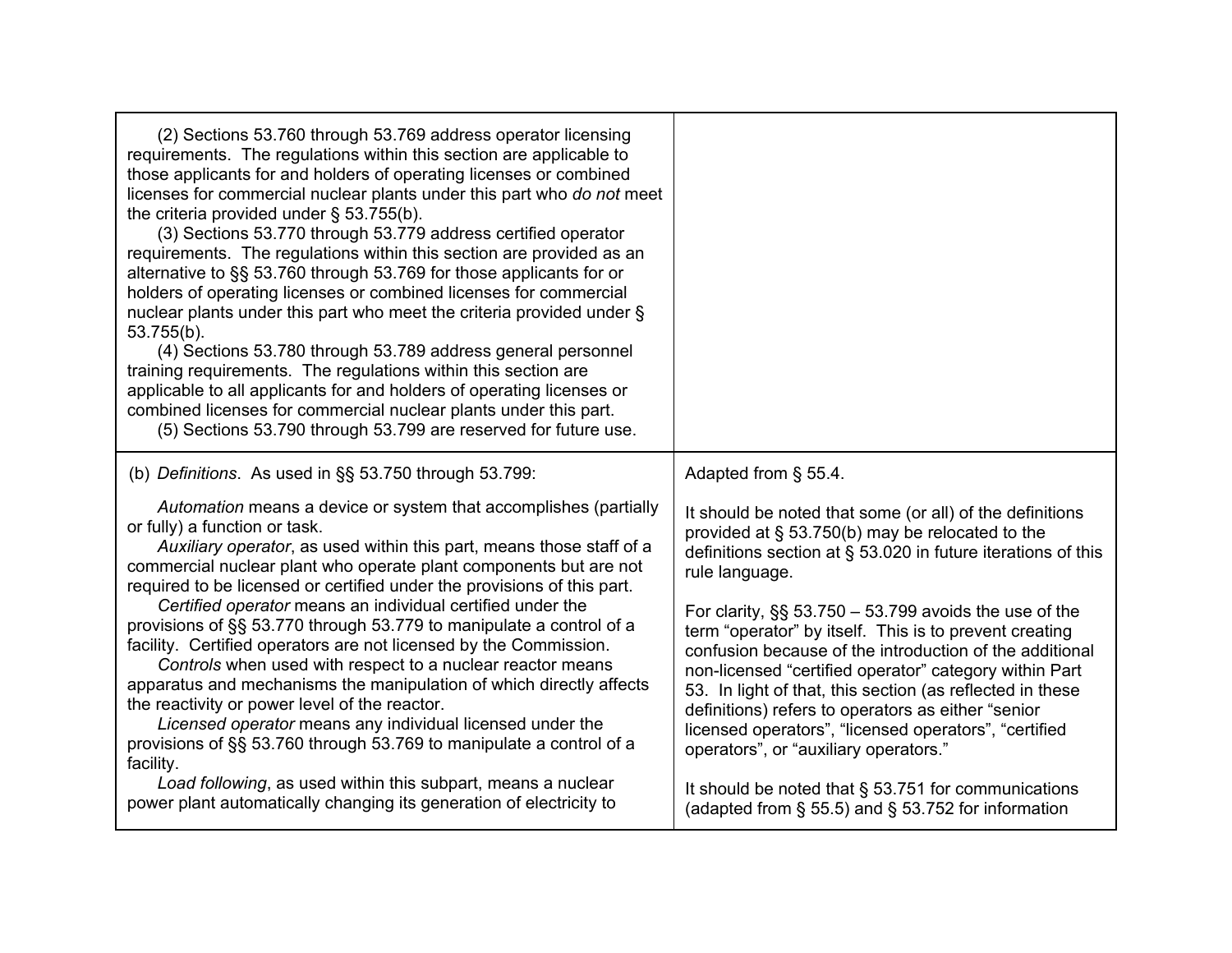| match expected electrical demand in response to externally originated<br>instructions or signals.<br>Performance testing means testing conducted to verify a<br>simulation facility's performance as compared to actual or predicted<br>reference plant performance.<br>Reference plant means the specific nuclear power plant on which<br>a simulation facility's configuration, system control arrangement, and<br>design data are based. The reference plant may or may not be<br>actually constructed.<br>Senior licensed operator means any individual licensed under the<br>provisions of §§ 53.760 through 53.769 to manipulate the controls of a<br>facility and to direct the licensed activities of licensed operators.<br>Simulation facility means an interface designed to provide a<br>realistic imitation of the operation of a facility, used for either the<br>conduct of examinations for operator licensing or operator certification,<br>training, or to establish on-the-job training and experience<br>prerequisites for operator licensing or operator certification eligibility.<br>Systems approach to training means a training program that<br>includes the following five elements:<br>(1) Systematic analysis of the jobs to be performed.<br>(2) Learning objectives derived from the analysis which describe<br>desired performance after training.<br>(3) Training design and implementation based on the learning<br>objectives.<br>(4) Evaluation of trainee mastery of the objectives during training.<br>(5) Evaluation and revision of the training based on the<br>performance of trained personnel in the job setting. | collection requirements (adapted from $\S$ 55.8) are not<br>included within this iteration of the preliminary rule<br>language. |
|---------------------------------------------------------------------------------------------------------------------------------------------------------------------------------------------------------------------------------------------------------------------------------------------------------------------------------------------------------------------------------------------------------------------------------------------------------------------------------------------------------------------------------------------------------------------------------------------------------------------------------------------------------------------------------------------------------------------------------------------------------------------------------------------------------------------------------------------------------------------------------------------------------------------------------------------------------------------------------------------------------------------------------------------------------------------------------------------------------------------------------------------------------------------------------------------------------------------------------------------------------------------------------------------------------------------------------------------------------------------------------------------------------------------------------------------------------------------------------------------------------------------------------------------------------------------------------------------------------------------------------------------------------------|---------------------------------------------------------------------------------------------------------------------------------|
| § 53.753 Defining, fulfilling, and maintaining the role of personnel                                                                                                                                                                                                                                                                                                                                                                                                                                                                                                                                                                                                                                                                                                                                                                                                                                                                                                                                                                                                                                                                                                                                                                                                                                                                                                                                                                                                                                                                                                                                                                                          | This section provides performance-based requirements                                                                            |
| in ensuring safe operations                                                                                                                                                                                                                                                                                                                                                                                                                                                                                                                                                                                                                                                                                                                                                                                                                                                                                                                                                                                                                                                                                                                                                                                                                                                                                                                                                                                                                                                                                                                                                                                                                                   | to assess the role of personnel and to determine                                                                                |
| Each licensee or applicant for an operating license or combined                                                                                                                                                                                                                                                                                                                                                                                                                                                                                                                                                                                                                                                                                                                                                                                                                                                                                                                                                                                                                                                                                                                                                                                                                                                                                                                                                                                                                                                                                                                                                                                               | appropriate staffing levels. These requirements                                                                                 |
| license under this part shall develop, implement, and maintain the                                                                                                                                                                                                                                                                                                                                                                                                                                                                                                                                                                                                                                                                                                                                                                                                                                                                                                                                                                                                                                                                                                                                                                                                                                                                                                                                                                                                                                                                                                                                                                                            | replace the prescriptive requirements in                                                                                        |
| following measures to ensure that human actions needed to fulfil                                                                                                                                                                                                                                                                                                                                                                                                                                                                                                                                                                                                                                                                                                                                                                                                                                                                                                                                                                                                                                                                                                                                                                                                                                                                                                                                                                                                                                                                                                                                                                                              | 10 CFR 50.54(m) and the post-TMI requirements in 10                                                                             |
| safety functions, prevent or mitigate licensing basis events, or                                                                                                                                                                                                                                                                                                                                                                                                                                                                                                                                                                                                                                                                                                                                                                                                                                                                                                                                                                                                                                                                                                                                                                                                                                                                                                                                                                                                                                                                                                                                                                                              | CFR 50.34(f) to reflect the introduction of new                                                                                 |
| otherwise meet the safety criteria in §§ 53.210 and 53.220 and, if                                                                                                                                                                                                                                                                                                                                                                                                                                                                                                                                                                                                                                                                                                                                                                                                                                                                                                                                                                                                                                                                                                                                                                                                                                                                                                                                                                                                                                                                                                                                                                                            | technologies, possible attributes of advanced nuclear                                                                           |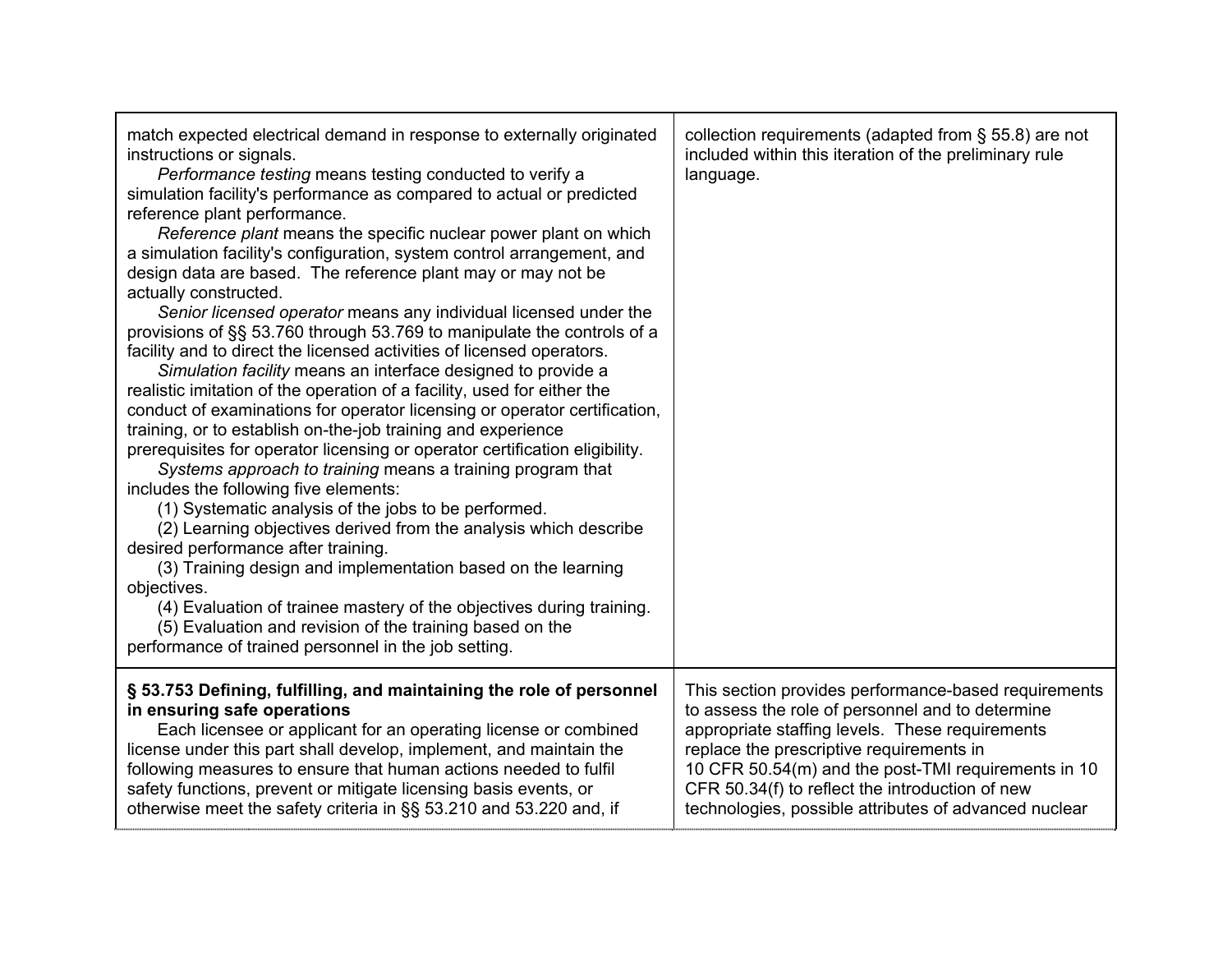| applicable, any alternative criteria used in accordance with § 53.470,<br>are satisfied:                                                                                                                                                                                                                                                | reactors, and possible changes in the roles of<br>personnel in preventing and mitigating events.                                                                                                                                                                                                                                    |
|-----------------------------------------------------------------------------------------------------------------------------------------------------------------------------------------------------------------------------------------------------------------------------------------------------------------------------------------|-------------------------------------------------------------------------------------------------------------------------------------------------------------------------------------------------------------------------------------------------------------------------------------------------------------------------------------|
| (a) Human factors engineering design requirements.<br>The facility design must reflect state-of-the-art human factors<br>principles for safe and reliable performance in all settings that human<br>activities are expected for performing or supporting the continued<br>availability of plant safety or emergency response functions. | Adapted from $\S$ 50.34(f)(2)(iii).<br>It should be noted that the emergency response<br>facilities are intended to be included within the scope of<br>human factor engineering (HFE) reviews. It is intended<br>for scope to be addressed as part of the scalable HFE<br>review guidance that is intended to accompany Part<br>53. |
| (b) Human system interface design requirements. The facility<br>design must provide for the following to support operators in<br>monitoring plant conditions and responding to plant events:                                                                                                                                            |                                                                                                                                                                                                                                                                                                                                     |
| (1) features for displaying to operators a minimum set of<br>parameters that define the safety status of the plant and are capable<br>of displaying both the full range of important plant parameters and<br>data trends on demand, as well as indicating when process limits are<br>being approached or exceeded,                      | Paragraph (b)(1) adapted from $\S$ 50.34(f)(2)(iv).                                                                                                                                                                                                                                                                                 |
| (2) automatic indication of the bypassed and operable status of<br>safety systems,                                                                                                                                                                                                                                                      | Paragraph (b)(2) adapted from $\S$ 50.34(f)(2)(v)).                                                                                                                                                                                                                                                                                 |
| (3) direct indication of SSC status that relates to the ability of the<br>SSC to perform its safety function. Examples include relief and safety<br>valve position (i.e., open or closed) for barriers with such devices and<br>ultimate heat sink and cooling system status and availability,                                          | Paragraph (b)(3) adapted from $\S$ § 50.34(f)(2)(xi) and<br>$50.34(f)(2)(xii)$ .                                                                                                                                                                                                                                                    |
| (4) instrumentation to measure, record, and readout key plant<br>parameters related to the performance of SSCs and the integrity of<br>barriers important to fulfilling the safety functions of § 53.230.<br>Examples include temperatures and pressures within important                                                               | Paragraph (b)(4) adapted from $\S$ § 50.34(f)(2)(xvii),<br>50.34(f)(2)(xviii), 50.34(f)(2)(xix).<br>A potential requirement that may warrant inclusion                                                                                                                                                                              |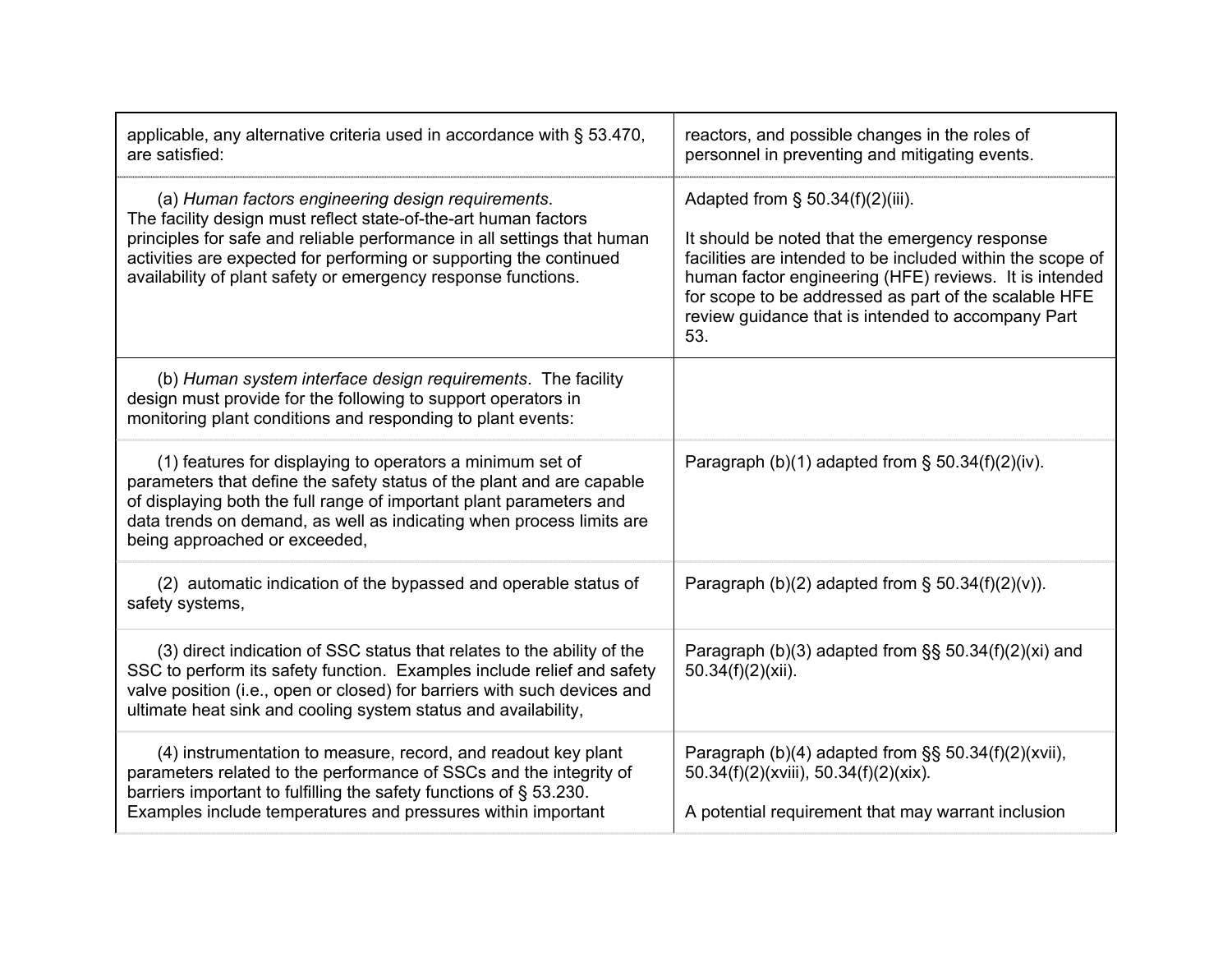| systems or structures, core or fuel system conditions (including<br>possible damage states), temperatures and levels associated with<br>cooling functions, combustible gas concentrations, radiation levels in<br>systems and within structures, and radioactive effluent releases,                          | within Part 53 that is related to the above requirement<br>but does not directly fall within the scope of the HFE<br>review area would be the following (refer to<br>$§ 50.34(f)(2)(xvi))$ :                                                                                                                                                                                                                         |
|--------------------------------------------------------------------------------------------------------------------------------------------------------------------------------------------------------------------------------------------------------------------------------------------------------------|----------------------------------------------------------------------------------------------------------------------------------------------------------------------------------------------------------------------------------------------------------------------------------------------------------------------------------------------------------------------------------------------------------------------|
|                                                                                                                                                                                                                                                                                                              | Provide for continuous sampling of radioactive iodines<br>and particulates in gaseous effluents from all potential<br>accident release points, and for onsite capability to<br>analyze and measure these samples.                                                                                                                                                                                                    |
| (5) leakage control and detection in the design of systems that                                                                                                                                                                                                                                              | Paragraph (b)(5) adapted from § 50.34(f)(2)(xxvi).                                                                                                                                                                                                                                                                                                                                                                   |
| pass-through barriers to the release of radionuclides. An example is<br>an SSC that penetrates a containment structure that might contain<br>radioactive materials that could contribute to the source term during an<br>accident, and                                                                       | A potential requirement that may warrant inclusion<br>within Part 53 that is related to the above requirement<br>but does not directly fall within the scope of the HFE<br>review area would be the following (reference to<br>$§ 50.34(f)(2)(xxx))$ :                                                                                                                                                               |
|                                                                                                                                                                                                                                                                                                              | Applicants shall submit a leakage control program,<br>including an initial test program, a schedule for re-<br>testing these systems, and the actions to be taken for<br>minimizing leakage from such systems. The goal is to<br>minimize potential exposures to workers and public,<br>and to provide reasonable assurance that excessive<br>leakage will not prevent the use of systems needed in<br>an emergency. |
| (6) monitoring of in-plant radiation and airborne radioactivity as<br>appropriate for a broad range of routine and accident conditions.                                                                                                                                                                      | Paragraph (b)(6) adapted from $\S$ 50.34(f)(2)(xxvii).                                                                                                                                                                                                                                                                                                                                                               |
| (c) Concept of operations. A concept of operations that is of<br>sufficient scope and detail to address how the facility and personnel<br>will achieve the safety requirements of Subpart B must be provided.<br>The concept of operations will, at a minimum, address the following:<br>(1) facility goals, | The development of a "concept of operations" has<br>been used in recent proposals for exemptions from the<br>requirements in 10 CFR 50.54(m) and is a useful<br>vehicle to replace the current prescriptive<br>requirements.                                                                                                                                                                                         |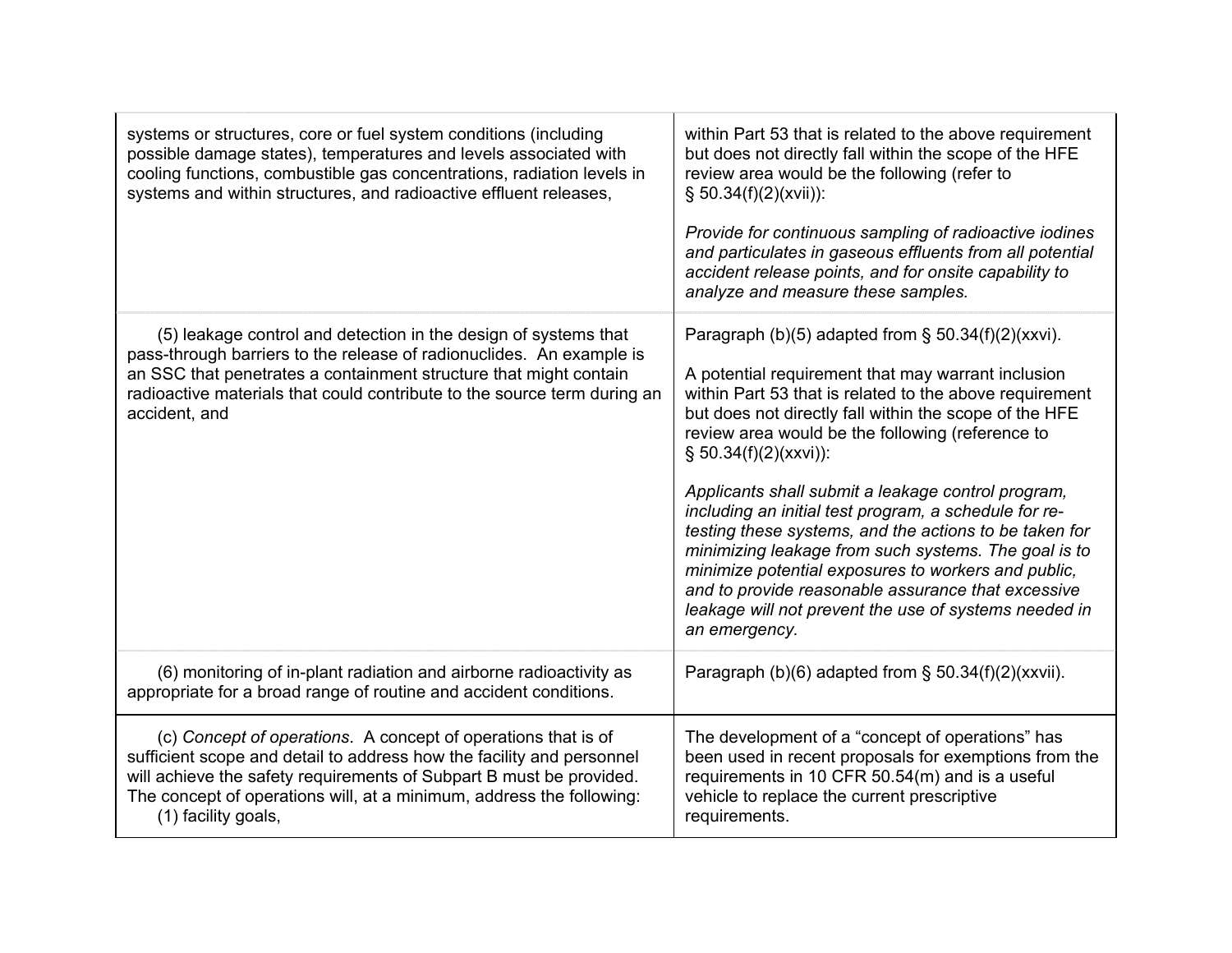| (2) the roles and responsibilities of personnel and automation (or<br>any combination thereof) that are responsible for completing plant<br>functions,<br>(3) staffing, qualifications, and training,<br>(4) the management of normal operations,<br>(5) the management of off-normal conditions and emergencies,<br>(6) the management of maintenance and modifications, and<br>(7) the management of tests, inspections, and surveillance tasks.                                                                                   | These analyses are also seen as being important for<br>facilitating a clear understanding on the part of the staff<br>for potentially novel operating concepts and are<br>expected to likely reduce the overall resources and<br>interactions needed for the staff to obtain the level<br>understanding of these areas necessary to support the<br>types of flexible approaches to staffing, operator<br>licensing, and human factors engineering described in<br>these requirements. |
|--------------------------------------------------------------------------------------------------------------------------------------------------------------------------------------------------------------------------------------------------------------------------------------------------------------------------------------------------------------------------------------------------------------------------------------------------------------------------------------------------------------------------------------|---------------------------------------------------------------------------------------------------------------------------------------------------------------------------------------------------------------------------------------------------------------------------------------------------------------------------------------------------------------------------------------------------------------------------------------------------------------------------------------|
| (d) A functional requirements analysis and function allocation must<br>be provided that are sufficient to satisfy the following:<br>(1) the functional requirements analysis must address how safety<br>functions and functional safety criteria are satisfied, and<br>(2) the function allocation must describe how the safety functions<br>will be assigned to human action, automation, active safety features,<br>passive safety features, or inherent safety characteristics.                                                   | The consideration of HFE within the settings of the<br>emergency response facilities may warrant also having<br>the Functional Requirements Analysis and Function<br>Allocation address functions beyond those of the safety<br>functions to also include emergency response<br>functions as well. Staff is still working on this topic.                                                                                                                                              |
| (e) Programmatic requirements. A description of the program for<br>evaluating and applying operating experience must be provided.                                                                                                                                                                                                                                                                                                                                                                                                    | Adapted from $\S$ 50.34(f)(3)(i).                                                                                                                                                                                                                                                                                                                                                                                                                                                     |
| (f) Staffing plan. A staffing plan must be provided to include the<br>numbers, positions, and qualifications of licensed operators and senior<br>licensed operators or, if applicable, certified operators across all<br>modes of plant operations, and the numbers, positions, and<br>responsibilities of personnel providing support in areas such as plant<br>operations, equipment surveillance and maintenance, radiological<br>protection, chemistry control, fire brigades, engineering, security, and<br>emergency response. |                                                                                                                                                                                                                                                                                                                                                                                                                                                                                       |
| (1) Applicants and licensees subject to the provisions of $\S$ § 53.760<br>through 53.769 must also include within their staffing plans a<br>description of how the proposed numbers, positions, and qualifications                                                                                                                                                                                                                                                                                                                  | §§ 53.760 through 53.769 applies to those plants<br>required to have licensed operators or electing to utilize<br>those provisions.                                                                                                                                                                                                                                                                                                                                                   |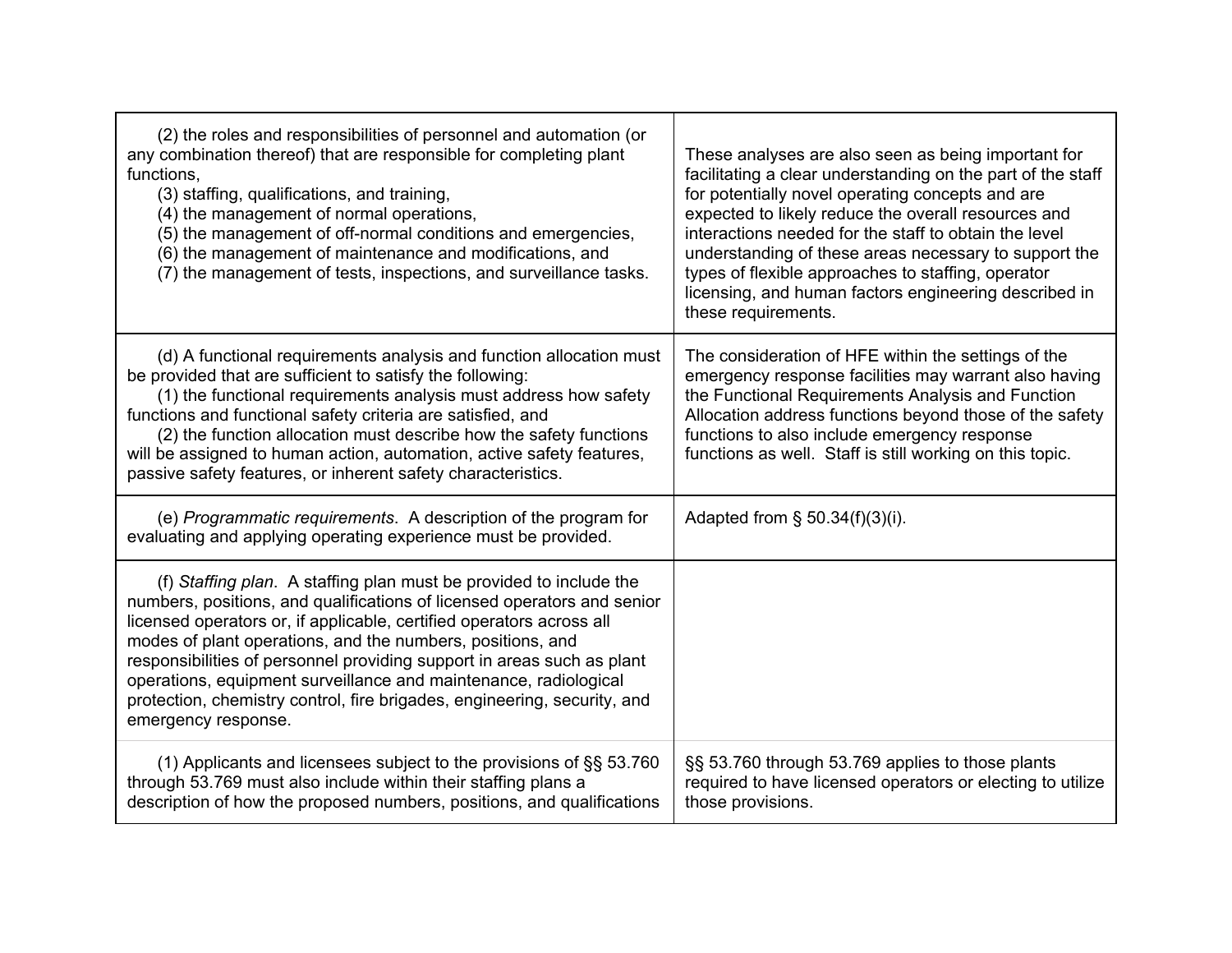| of licensed operators and senior licensed operators across all modes<br>of plant operations will be sufficient to provide assurance that plant<br>safety functions can be maintained. This description must be<br>supported by human factors engineering analysis and assessments.<br>(2) Applicants and licensees must include within their staffing<br>plans the numbers, positions, and responsibilities of personnel<br>providing support in areas such as plant operations, equipment<br>surveillance and maintenance, radiological protection, chemistry<br>control, fire brigades, engineering, security, and emergency response.<br>The numbers, positions, and responsibilities of the personnel not<br>directly addressed by the requirements for licensed or certified<br>operators must reflect the evaluations of human factors engineering<br>design requirements and concept of operations in paragraphs (a) and<br>(c) of this section as well as other requirements within this part and<br>Part 73 for security-related matters. | This iteration does not include a specific requirement<br>for the Shift Technical Advisor (STA) position to be<br>accounted for within the staffing models of advanced<br>nuclear plants covered under Part 53. This is an area<br>where further discussion is anticipated. Those<br>discussions could include the use of STAs until<br>operating experience is gained for new and novel<br>reactor technologies and designs.<br>The staff is also interested in soliciting stakeholder<br>feedback concerning whether or not the Shift Technical<br>Advisor position should be explicitly addressed within<br>the proposed rule language and if so, how.<br>The staff are currently in the process of developing<br>guidance that will support the review of these staffing<br>plans as a means of enabling the use of flexible<br>staffing approaches. Such guidance will address RO<br>and SRO staffing at advanced nuclear plant facilities.<br>Separately, the staff may also develop guidance that is<br>specific to the review of certified operator staffing at<br>those facilities that do not require licensed operators<br>under Part 53.<br>Additionally, the extent and manner in which support<br>personnel staffing, as covered in item (2), should be<br>addressed here remains an area of ongoing staff work. |
|----------------------------------------------------------------------------------------------------------------------------------------------------------------------------------------------------------------------------------------------------------------------------------------------------------------------------------------------------------------------------------------------------------------------------------------------------------------------------------------------------------------------------------------------------------------------------------------------------------------------------------------------------------------------------------------------------------------------------------------------------------------------------------------------------------------------------------------------------------------------------------------------------------------------------------------------------------------------------------------------------------------------------------------------------|--------------------------------------------------------------------------------------------------------------------------------------------------------------------------------------------------------------------------------------------------------------------------------------------------------------------------------------------------------------------------------------------------------------------------------------------------------------------------------------------------------------------------------------------------------------------------------------------------------------------------------------------------------------------------------------------------------------------------------------------------------------------------------------------------------------------------------------------------------------------------------------------------------------------------------------------------------------------------------------------------------------------------------------------------------------------------------------------------------------------------------------------------------------------------------------------------------------------------------------------------------------------------------------------------------------------------------|
| (g) Training and examination programs. Provide a description of<br>proposed programs capable of satisfying the following requirements:<br>(1) For those applicants subject to the provisions of §§ 53.760<br>through 53.769:                                                                                                                                                                                                                                                                                                                                                                                                                                                                                                                                                                                                                                                                                                                                                                                                                       | Although not discussed explicitly within the language<br>presented here, is not intended to preclude the<br>potential for INPO accreditation of advanced reactor<br>training programs; guidance will be provided to address<br>this if necessary.                                                                                                                                                                                                                                                                                                                                                                                                                                                                                                                                                                                                                                                                                                                                                                                                                                                                                                                                                                                                                                                                              |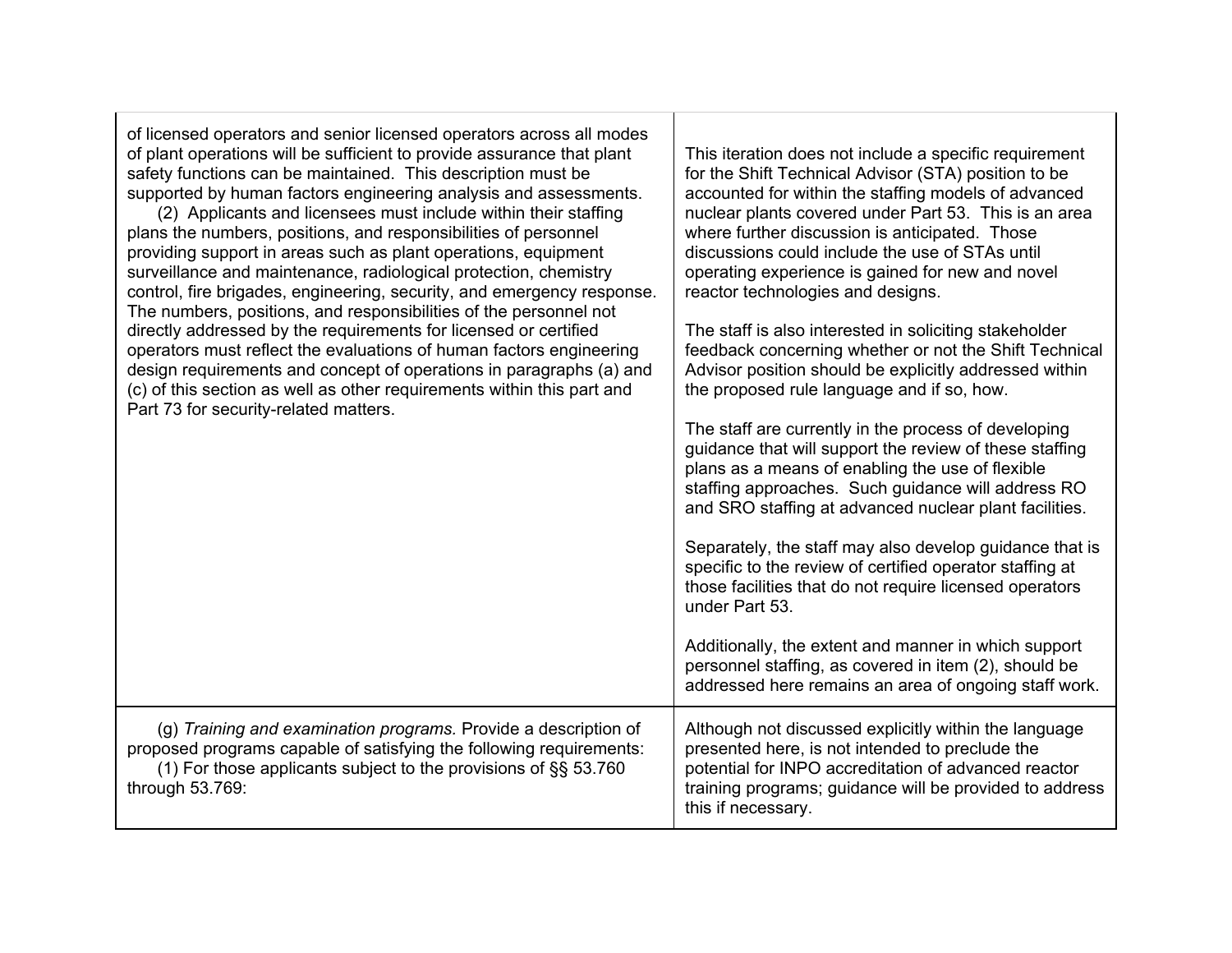| (i) The operator licensing initial training program required under<br>§ 53.765(a),<br>(ii) The operator licensing examination program required under<br>$\S$ 53.765(b), and<br>(iii) The operator licensing requalification program required under<br>$\S$ 53.765(c).<br>(2) For those applicants subject to the alternative provisions of<br>§§ 53.770 through 53.779:<br>(i) The certified operator initial training program required under<br>§ 53.773(a),<br>(ii) The certified operator examination program required under<br>§ 53.773(b), and<br>(iii) The certified operator continuing training program required<br>under $\S$ 53.773(c).                                                                     | The training programs for licensed operators, senior<br>licensed operators, and certified operators would<br>require Commission review and approval and would<br>also be subject to periodic inspection thereafter. In<br>contrast, the training programs for other categories of<br>facility personnel (see the $\S$ 53.780 section) would not<br>be subject to initial approval by the Commission;<br>however, they would remain subject to periodic<br>inspection. |
|-----------------------------------------------------------------------------------------------------------------------------------------------------------------------------------------------------------------------------------------------------------------------------------------------------------------------------------------------------------------------------------------------------------------------------------------------------------------------------------------------------------------------------------------------------------------------------------------------------------------------------------------------------------------------------------------------------------------------|-----------------------------------------------------------------------------------------------------------------------------------------------------------------------------------------------------------------------------------------------------------------------------------------------------------------------------------------------------------------------------------------------------------------------------------------------------------------------|
| § 53.754 General exemptions<br>The regulations in §§ 53.750 through 53.789 do not require a<br>license for an individual who -<br>(a) Under the direction and in the presence of a certified operator,<br>licensed operator, or senior licensed operator, manipulates the<br>controls of a facility as a part of the individual's training in a facility<br>licensee's training program as approved by the Commission to qualify<br>for an operator license or certification under this part.<br>(b) Under the direction and in the presence of a certified operator<br>or senior licensed operator, manipulates the controls of a facility to<br>load or unload the fuel into, out of, or within the reactor vessel. | Adapted from § 55.13.                                                                                                                                                                                                                                                                                                                                                                                                                                                 |
| § 53.755 Conditions for operations staffing for operating or<br>combined licenses under this part<br>(a) Facility licensees must meet the requirements of either §§<br>53.760 through 53.769 or §§ 53.770 through 53.779. In order to<br>exercise the option to comply with the requirements of §§ 53.770<br>through 53.779 in lieu of §§ 53.760 through 53.769, facility licensees<br>must meet all the criteria contained in paragraph (b) of this section.                                                                                                                                                                                                                                                         | § 53.755 sets up two operator staffing options. Note,<br>§§ 53.760 through 53.769 applies to those plants<br>required to have licensed operators or electing to utilize<br>those provisions, whereas §§ 53.770 through 53.779<br>applies to plants that have certified operators.<br>It should be noted that these sections will propose a<br>framework that includes an operator licensing pathway                                                                   |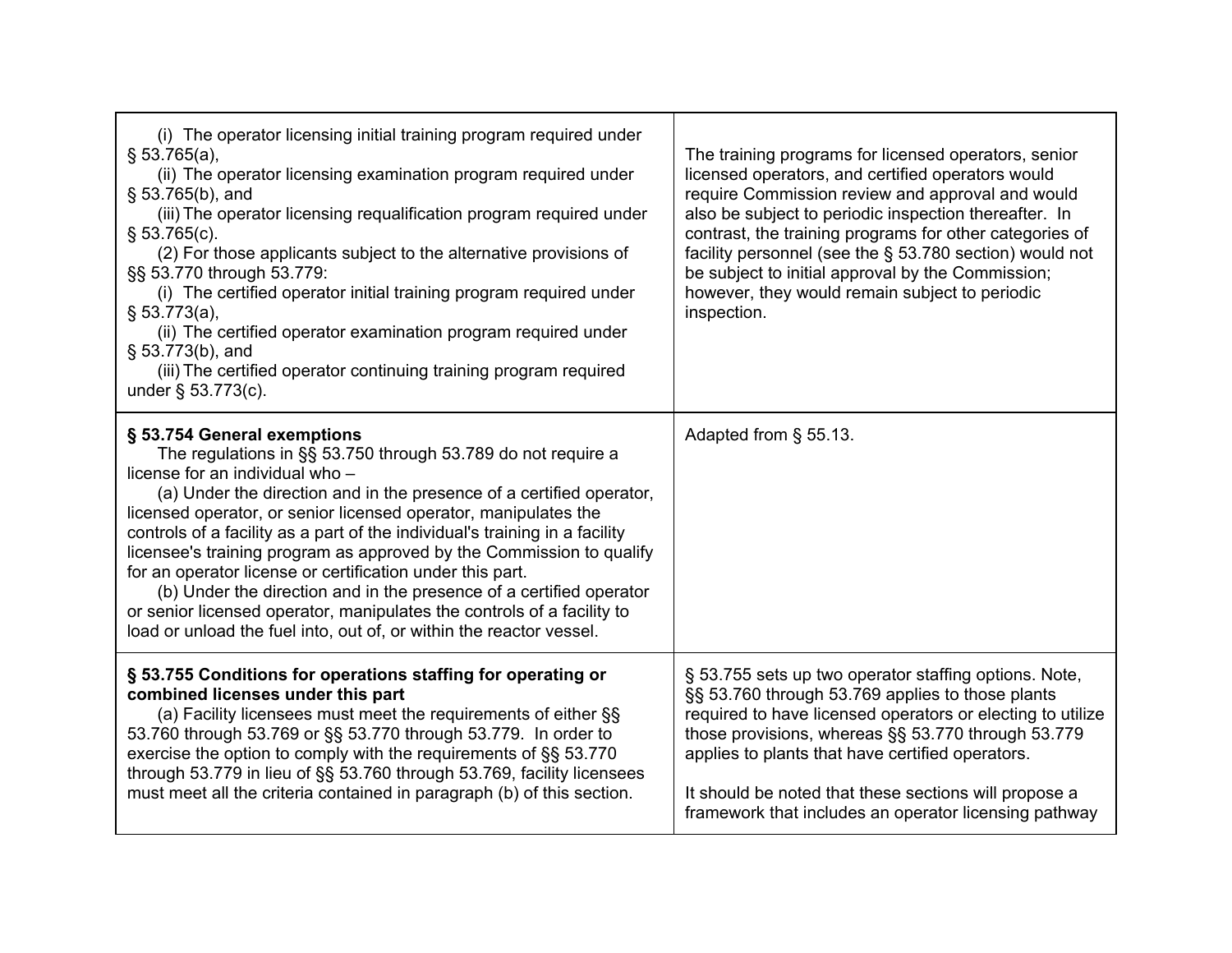|                                                                                                                                                                                                                                                                                                                                                                                                                                                                                                                                                                                                                                                                                                                                | independent of, but borrowing in part from, that<br>contained within Part 55. However, the extent to which<br>this operator licensing pathway will remain independent<br>from Part 55 remains an area of ongoing work by the<br>staff and is subject to change under future iterations of<br>this preliminary rule language.<br>The staff is also looking into the need to define by<br>regulation a class of facilities consistent with sections<br>106 and 107 of the AEA, in order to provide uniform<br>conditions for licensing operators within the defined<br>class of facilities. For example, this could be done in a<br>manner similar to the existing regulations in §§ 50.20<br>through 50.22                                                                                          |
|--------------------------------------------------------------------------------------------------------------------------------------------------------------------------------------------------------------------------------------------------------------------------------------------------------------------------------------------------------------------------------------------------------------------------------------------------------------------------------------------------------------------------------------------------------------------------------------------------------------------------------------------------------------------------------------------------------------------------------|----------------------------------------------------------------------------------------------------------------------------------------------------------------------------------------------------------------------------------------------------------------------------------------------------------------------------------------------------------------------------------------------------------------------------------------------------------------------------------------------------------------------------------------------------------------------------------------------------------------------------------------------------------------------------------------------------------------------------------------------------------------------------------------------------|
| (b) Facility licensees may comply with the requirements of §§<br>53.770 through 53.779 in lieu of §§ 53.760 through 53.769 upon<br>demonstrating the following:<br>[Option A]                                                                                                                                                                                                                                                                                                                                                                                                                                                                                                                                                  | It should be noted that the staff continues to work on<br>the development and refinement of the criteria listed<br>under this paragraph. Two options for possible criteria<br>are provided in the preliminary proposed rule language<br>to support discussions with stakeholders.                                                                                                                                                                                                                                                                                                                                                                                                                                                                                                                  |
| (1) The safety criteria of $\S$ § 53.210 and 53.220 and, if<br>applicable, any alternative criteria used in accordance with §<br>53.470, will be met without reliance on human actions for event<br>mitigation;<br>(2) The safety functions of § 53.230 can be achieved without<br>reliance on human actions for event mitigation;<br>(3) The requirements associated with defense in depth, as<br>described under § 53.250, can be met without reliance on human<br>actions for event mitigation;<br>(4) The analysis of licensing basis events in accordance with<br>§ 53.450 demonstrates that the evaluation criteria for each event<br>sequence can be met without reliance on human actions for event<br>mitigation; and | As presently envisioned, based upon the application of<br>such criteria (under either of the two options),<br>advanced nuclear plants will either have licensed<br>operators or certified operators (but not both). Plants<br>meeting the criteria in this paragraph would have the<br>alternative of not including licensed operators within<br>their staffing models. Instead, "Certified operators"<br>would take on those administrative duties that would<br>have otherwise been performed by Senior Licensed<br>Operators and, furthermore, would be allowed to<br>perform reactivity manipulations (§§ 53.770 through<br>53.779 addresses the requirements associated with<br>operator certification). The requirements for "certified<br>operators" would be relaxed compared to those for |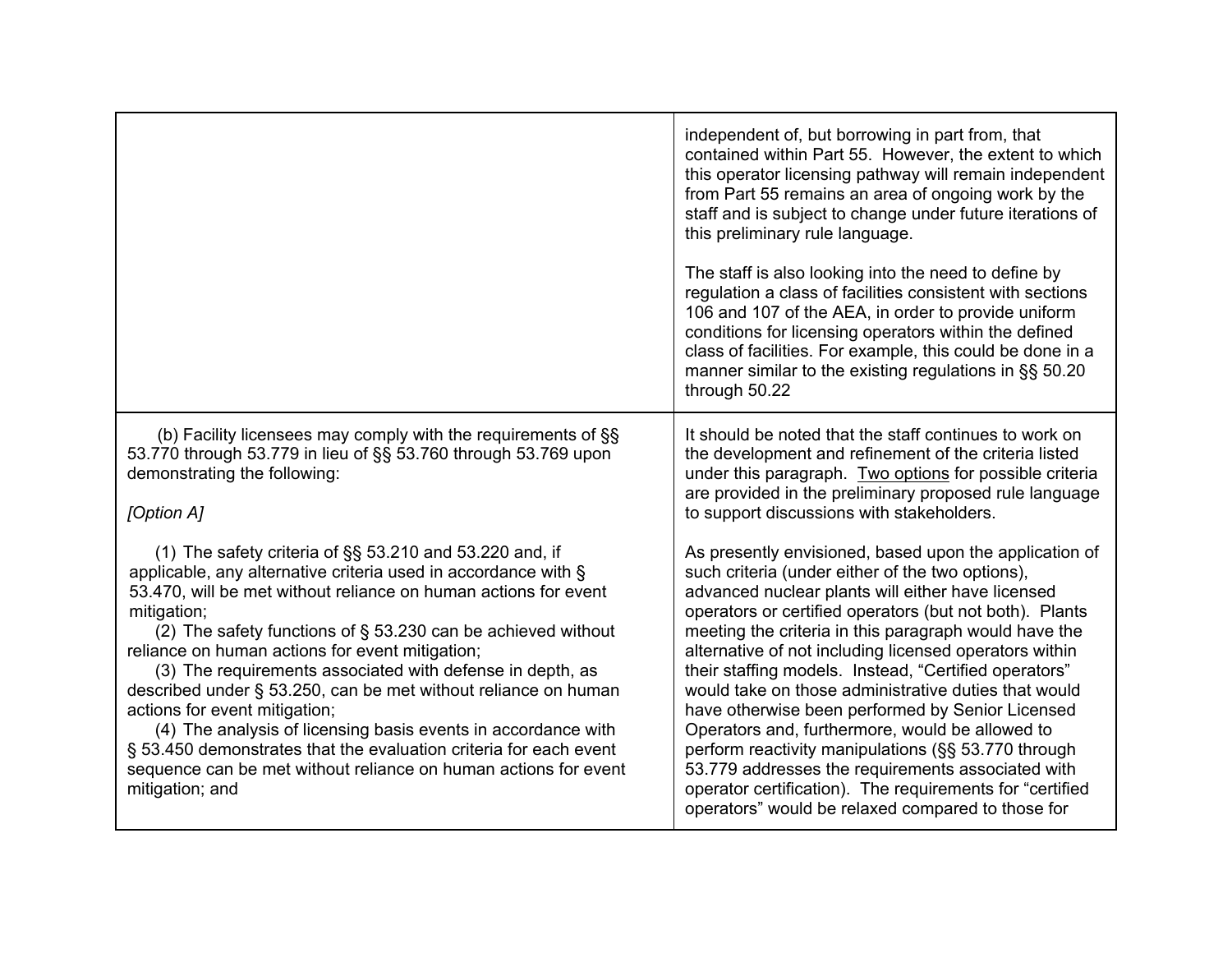| (5) The plant response to licensing basis events is not reliant<br>on human actions to guarantee the performance of structures,<br>systems and components. Compliance with this paragraph may<br>be achieved through the use of structures, systems, and<br>components that function through inherent characteristics or have<br>engineered protections against human failures (e.g., system<br>misalignments).<br>[Option B]<br>The safety criteria of $\S$ 53.210 and, if applicable, any<br>alternative criteria used in accordance with § 53.470, can be met<br>without mitigation by human actions, active engineered features,<br>or passive design features with the exception of those passive<br>features that are expected to survive licensing basis events and<br>which are not subject to being made unavailable (or otherwise<br>defeated) by credible human errors of commission and omission. | licensed operators but would be more rigorous than<br>those currently required for non-licensed<br>auxiliary/equipment operators.<br>It should also be noted that the requirements for<br>"certified operators" are justified because such<br>operators would continue to fulfil an important<br>preventative role from a safety standpoint. "Certified<br>operator" administrative responsibilities would<br>generally mirror those of Senior Licensed Operators,<br>including functions such as technical specification<br>compliance and configuration control. Additionally,<br>such additional requirements are further justified by<br>virtue of "certified operators" being permitted to operate<br>the controls of the facility for the purposes of<br>conducting reactivity manipulations.<br>It should be noted that "Option B" presented here<br>builds upon the general philosophical approach used<br>for considering unmitigated hazards in DOE STD 1224,<br>"Hazard and Accident Analysis Handbook" Section 2.7,<br>"Unmitigated and Mitigated Hazards." |
|---------------------------------------------------------------------------------------------------------------------------------------------------------------------------------------------------------------------------------------------------------------------------------------------------------------------------------------------------------------------------------------------------------------------------------------------------------------------------------------------------------------------------------------------------------------------------------------------------------------------------------------------------------------------------------------------------------------------------------------------------------------------------------------------------------------------------------------------------------------------------------------------------------------|-------------------------------------------------------------------------------------------------------------------------------------------------------------------------------------------------------------------------------------------------------------------------------------------------------------------------------------------------------------------------------------------------------------------------------------------------------------------------------------------------------------------------------------------------------------------------------------------------------------------------------------------------------------------------------------------------------------------------------------------------------------------------------------------------------------------------------------------------------------------------------------------------------------------------------------------------------------------------------------------------------------------------------------------------------------------------|
| (c) Except as provided under § 53.754, the facility licensee may<br>not permit the manipulation of the controls of any facility by anyone<br>who is not a licensed operator, senior licensed operator, or certified<br>operator as provided within this part.                                                                                                                                                                                                                                                                                                                                                                                                                                                                                                                                                                                                                                                 |                                                                                                                                                                                                                                                                                                                                                                                                                                                                                                                                                                                                                                                                                                                                                                                                                                                                                                                                                                                                                                                                         |
| (d) Upon commencing the administration of licensed operator and<br>senior licensed operator licensing examinations as provided under<br>§ 53.765(b), or of operator certification examinations as provided<br>under $\S$ 53.773(b), the licensee must have an operator requalification<br>program. The operator requalification program must, at a minimum,<br>meet the requirements of $\S$ 53.765(c) for licensed operators and senior<br>licensed operators or of $\S$ 53.773(c) for certified operators. The                                                                                                                                                                                                                                                                                                                                                                                              | Requalification training programs only need to be put<br>into effect when the associated examination programs<br>begin producing individuals who require those<br>continuing training programs. This is a change from<br>how this is currently approached within the Part 50/52<br>framework.                                                                                                                                                                                                                                                                                                                                                                                                                                                                                                                                                                                                                                                                                                                                                                           |

r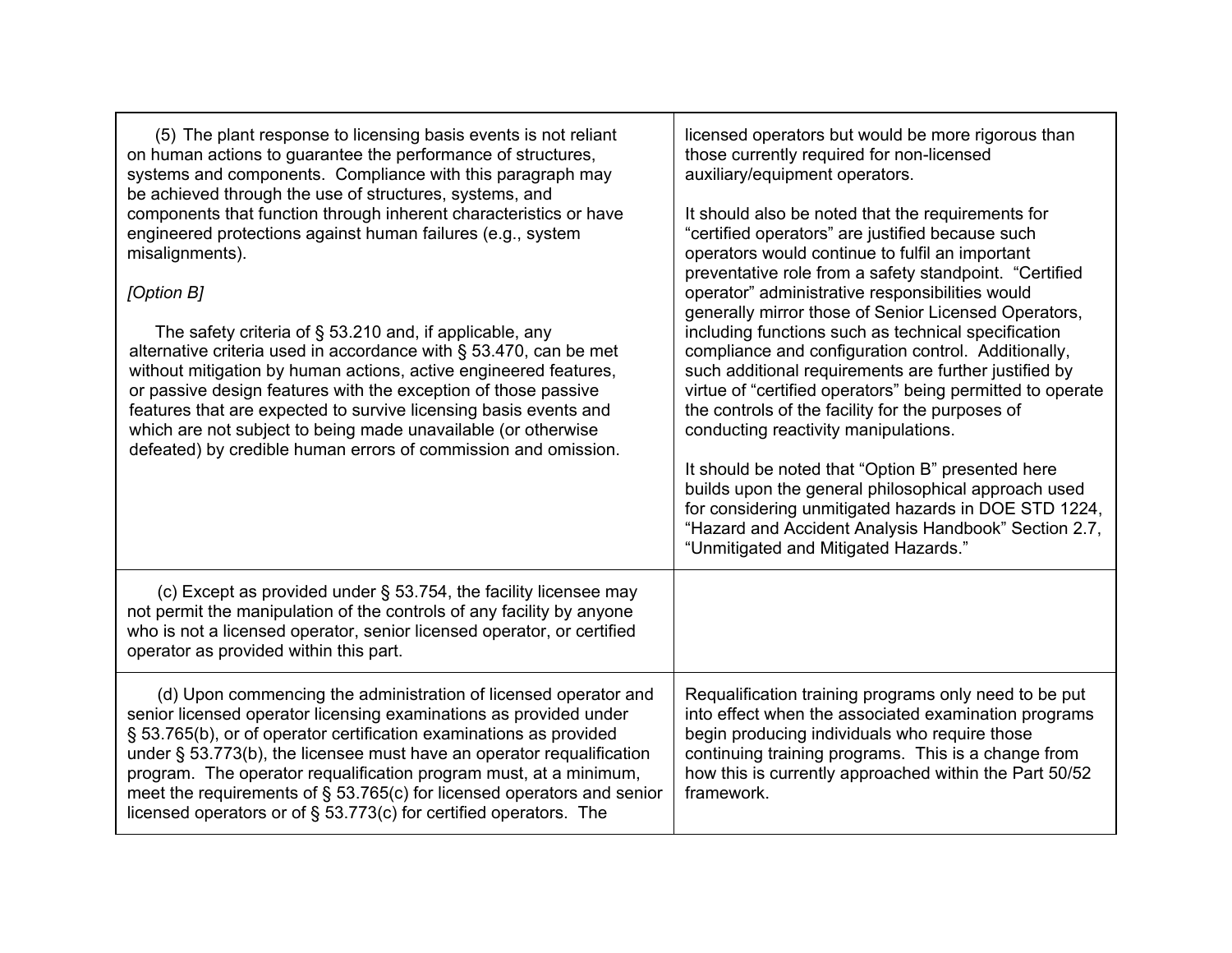| approved operator requalification program shall be subject to the<br>requirements of Subpart I, "Maintaining and Revising Licensing Basis<br>Information During Operations," of this part.<br>(e) Apparatus and mechanisms other than controls, the operation<br>of which may affect the reactivity or power level of a reactor must be<br>manipulated only while plant conditions are being monitored by an<br>individual who is a licensed operator, senior licensed operator, or<br>certified operator pursuant to this part.      | At present, changes to certain approved programs and<br>plans discussed within §§ 53.750 - 53.799 are linked<br>to the requirements of Part 53 Subpart I. However, the<br>staff continues to work on determining whether this will<br>be appropriate and future changes to this approach are<br>possible.                                                                                                                                                                                                                                                                                                                                                                                                        |
|---------------------------------------------------------------------------------------------------------------------------------------------------------------------------------------------------------------------------------------------------------------------------------------------------------------------------------------------------------------------------------------------------------------------------------------------------------------------------------------------------------------------------------------|------------------------------------------------------------------------------------------------------------------------------------------------------------------------------------------------------------------------------------------------------------------------------------------------------------------------------------------------------------------------------------------------------------------------------------------------------------------------------------------------------------------------------------------------------------------------------------------------------------------------------------------------------------------------------------------------------------------|
| (1) Load-following, as defined by $\S$ 53.750(b), must only be<br>permitted if one of the following actions is immediately capable of<br>refusing demands from the grid operator when they could challenge<br>the safe operation of the plant or when precluded by the plant<br>equipment conditions:<br>(i) the actuation of an automatic protection system, or<br>(ii) an automated control system; or<br>(iii) an individual who is a licensed operator, senior licensed<br>operator, or certified operator pursuant to this part. | The intent of Paragraph $(e)(1)$ is to provide an<br>allowance for load following where plant power level<br>changes in response to grid demand. Note that this is<br>not intended to imply that a grid operator would directly<br>implement plant reactivity manipulations (hence why<br>this allowance applies to the "indirectly" initiated power<br>changes of paragraph (e) but not to the "direct"<br>reactivity manipulations of paragraph (c) which<br>precedes it). This is a significant difference from the<br>existing provisions of § 50.54 which preclude such<br>operations. It should also be noted that one of three<br>listed provisions must be met for this to be considered<br>permissible. |
| (f) Facility licensees subject to the requirements of $\S$ § 53.760<br>through 53.769 must designate senior licensed operators to be<br>responsible for supervising the licensed activities of licensed<br>operators.                                                                                                                                                                                                                                                                                                                 |                                                                                                                                                                                                                                                                                                                                                                                                                                                                                                                                                                                                                                                                                                                  |
| (g) The facility licensee must maintain the staffing complement<br>described under their approved facility staffing plan. The approved<br>staffing plan shall be subject to the requirements of Subpart I,<br>"Maintaining and Revising Licensing Basis Information During<br>Operations," of this part.                                                                                                                                                                                                                              | The intent here is that the staff would review and<br>approve a staffing model proposed by an applicant<br>during the application review stage (see $\S$ 53.753(f)).<br>This approved staffing complement would then become<br>part of the licensing basis for the facility. This<br>paragraph will require a corresponding change to                                                                                                                                                                                                                                                                                                                                                                            |

Г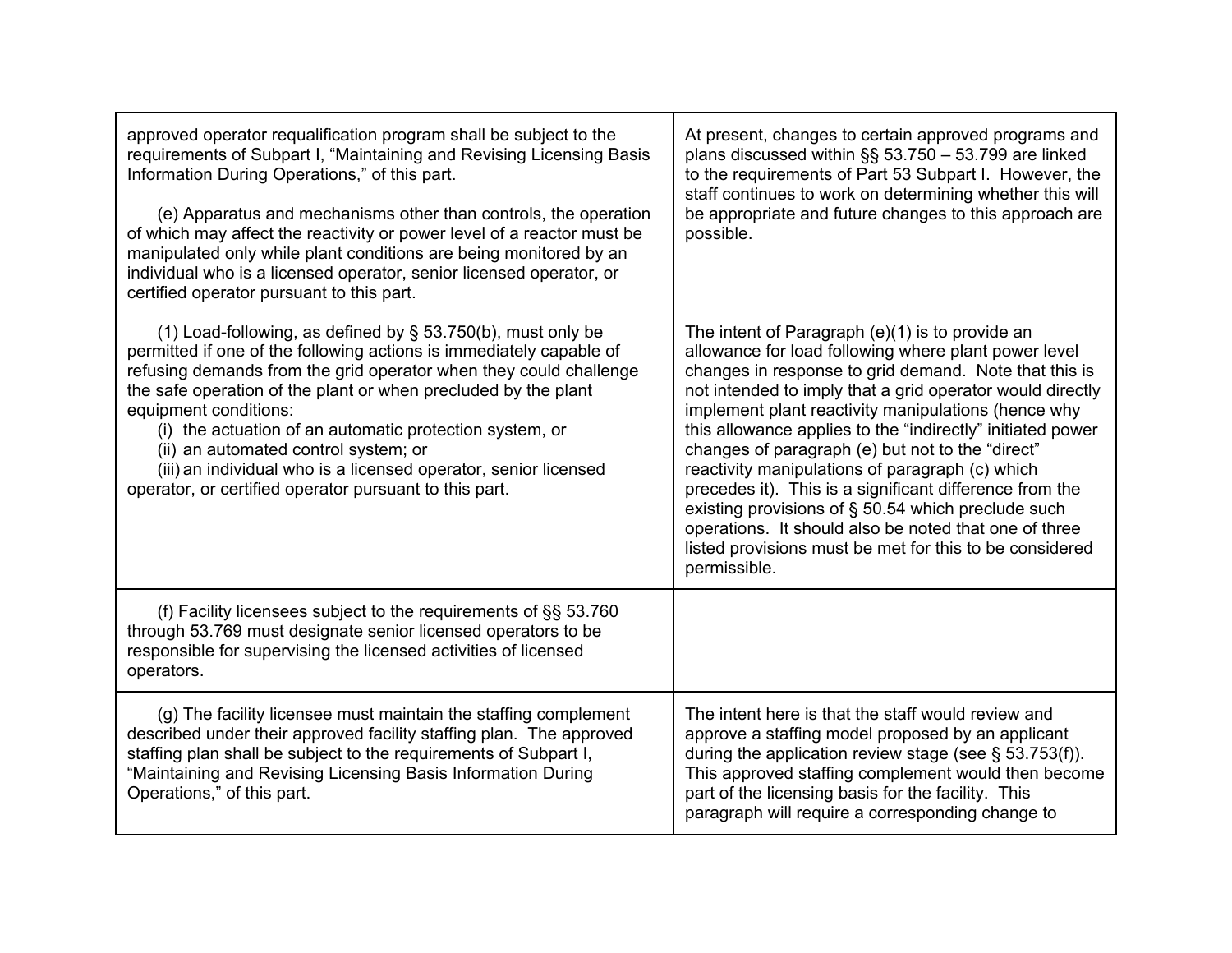|                                                                                                                                                                                                                                                                                                                                                                                                                                                                                                                                                                                                                                                                                                                                                                                                                                                                                                                                                              | Subpart I.                                                                                                                                                                                                                                                                                                                                                                                                                                                                                                                                                                                                                                                                                                                                  |
|--------------------------------------------------------------------------------------------------------------------------------------------------------------------------------------------------------------------------------------------------------------------------------------------------------------------------------------------------------------------------------------------------------------------------------------------------------------------------------------------------------------------------------------------------------------------------------------------------------------------------------------------------------------------------------------------------------------------------------------------------------------------------------------------------------------------------------------------------------------------------------------------------------------------------------------------------------------|---------------------------------------------------------------------------------------------------------------------------------------------------------------------------------------------------------------------------------------------------------------------------------------------------------------------------------------------------------------------------------------------------------------------------------------------------------------------------------------------------------------------------------------------------------------------------------------------------------------------------------------------------------------------------------------------------------------------------------------------|
|                                                                                                                                                                                                                                                                                                                                                                                                                                                                                                                                                                                                                                                                                                                                                                                                                                                                                                                                                              | At present, changes to certain approved programs and<br>plans discussed within $\S$ § 53.750 - 53.799 are linked<br>to the requirements of Part 53 Subpart I. However, the<br>staff continue to work on determining whether this will<br>be appropriate and future changes to this approach are<br>possible.                                                                                                                                                                                                                                                                                                                                                                                                                                |
|                                                                                                                                                                                                                                                                                                                                                                                                                                                                                                                                                                                                                                                                                                                                                                                                                                                                                                                                                              | The staff is currently developing guidance that will<br>support the review of these staffing models as a means<br>of enabling the use of flexible staffing approaches; this<br>is a departure from the prescriptive approach to control<br>room staffing utilized under § 50.54(m). Such<br>guidance will address RO and SRO staffing at<br>advanced nuclear plant facilities.                                                                                                                                                                                                                                                                                                                                                              |
|                                                                                                                                                                                                                                                                                                                                                                                                                                                                                                                                                                                                                                                                                                                                                                                                                                                                                                                                                              | Separately, the staff may also develop guidance that is<br>specific to the review of certified operator staffing at<br>those facilities that do not require licensed operators<br>under Part 53.                                                                                                                                                                                                                                                                                                                                                                                                                                                                                                                                            |
| (h)(1) Notwithstanding any other provisions of this section, facility<br>licensees subject to the requirements of §§ 53.760 through 53.769<br>must have present, during alteration of the core of a commercial<br>nuclear plant unit (including fuel loading or transfer), a person holding<br>a senior licensed operator license or a senior licensed operator license<br>limited to fuel handling to directly supervise the activity and, during this<br>time, the facility licensee shall not assign other duties to this person.<br>(2) For a holder of an operating license or combined license under<br>this part subject to the requirements of §§ 53.770 through 53.779, a<br>certified operator must be present during alteration of the core of a<br>commercial nuclear plant unit (including fuel loading or transfer) to<br>directly supervise the activity and, during this time, the licensee shall<br>not assign other duties to this person. | This requirement continues existing requirements for<br>SRO supervision of refueling activities, while also<br>providing for those facilities that do not require licensed<br>operators to utilize a certified operator in this capacity<br>instead (it should be noted that the staff expect that<br>certified operators will possess administrative<br>knowledge and abilities of a level that is generally<br>comparable to that of an SRO, which is consistent with<br>fulfilling this role during refueling operations).<br>However, recognizing that online refueling operations<br>present unique operational considerations, the staff, at<br>present, are considering not imposing a comparable<br>requirement at such facilities. |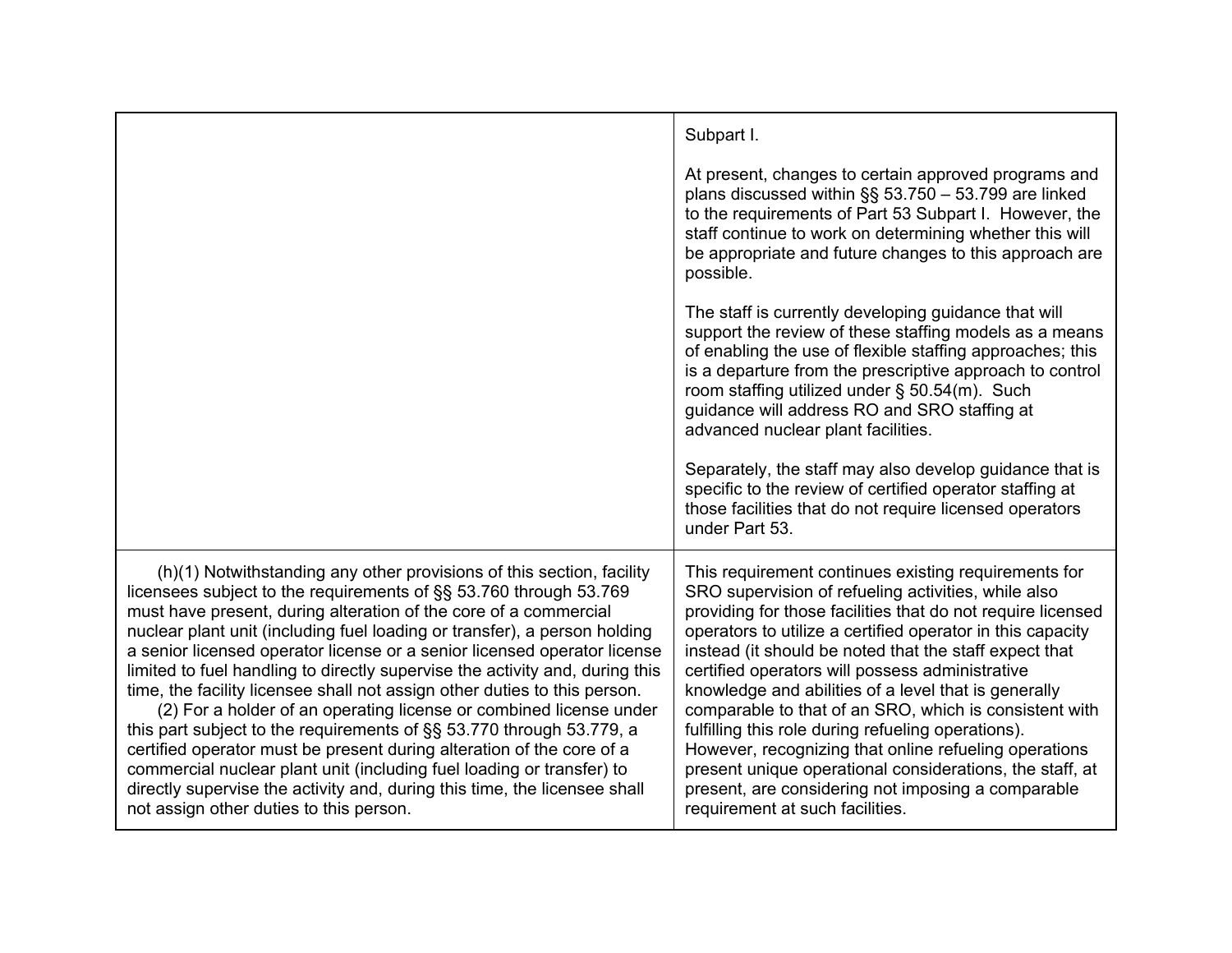| (3) These requirements do not apply to those facilities capable of<br>continuous refueling operations while operating at power.                                                                                                                                                                                                                                                                                                                                                                                                                                                                                                                                                                                                                                                                                                                                                                                                                                                                                                                                                                                                                |                                                                                                                                                                                                                                                                                                                                                                                                                                                                                                                                                                                                                                                                                                                                                                                                                                                                                   |
|------------------------------------------------------------------------------------------------------------------------------------------------------------------------------------------------------------------------------------------------------------------------------------------------------------------------------------------------------------------------------------------------------------------------------------------------------------------------------------------------------------------------------------------------------------------------------------------------------------------------------------------------------------------------------------------------------------------------------------------------------------------------------------------------------------------------------------------------------------------------------------------------------------------------------------------------------------------------------------------------------------------------------------------------------------------------------------------------------------------------------------------------|-----------------------------------------------------------------------------------------------------------------------------------------------------------------------------------------------------------------------------------------------------------------------------------------------------------------------------------------------------------------------------------------------------------------------------------------------------------------------------------------------------------------------------------------------------------------------------------------------------------------------------------------------------------------------------------------------------------------------------------------------------------------------------------------------------------------------------------------------------------------------------------|
| (i) Notwithstanding any other provisions of this section, a holder of<br>an operating license or combined license under this part subject to the<br>requirements of §§ 53.770 through 53.779 must meet the following<br>requirements:<br>(1) Licensees must maintain certified operators with responsibility<br>for administrative tasks including compliance with technical<br>specifications, operability determinations, implementation of<br>maintenance and configuration controls, compliance with radioactive<br>release limitations, responsibilities under the facility emergency plan<br>(as applicable), and making notifications to local, state, and federal<br>authorities as required by this part [e.g., $\S$ 53.1521 Immediate<br>Notification Requirements for Operating Commercial Nuclear Plants],<br>in addition to those items identified by facility-specific job task<br>analyses conducted under § 53.773(a).<br>(2) The licensee must maintain a sufficient complement of certified<br>operators to provide for the continuity of responsibility for facility<br>operations at all times during the operating phase. | This section introduces the requirements associated<br>with implementation of the new, non-licensed certified<br>operator position that facilities meeting the requirement<br>of § 53.755(a) may use in lieu of licensed operators.<br>In the absence of licensed operators, certain<br>administrative responsibilities with implications for<br>safety must still be accomplished in a manner that<br>reasonably assures reliable and correct<br>implementation. These responsibilities (generally<br>associated with senior licensed operators outside of<br>this specific context) are assigned to "certified<br>operators." Although a direct comparison is not<br>appropriate, the "certified operator" may be thought of<br>as being roughly similar to the non-licensed Certified<br>Fuel Handlers utilized at existing plants that have<br>permanently ceased operations. |
| (3) The licensee must provide for a certified operator to continually<br>monitor the operations of fueled units. At a minimum, this certified<br>operator must have following capabilities:<br>(i) The ability to receive plant operating data, including reactor<br>parameters and information needed for the evaluation of emergency<br>conditions.<br>(ii) The ability to immediately initiate a reactor shutdown from his<br>or her location.<br>(iii) The ability to promptly dispatch operations and maintenance<br>personnel.<br>(iv) The ability to immediately implement responsibilities under the<br>facility emergency plan, as applicable.<br>(4) Where reactivity manipulations require operator action, except<br>as provided by § 53.754, an individual who is a certified operator                                                                                                                                                                                                                                                                                                                                            | The implication of the staffing requirements specified<br>here for "certified operators" are that there must be a<br>minimum of one individual fulfilling these requirements<br>at all times, with as many additional "certified<br>operators" as needed above that minimum in order to<br>implement these requirements. An applicant will need<br>to demonstrate how their proposed approach to<br>certified operator staffing accomplishes this. It must<br>also be recognized that even a fully autonomous<br>reactor would still need to be under the cognizance of a<br>certified operator. That being said, there presently is<br>no upper limit established here on how many reactors<br>a single certified operator could maintain cognizance<br>over. As before, the burden would be on the applicant<br>to demonstrate how the degree of oversight provided             |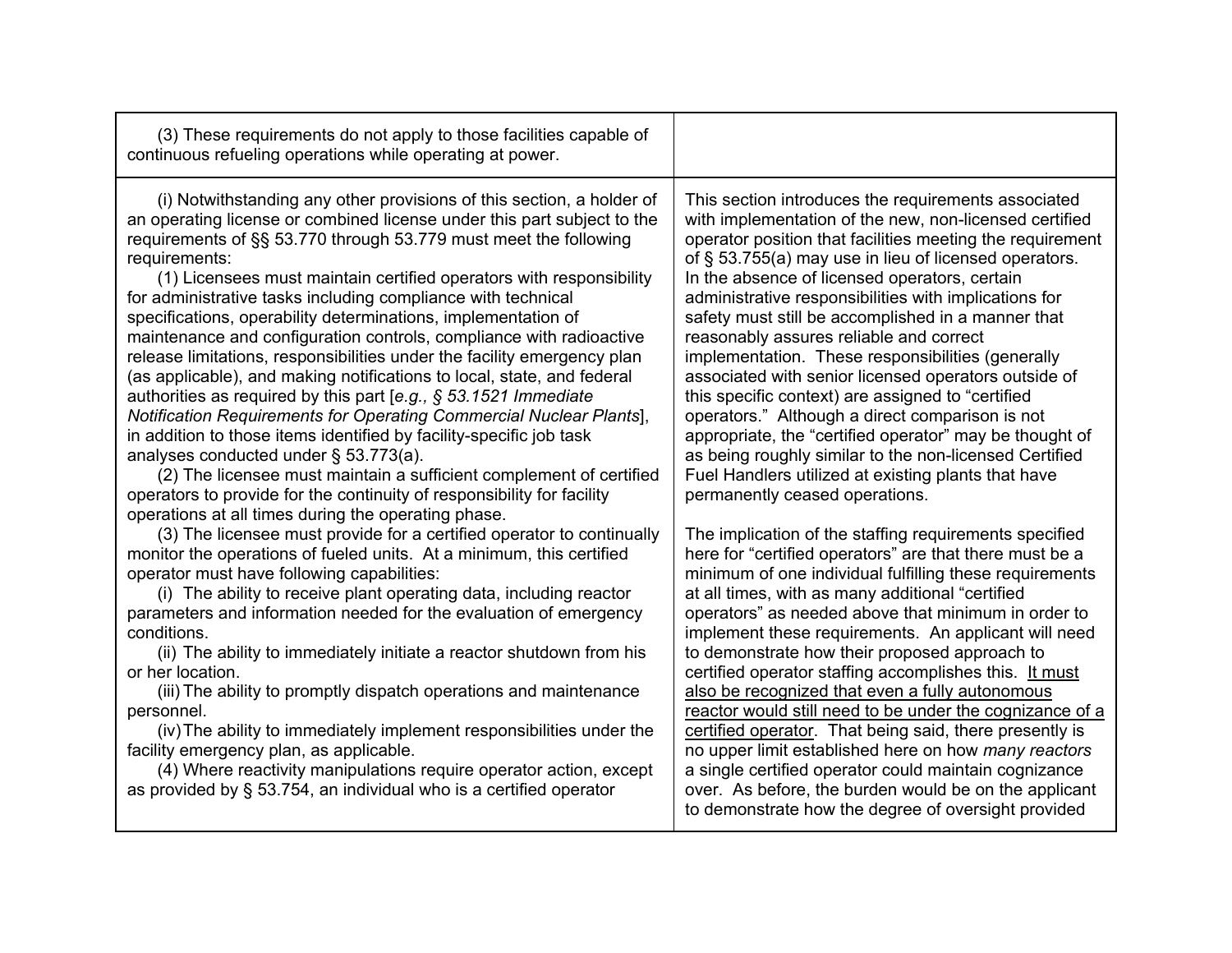| under the provisions of this part must conduct those reactivity<br>manipulations.<br>(5) The facility technical specifications must provide the necessary<br>administrative controls to ensure the implementation of the certified<br>operator program. These administrative controls must, at a minimum,<br>specify the responsibilities, organization, staffing, qualifications, and<br>training associated with the certified operator program.                                                                                    | by the proposed number of "certified operators" would<br>be sufficient.<br>Remote operations are not explicitly addressed within<br>these requirements.                                                                                               |
|---------------------------------------------------------------------------------------------------------------------------------------------------------------------------------------------------------------------------------------------------------------------------------------------------------------------------------------------------------------------------------------------------------------------------------------------------------------------------------------------------------------------------------------|-------------------------------------------------------------------------------------------------------------------------------------------------------------------------------------------------------------------------------------------------------|
| (i) A holder of an operating license or combined license under this<br>part may take reasonable action that departs from a license condition<br>or a technical specification (contained in a license issued under this<br>part) in an emergency situation when this action is immediately<br>needed to protect the public health and safety and no action consistent<br>with license conditions and technical specifications that can provide<br>adequate or equivalent protection is immediately apparent.                           | Adapted from $\S$ 50.54(x). Note that the staff is<br>evaluating possible alternative placement of<br>paragraphs (j) and (k) within Part 53 (including<br>renumbering within Subpart F).                                                              |
| (k) Any action by the holder of an operating license or combined<br>license under this part permitted by paragraph (j) of this section must<br>be approved, as a minimum, by one of the following, as applicable,<br>prior to taking the action:<br>(1) a senior licensed operator; or<br>(2) a certified operator; or<br>(3) at a commercial nuclear plant for which the certifications<br>required under Subpart G have been submitted, by either a senior<br>licensed operator, a certified operator, or a certified fuel handler. | Adapted from $\S$ 50.54(y).                                                                                                                                                                                                                           |
| § 53.756 Medical requirements<br>(a) An applicant for a licensed operator or senior licensed operator<br>license must have a medical examination by a physician. A licensed<br>operator or senior licensed operator must have a medical examination<br>by a physician every two years. Operators certified under the<br>provisions of §§ 53.770 through 53.779 must have a medical<br>examination by a physician prior to certification and every two years<br>thereafter.                                                            | Adapted from §§ 55.21, 23, 27, & 33<br>With regard to certified operators, this requirement is<br>consistent with what is presented within NEI 15-04,<br>section 4.1.5 ("Qualifications") as being appropriate for<br><b>Certified Fuel Handlers:</b> |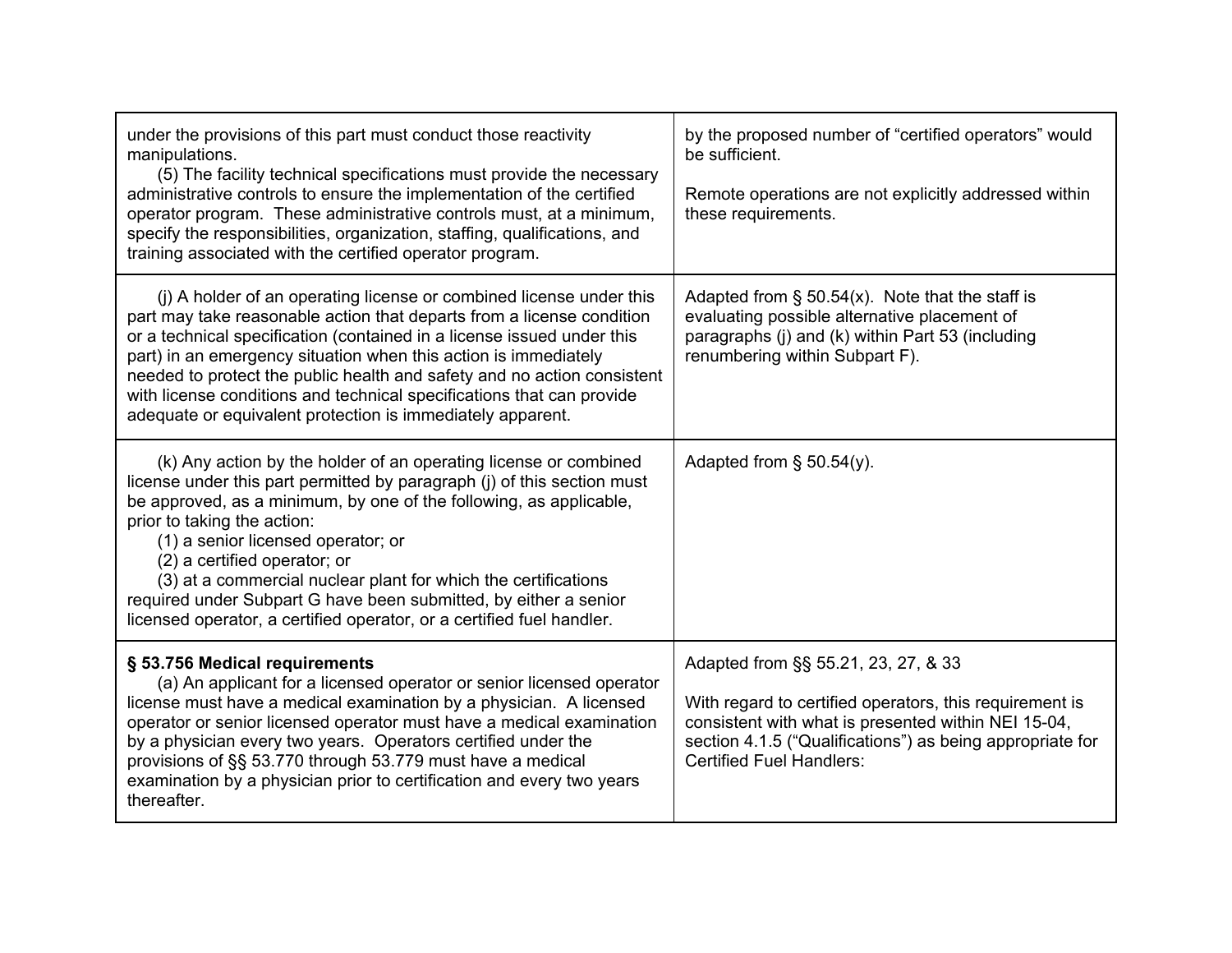| (1) The physician must determine that the applicant for a license,<br>licensed operator, senior licensed operator, certified operator trainee,<br>or certified operator's medical condition and general health will not<br>adversely affect the performance of assigned operator job duties or<br>cause operational errors endangering public health and safety.<br>(b) To certify the medical fitness of the applicant for a license, an<br>authorized representative of the holder of an operating license or<br>combined license under this part must complete and sign NRC Form<br>396, "Certification of Medical Examination by Facility Licensee," which<br>can be obtained by writing the Office of the Chief Information Officer,<br>U.S. Nuclear Regulatory Commission, Washington, DC 20555-0001,<br>by calling (301) 415-5877, or by visiting the NRC's Web site at<br>http://www.nrc.gov and selecting forms from the index found on the<br>home page.<br>(1) Form NRC-396 must certify that a physician has conducted the<br>medical examination of the applicant as required in paragraph (a).<br>(2) When the medical certification requests a conditional license<br>based on medical evidence, the medical evidence must be submitted<br>on NRC Form 396 to the Commission and the Commission then<br>makes a determination in accordance with § 53.764(b).<br>(c) The holder of an operating license or combined license under<br>this part must document and maintain the results of medical<br>qualifications data, test results, and each licensed operator, senior<br>licensed operator, or certified operator's medical history for either the<br>current license period or while certified, respectively, and provide the<br>documentation to the Commission upon request. The licensee must<br>retain this documentation while an individual performs the functions of<br>a licensed operator, senior licensed operator, or certified operator. | "Pass a medical examination by a physician to<br>determine that the candidate's medical condition is not<br>such that it might cause operational errors that could<br>endanger other plant personnel or the public health<br>and safety."<br>The requirement for certified operators to pass medical<br>exams on a biennial basis is also consistent with what<br>is presented within NEI 15-04, section 4.2.5.1<br>("Requirements to Maintain Qualification") as being<br>appropriate for Certified Fuel Handlers:<br>"Pass a biennial medical examination by a physician to<br>determine that the Certified Fuel Handler's medical<br>condition is not such that it might cause operational<br>errors that could endanger other plant personnel or the<br>public health and safety." |
|--------------------------------------------------------------------------------------------------------------------------------------------------------------------------------------------------------------------------------------------------------------------------------------------------------------------------------------------------------------------------------------------------------------------------------------------------------------------------------------------------------------------------------------------------------------------------------------------------------------------------------------------------------------------------------------------------------------------------------------------------------------------------------------------------------------------------------------------------------------------------------------------------------------------------------------------------------------------------------------------------------------------------------------------------------------------------------------------------------------------------------------------------------------------------------------------------------------------------------------------------------------------------------------------------------------------------------------------------------------------------------------------------------------------------------------------------------------------------------------------------------------------------------------------------------------------------------------------------------------------------------------------------------------------------------------------------------------------------------------------------------------------------------------------------------------------------------------------------------------------------------------------------------------------------------------------------------------------------|----------------------------------------------------------------------------------------------------------------------------------------------------------------------------------------------------------------------------------------------------------------------------------------------------------------------------------------------------------------------------------------------------------------------------------------------------------------------------------------------------------------------------------------------------------------------------------------------------------------------------------------------------------------------------------------------------------------------------------------------------------------------------------------|
| § 53.757 Violations                                                                                                                                                                                                                                                                                                                                                                                                                                                                                                                                                                                                                                                                                                                                                                                                                                                                                                                                                                                                                                                                                                                                                                                                                                                                                                                                                                                                                                                                                                                                                                                                                                                                                                                                                                                                                                                                                                                                                      | The staff presently intends for this section to be<br>adapted from § 55.71 for addressing violations.                                                                                                                                                                                                                                                                                                                                                                                                                                                                                                                                                                                                                                                                                  |
| § 53.758 Criminal penalties                                                                                                                                                                                                                                                                                                                                                                                                                                                                                                                                                                                                                                                                                                                                                                                                                                                                                                                                                                                                                                                                                                                                                                                                                                                                                                                                                                                                                                                                                                                                                                                                                                                                                                                                                                                                                                                                                                                                              | To be addressed in Subpart A for holders or applicants<br>for licenses, certifications, or approvals related to the<br>nuclear power plant. The staff is considering where to                                                                                                                                                                                                                                                                                                                                                                                                                                                                                                                                                                                                          |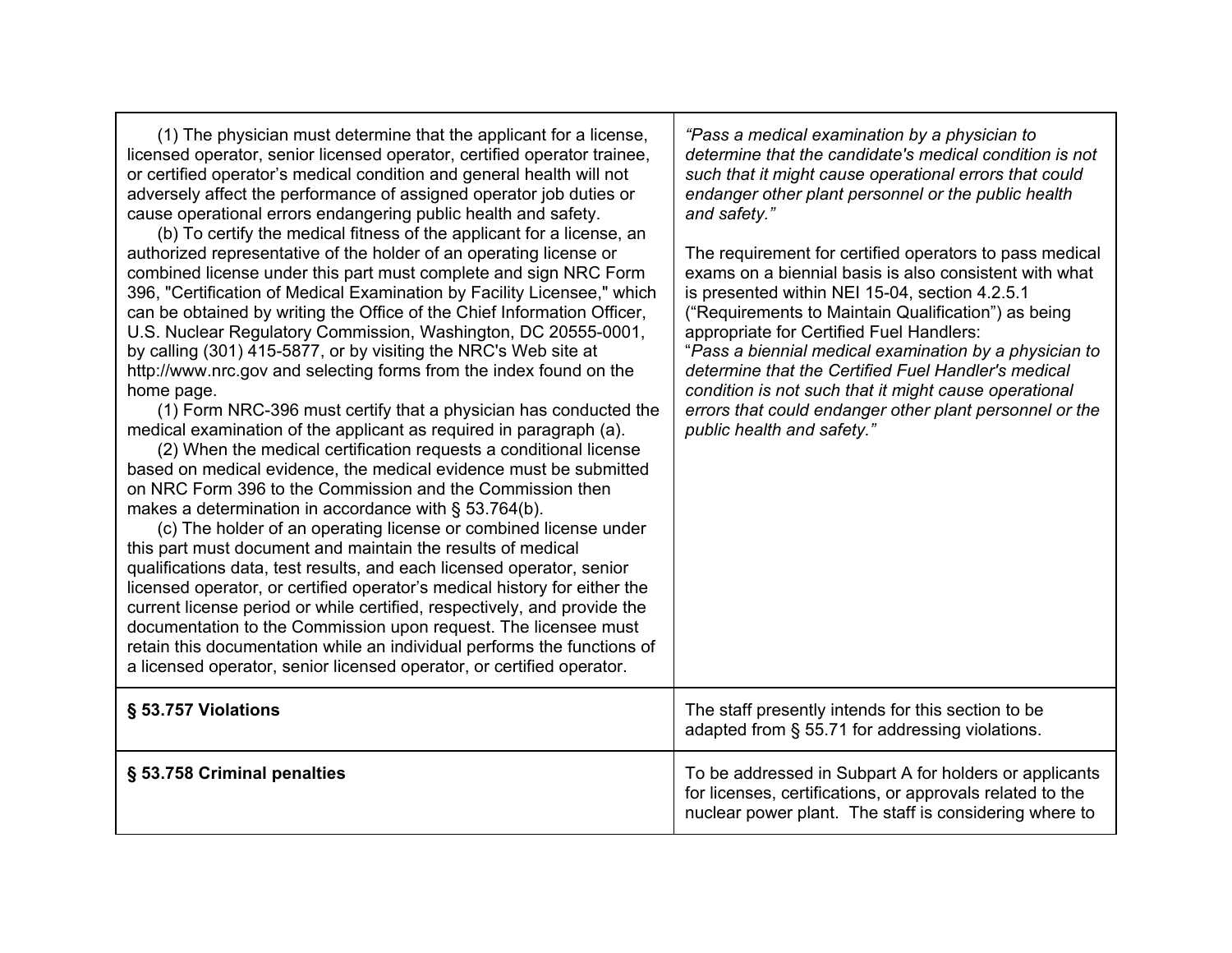|                                                                                                                                                                                                                                                                                                                                                                                                                                                                                                          | address this provision for licensed operators.                                                                                                      |
|----------------------------------------------------------------------------------------------------------------------------------------------------------------------------------------------------------------------------------------------------------------------------------------------------------------------------------------------------------------------------------------------------------------------------------------------------------------------------------------------------------|-----------------------------------------------------------------------------------------------------------------------------------------------------|
| § 53.759 Reserved                                                                                                                                                                                                                                                                                                                                                                                                                                                                                        | [Reserved for future use.]                                                                                                                          |
| § 53.760 Operator licensing<br>(a) Applicability. Sections 53.760 through 53.769 address operator<br>licensing requirements. The regulations within this section are<br>applicable to all applicants for, or holders of, operating licenses or<br>combined licenses for commercial nuclear plants licensed under this<br>part except for those who meet the criteria provided under § 53.755(b)<br>and choose to follow §§ 53.770 through 53.779.<br>(b) Reserved.                                       |                                                                                                                                                     |
| § 53.761 License requirements<br>A person must be authorized by the holder or applicant for an<br>operating license or the holder of a combined license under this part to<br>perform the function of a licensed operator or a senior licensed<br>operator as defined in this part.                                                                                                                                                                                                                      | Adapted from § 55.3.                                                                                                                                |
| § 53.762 Completeness and accuracy of information<br>Information provided to the Commission by an applicant for an<br>operator license or by a licensed operator or information required by<br>statute or by the Commission's regulations, orders, or license<br>conditions to be maintained by the applicant or the licensed operator<br>must be complete and accurate in all material respects.                                                                                                        | Adapted from § 55.9; consider if needed since have<br>similar requirement in Subpart A (may need to ensure<br>Subpart A refers also to individuals] |
| § 53.763 Incapacitation because of disability or illness<br>If, during the term of the license, the licensed operator develops a<br>permanent physical or mental condition that causes the licensed<br>operator to fail to meet the requirements of $\S$ 53.756(a) of this part, the<br>commercial nuclear plant licensee must notify the Commission, within<br>30 days of learning of the diagnosis. For conditions for which a<br>conditional license (as described in $\S$ 53.764(b) of this part) is | Adapted from §§ 55.25 & 50.74(c).                                                                                                                   |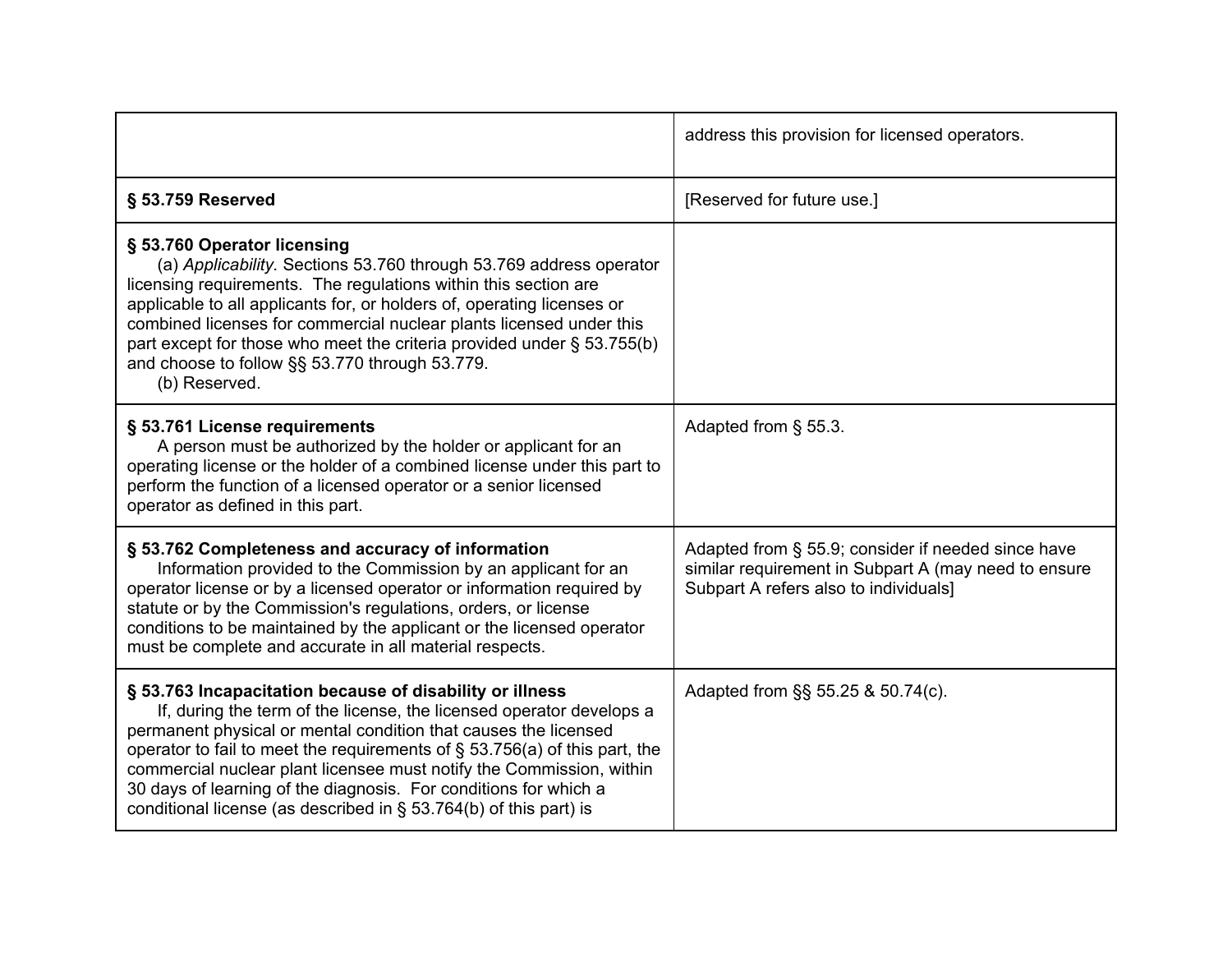| requested, the commercial nuclear plant licensee must provide<br>medical certification on Form NRC 396 to the Commission (as<br>described in $\S$ 53.756(b) of this part).                                                                                                                                                                                                                                                                                                       |                                                                                                                                                                                                                                                                                                                                                                                                                                                                                                                                                                                                                                                                                                                                                                                                                                                                                                                                                                                                                                                                                                |
|----------------------------------------------------------------------------------------------------------------------------------------------------------------------------------------------------------------------------------------------------------------------------------------------------------------------------------------------------------------------------------------------------------------------------------------------------------------------------------|------------------------------------------------------------------------------------------------------------------------------------------------------------------------------------------------------------------------------------------------------------------------------------------------------------------------------------------------------------------------------------------------------------------------------------------------------------------------------------------------------------------------------------------------------------------------------------------------------------------------------------------------------------------------------------------------------------------------------------------------------------------------------------------------------------------------------------------------------------------------------------------------------------------------------------------------------------------------------------------------------------------------------------------------------------------------------------------------|
| § 53.764 Applications for licensed operators<br>(a) How to apply. (1) The applicant must:<br>(i) Complete NRC Form 398, "Personal Qualification Statement--<br>Licensee," which can be obtained by writing the Office of the Chief<br>Information Officer, U.S. Nuclear Regulatory Commission,<br>Washington, DC 20555-0001, by calling (301) 415-5877, or by visiting<br>the NRC's Web site at http://www.nrc.gov and selecting forms from the<br>index found on the home page; | Adapted from §§ 55.31 through 55.35.<br>The development of a new "Personal Qualification<br>Statement-Licensee" for advanced nuclear plant<br>operator licensing may be appropriate and will be<br>considered                                                                                                                                                                                                                                                                                                                                                                                                                                                                                                                                                                                                                                                                                                                                                                                                                                                                                  |
| (ii) File an original of NRC Form 398, or an equivalent electronic<br>submittal, together with the information required in paragraphs<br>$(a)(1)(iii)$ , $(iv)$ , $(v)$ , and $(vi)$ of this section, with the appropriate<br>Regional Administrator.                                                                                                                                                                                                                            | The filing recipient discussed above may need to be<br>revised to reflect decisions regarding which Office or<br>Offices (e.g., Headquarters, Regional Offices, or both)<br>within the Agency will implement routine operator<br>licensing functions for commercial nuclear reactors<br>licensed under Part 53.<br>The staff currently intends to develop regulatory<br>guidance associated with operator licensing under Part<br>53. Such guidance would, in part, address the<br>following areas:<br>The submittal of a written request from an<br>authorized representative of the facility licensee by<br>which the applicant will be employed that the<br>examination be administered to the applicant.<br>The provision of evidence that the applicant has<br>successfully completed the facility licensee's<br>requirements to be a licensed operator or senior<br>licensed operator and of the facility licensee's need<br>for a licensed operator or a senior licensed operator<br>to perform assigned duties. An authorized<br>representative of the facility licensee would certify |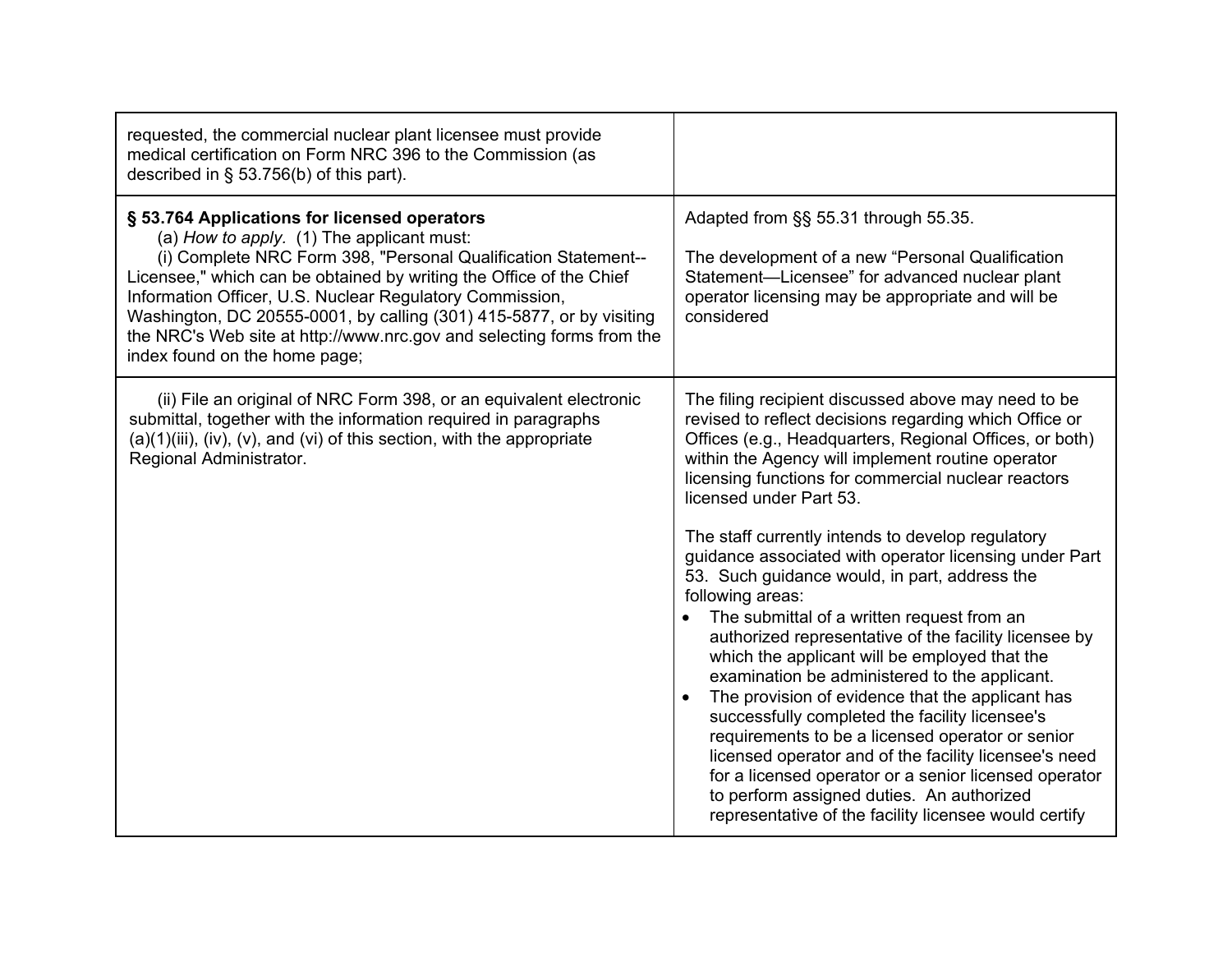|                                                                                                                                                                                                                                                                                                                                                                                                                                                                                                                                                                                                                                                                 | this evidence on Form NRC-398. This certification<br>would include details of the applicant's<br>qualifications, details on courses of instruction<br>administered by the facility licensee, the nature of<br>the training received at the facility, and the startup<br>and shutdown experience received. In lieu of these<br>details, the Commission may also accept<br>certification that the applicant has successfully<br>completed a Commission-approved training<br>program that is based on a systems approach to<br>training and that uses a simulation facility<br>acceptable to the Commission under § 53.765(e). |
|-----------------------------------------------------------------------------------------------------------------------------------------------------------------------------------------------------------------------------------------------------------------------------------------------------------------------------------------------------------------------------------------------------------------------------------------------------------------------------------------------------------------------------------------------------------------------------------------------------------------------------------------------------------------|-----------------------------------------------------------------------------------------------------------------------------------------------------------------------------------------------------------------------------------------------------------------------------------------------------------------------------------------------------------------------------------------------------------------------------------------------------------------------------------------------------------------------------------------------------------------------------------------------------------------------------|
| (iii) Provide evidence that the applicant, as a trainee, has<br>successfully demonstrated competence in manipulating the controls of<br>either the facility for which a license is sought or a simulation facility<br>that meets the requirements of $\S$ 53.765(e). For licensed operators<br>applying for a senior licensed operator license, certification that the<br>licensed operator has successfully operated the controls of the facility<br>as a licensed operator shall be accepted; and                                                                                                                                                             | The staff currently intend to develop regulatory<br>guidance associated with operator licensing under Part<br>53. It is intended that such guidance would, in part,<br>address the performance of a minimum of five<br>significant control manipulations that affect reactivity or<br>power level. Additionally, control manipulations<br>performed on the simulation facility would be based<br>upon a representative sampling of those design-<br>specific control manipulations and plant evolutions that<br>significantly affect reactivity or power level.                                                             |
| (iv) Provide certification by the facility licensee of medical condition<br>and general health on Form NRC - 396, to comply with § 53.756.<br>(2) The Commission may at any time after the application has<br>been filed, and before the license has expired, require further<br>information under oath or affirmation in order to enable it to determine<br>whether to grant or deny the application or whether to revoke, modify,<br>or suspend the license.<br>(3) An applicant whose application has been denied because of a<br>medical condition or general health may submit a further medical<br>report at any time as a supplement to the application. |                                                                                                                                                                                                                                                                                                                                                                                                                                                                                                                                                                                                                             |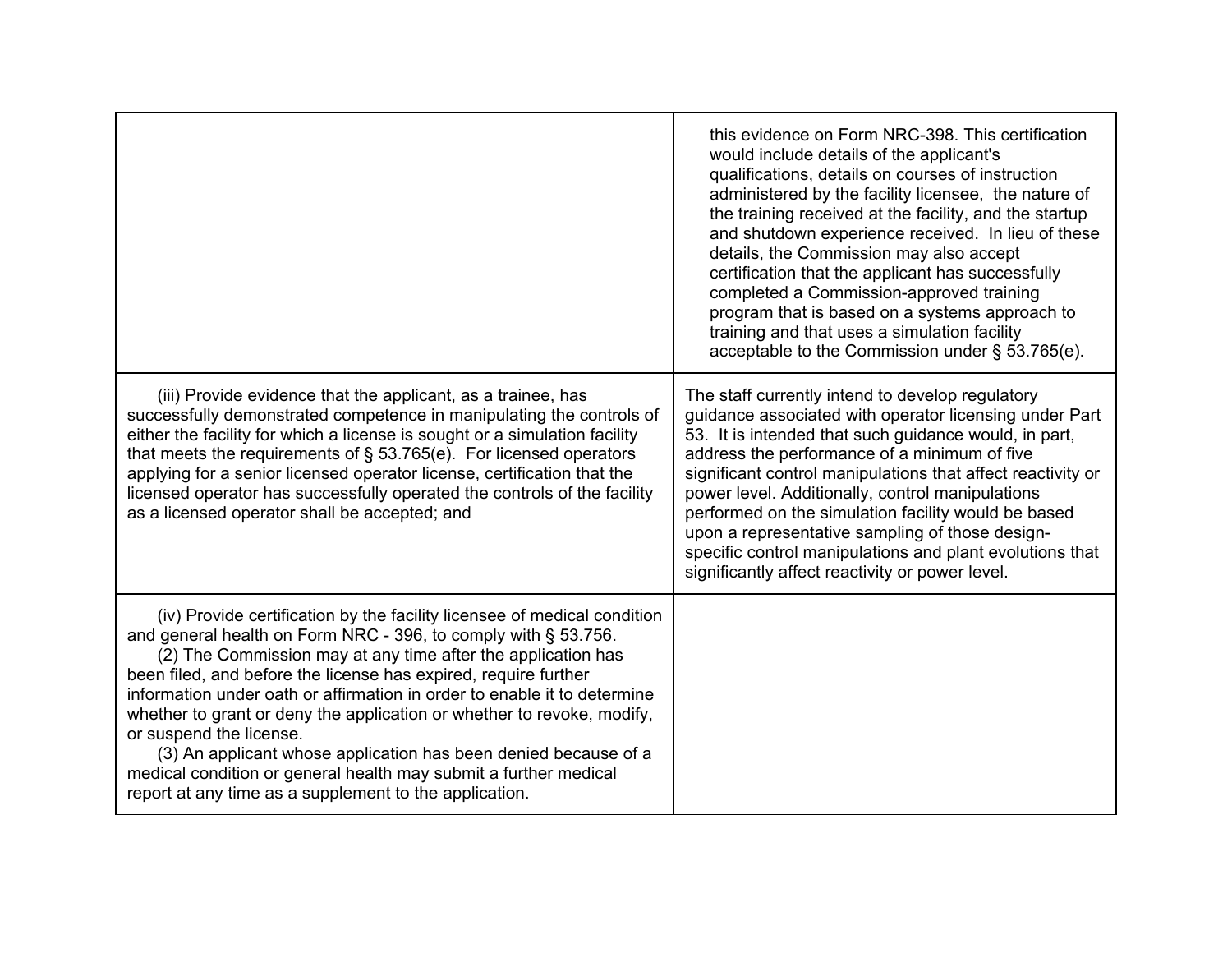| (4) Each application and statement must contain complete and<br>accurate disclosure as to all matters required to be disclosed. The<br>applicant must sign statements required by paragraphs (1)(i) and (ii) of<br>this section.                                                                                                                                                                                                                                                                                                                                                                                                                                                                                                                                                                                                                                                                                                                                                                                                                                                                                                                                                                                                                                                                                                                                                                                                                                                                                                                                                                                                                     |                                                                                                                                                                       |
|------------------------------------------------------------------------------------------------------------------------------------------------------------------------------------------------------------------------------------------------------------------------------------------------------------------------------------------------------------------------------------------------------------------------------------------------------------------------------------------------------------------------------------------------------------------------------------------------------------------------------------------------------------------------------------------------------------------------------------------------------------------------------------------------------------------------------------------------------------------------------------------------------------------------------------------------------------------------------------------------------------------------------------------------------------------------------------------------------------------------------------------------------------------------------------------------------------------------------------------------------------------------------------------------------------------------------------------------------------------------------------------------------------------------------------------------------------------------------------------------------------------------------------------------------------------------------------------------------------------------------------------------------|-----------------------------------------------------------------------------------------------------------------------------------------------------------------------|
| (b) Disposition of an initial application. (1) Requirements for the<br>approval of an initial application. The Commission will approve an<br>initial application for a license pursuant to the regulations in this part, if<br>it finds that the following criteria are met:<br>(i) Health. The applicant's medical condition and general health<br>will not adversely affect the performance of assigned licensed operator<br>or senior licensed operator job duties or cause operational errors<br>endangering public health and safety. The Commission will base its<br>finding upon the certification by the facility licensee as detailed in<br>\$53.756(b).<br>(ii) <i>Examination</i> . The applicant has passed the requisite<br>examination in accordance with $\S$ 53.765(b). These examinations<br>determine whether the applicant for a licensed operator or senior<br>licensed operator's license has learned to operate a facility<br>competently and safely, and additionally, in the case of a senior<br>licensed operator, whether the applicant has learned to supervise the<br>licensed activities of licensed operators competently and safely.<br>(2) Conditional license. If an applicant's general medical condition<br>does not meet the minimum standards under $\S$ 53.756(a) of this part,<br>the Commission may approve the application and include conditions<br>in the license to accommodate the medical condition. The<br>Commission will consider the recommendations and supporting<br>evidence of the facility licensee and of the examining physician<br>(provided on Form NRC-396) in arriving at its decision. | Adapted from § 55.33.                                                                                                                                                 |
| (c) Re-applications.<br>(1) An applicant whose application for a license has been denied<br>because of failure to pass the examination may file a new application.<br>The application must be submitted on Form NRC-398 and include a<br>statement signed by an authorized representative of the facility                                                                                                                                                                                                                                                                                                                                                                                                                                                                                                                                                                                                                                                                                                                                                                                                                                                                                                                                                                                                                                                                                                                                                                                                                                                                                                                                            | Adapted from § 55.35.<br>It should be noted that, in contrast with the existing<br>requirements of Part 55, no waiting period is required<br>for reapplications here. |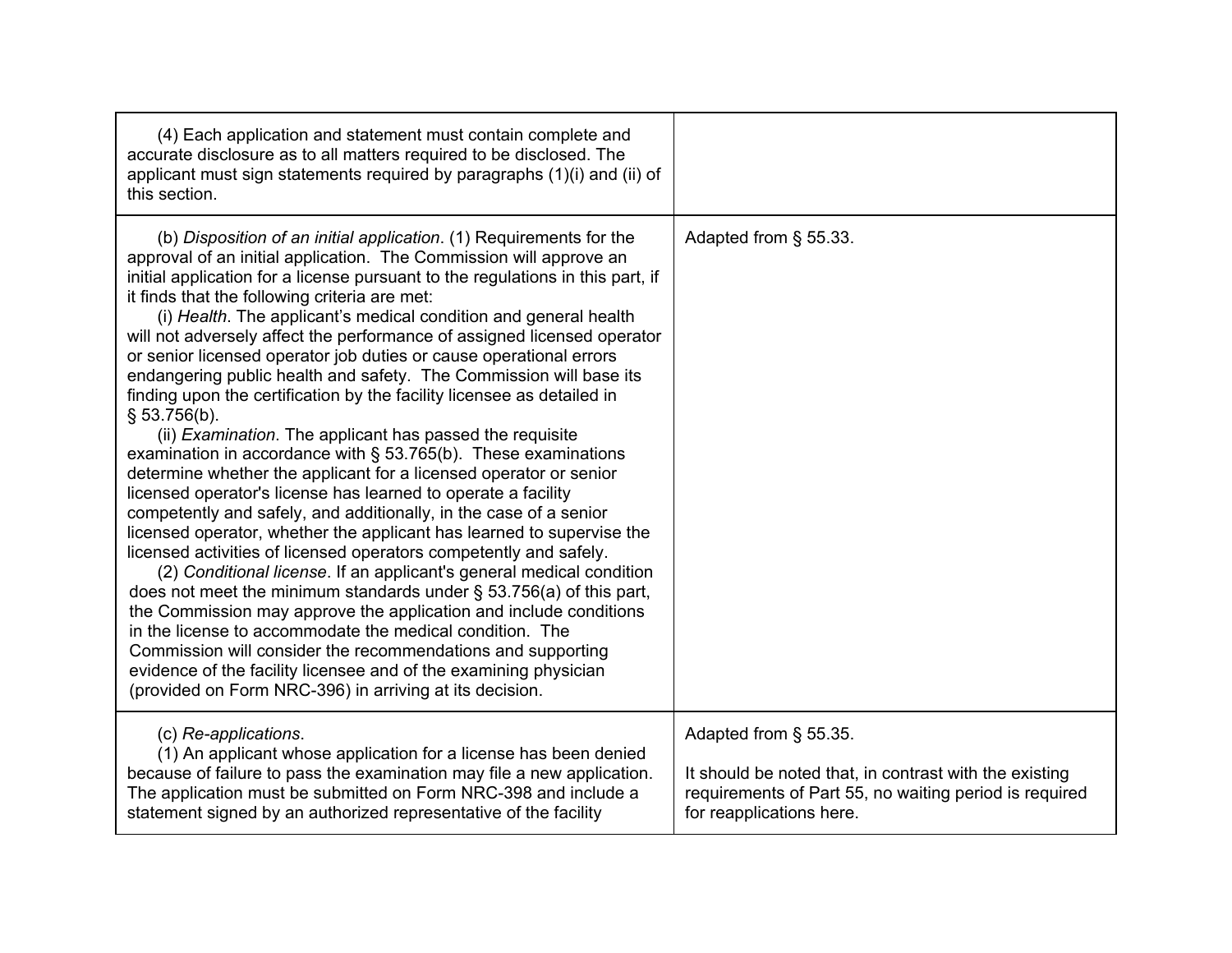| licensee by whom the applicant will be employed that states in detail<br>the extent of the applicant's additional training and remediation since<br>the denial and certifies that the applicant is ready for re-examination.<br>(2) An applicant who has passed a portion of the examination and<br>failed another may request in a new application on Form NRC-398 to<br>be excused from re-examination on the portions of the examination<br>which the applicant has passed. The Commission may in its discretion<br>grant the request, if it determines that sufficient justification is<br>presented.                                                                                                                                                                                                                                                                                                                                                                                                                                                                                                                                                                                                                                                                                                                                                                                                                                                                                                                                                                                           |                                                                                                                                                                                                                                                                                                                                                                                              |
|-----------------------------------------------------------------------------------------------------------------------------------------------------------------------------------------------------------------------------------------------------------------------------------------------------------------------------------------------------------------------------------------------------------------------------------------------------------------------------------------------------------------------------------------------------------------------------------------------------------------------------------------------------------------------------------------------------------------------------------------------------------------------------------------------------------------------------------------------------------------------------------------------------------------------------------------------------------------------------------------------------------------------------------------------------------------------------------------------------------------------------------------------------------------------------------------------------------------------------------------------------------------------------------------------------------------------------------------------------------------------------------------------------------------------------------------------------------------------------------------------------------------------------------------------------------------------------------------------------|----------------------------------------------------------------------------------------------------------------------------------------------------------------------------------------------------------------------------------------------------------------------------------------------------------------------------------------------------------------------------------------------|
| § 53.765 Training program<br>(a) Initial training program. (1) A program that is based upon a<br>systems approach to training, as defined by $\S$ 53.750(b), must be<br>utilized for the training of applicants for licensed operator and senior<br>licensed operator licenses. This training program must ensure that<br>license applicants at the facility will possess the knowledge, skills, and<br>abilities necessary to protect the public health and maintain those<br>plant safety functions specific to the facility design. This program must<br>be approved by the Commission prior to its use for training license<br>applicants, as described under $\S$ 53.753(g). The approved initial<br>operator licensing training program shall be subject to the<br>requirements of Subpart I, "Maintaining and Revising Licensing Basis<br>Information During Operations," of this part.<br>(1) Records. The initial training program documentation must<br>include the following:<br>(i) The facility licensee must maintain records documenting the<br>participation of each licensed operator and senior licensed operator<br>trainee in the initial training program. The records must contain<br>documentation of the training administered. The facility licensee must<br>retain these records during the period in which any trainees<br>subsequently remain licensed as licensed operators or senior licensed<br>operators at the facility.<br>(ii) Each record required by this part must be legible throughout<br>the retention period specified by each Commission regulation. The | At present, changes to certain approved programs and<br>plans discussed within $\S$ § 53.750 - 53.799 are linked<br>to the requirements of Part 53 Subpart I. However, the<br>staff continue to work on determining whether this will<br>be appropriate and future changes to this approach are<br>possible.<br>Further changes may be necessary to accommodate<br>vendor training programs. |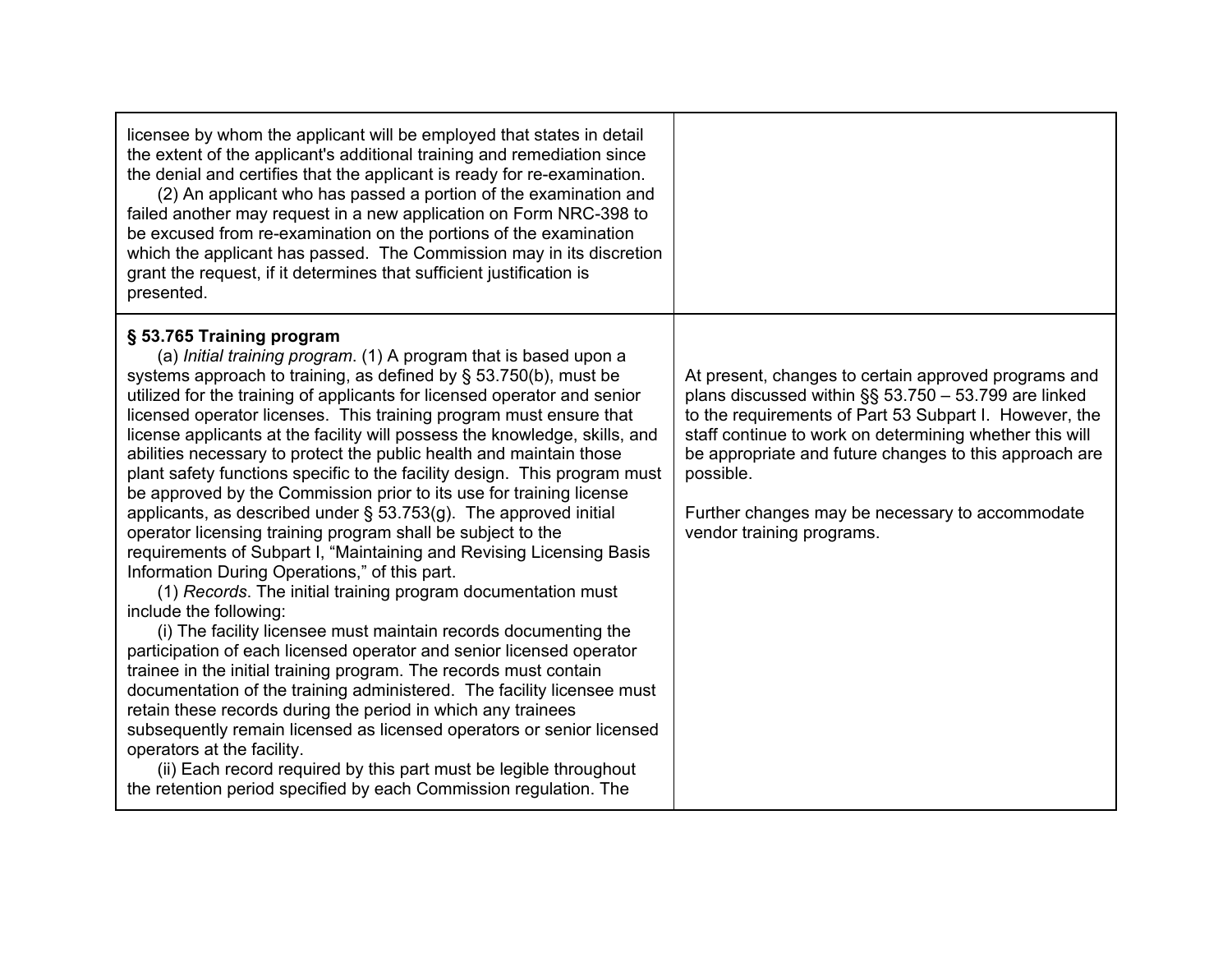| record may be the original, a reproduced copy, or an electronic copy<br>provided that the copy is authenticated by authorized personnel.                                                                                                                                                                                                                                                                                                                                                                                                                                                                                                                                                                                                    |                                                                                                                                                                                                                                                                                                                                                                                                                                                                                                                                                                                                                                                                                                                                                                                                                                                                                                                                                                                                                                                                                                                                                                                                                                                                                                                                                                                                                                                                                                      |
|---------------------------------------------------------------------------------------------------------------------------------------------------------------------------------------------------------------------------------------------------------------------------------------------------------------------------------------------------------------------------------------------------------------------------------------------------------------------------------------------------------------------------------------------------------------------------------------------------------------------------------------------------------------------------------------------------------------------------------------------|------------------------------------------------------------------------------------------------------------------------------------------------------------------------------------------------------------------------------------------------------------------------------------------------------------------------------------------------------------------------------------------------------------------------------------------------------------------------------------------------------------------------------------------------------------------------------------------------------------------------------------------------------------------------------------------------------------------------------------------------------------------------------------------------------------------------------------------------------------------------------------------------------------------------------------------------------------------------------------------------------------------------------------------------------------------------------------------------------------------------------------------------------------------------------------------------------------------------------------------------------------------------------------------------------------------------------------------------------------------------------------------------------------------------------------------------------------------------------------------------------|
| (b) Licensing examination. (1) The facility licensee must establish<br>and implement an examination program for testing a representative<br>sample of the knowledge, skills, and abilities needed to safely perform<br>licensed operator and senior licensed operator duties, to include both<br>the examination methods and criteria to be used to assess passing<br>performance. This program must be approved by the Commission<br>prior to its use for examining license applicants, as described under<br>§ 53.753(g). The approved initial operator licensing examination<br>program shall be subject to the requirements of Subpart I, "Maintaining<br>and Revising Licensing Basis Information During Operations," of this<br>part. | Adapted from §§ 55.40, 41, 43, & 45.<br>At present, changes to certain approved programs and<br>plans discussed within §§ 53.750 - 53.799 are linked<br>to the requirements of Part 53 Subpart I. However, the<br>staff continue to work on determining whether this will<br>be appropriate and future changes to this approach are<br>possible.<br>Staff is currently developing regulatory guidance that<br>will describe an acceptable method for implementing<br>the examination program contained within this<br>requirement. It is intended that this guidance will<br>provide for a flexible and scalable approach to operator<br>licensing examinations. In general, this approach is<br>expected to entail the following major steps:<br>Job task analyses would be used to identify the<br>knowledge, skills, and abilities related to the<br>facility's licensed operator role.<br>Training and evaluation methods would be selected<br>$\bullet$<br>using a Systems Approach to Training process; this<br>would include determining exam composition and<br>testing methods to be used.<br>A vendor or licensee would then pilot the proposed<br>exam.<br>Exams would be reviewed and administered by the<br>NRC, with an option for vendors and licensees to<br>also administer their own license examinations.<br>It is also intended to include within the associated<br>regulatory guidance specific knowledge and abilities<br>topics for sampling within examinations. In general, |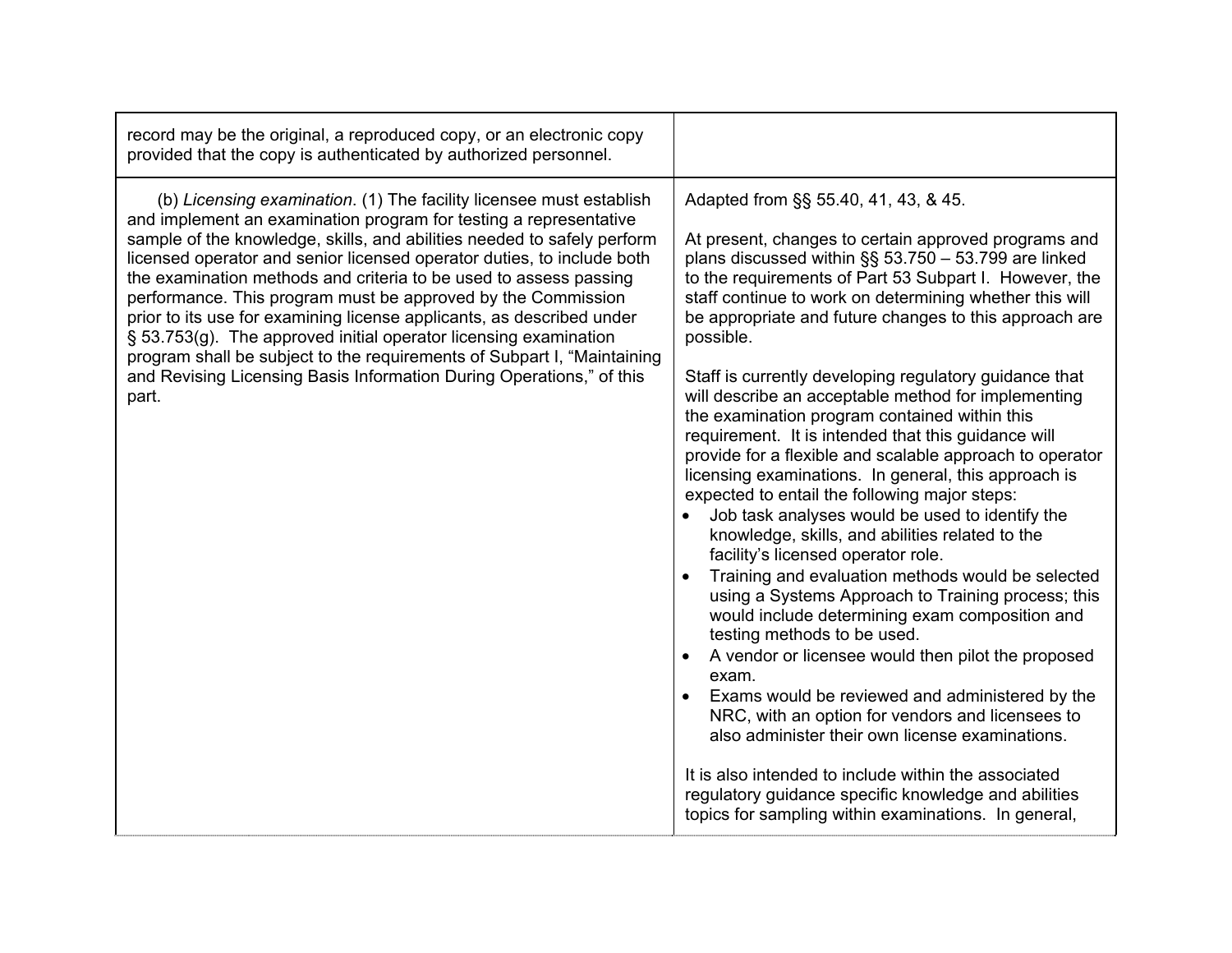|                                                                                                                                                                                                                                                                                                                                                                                                                                                                                                                                                                                                                                                                                                                                                                                                                                                                                                                                                                                                                                                                                                                                                                                                                                                                                                                                                                                                                                                                                                                                                          | the staff envision these topics covering the following<br>broad categories:<br>Reactor Theory and Thermodynamic Principles<br><b>Plant Systems and Components</b><br><b>Reactivity Management and Manipulations</b><br><b>Radiation Control and Safety</b><br>Emergency, Abnormal, and Normal Operations<br>Administrative Requirements and Conditions of<br>the Facility License     |
|----------------------------------------------------------------------------------------------------------------------------------------------------------------------------------------------------------------------------------------------------------------------------------------------------------------------------------------------------------------------------------------------------------------------------------------------------------------------------------------------------------------------------------------------------------------------------------------------------------------------------------------------------------------------------------------------------------------------------------------------------------------------------------------------------------------------------------------------------------------------------------------------------------------------------------------------------------------------------------------------------------------------------------------------------------------------------------------------------------------------------------------------------------------------------------------------------------------------------------------------------------------------------------------------------------------------------------------------------------------------------------------------------------------------------------------------------------------------------------------------------------------------------------------------------------|---------------------------------------------------------------------------------------------------------------------------------------------------------------------------------------------------------------------------------------------------------------------------------------------------------------------------------------------------------------------------------------|
| (2) The facility licensee must make prepared examinations<br>available to the Commission for review and approval in advance of<br>their administration.<br>(3) The Commission will reserve the ability to either administer the<br>examination or to allow the facility licensee to administer the<br>examination. In any event, the facility licensee must ensure that<br>sufficient advance notification is provided to the Commission to allow<br>for a representative of the Commission to be afforded the opportunity<br>to be present during examination administration.<br>(4) Completed examination documentation for each applicant must<br>be promptly forwarded to the Commission for review in making<br>operator licensing decisions.<br>(5) Records. The initial licensing program documentation must<br>include the following:<br>(i) The facility licensee must maintain records documenting the<br>participation of each licensed operator and senior licensed operator<br>applicant in the initial licensing examination. The records must contain<br>copies of examinations administered, the answers given by the<br>applicant, and the results of evaluations and documentation of<br>examinations and of any additional training administered in areas in<br>which a licensed operator or senior licensed operator has exhibited<br>deficiencies. The facility licensee must retain these records during the<br>period in which the associated licensed operators or senior licensed<br>operators remain licensed at the facility. | In contrast with the existing processes of Part 55, this<br>section allows for the possibility of facilities<br>administering their own licensing examinations (the<br>NRC would retain the licensing authority in any case).<br>The details regarding exam administration and any<br>related communications between the facility and NRC<br>will be included in regulatory guidance. |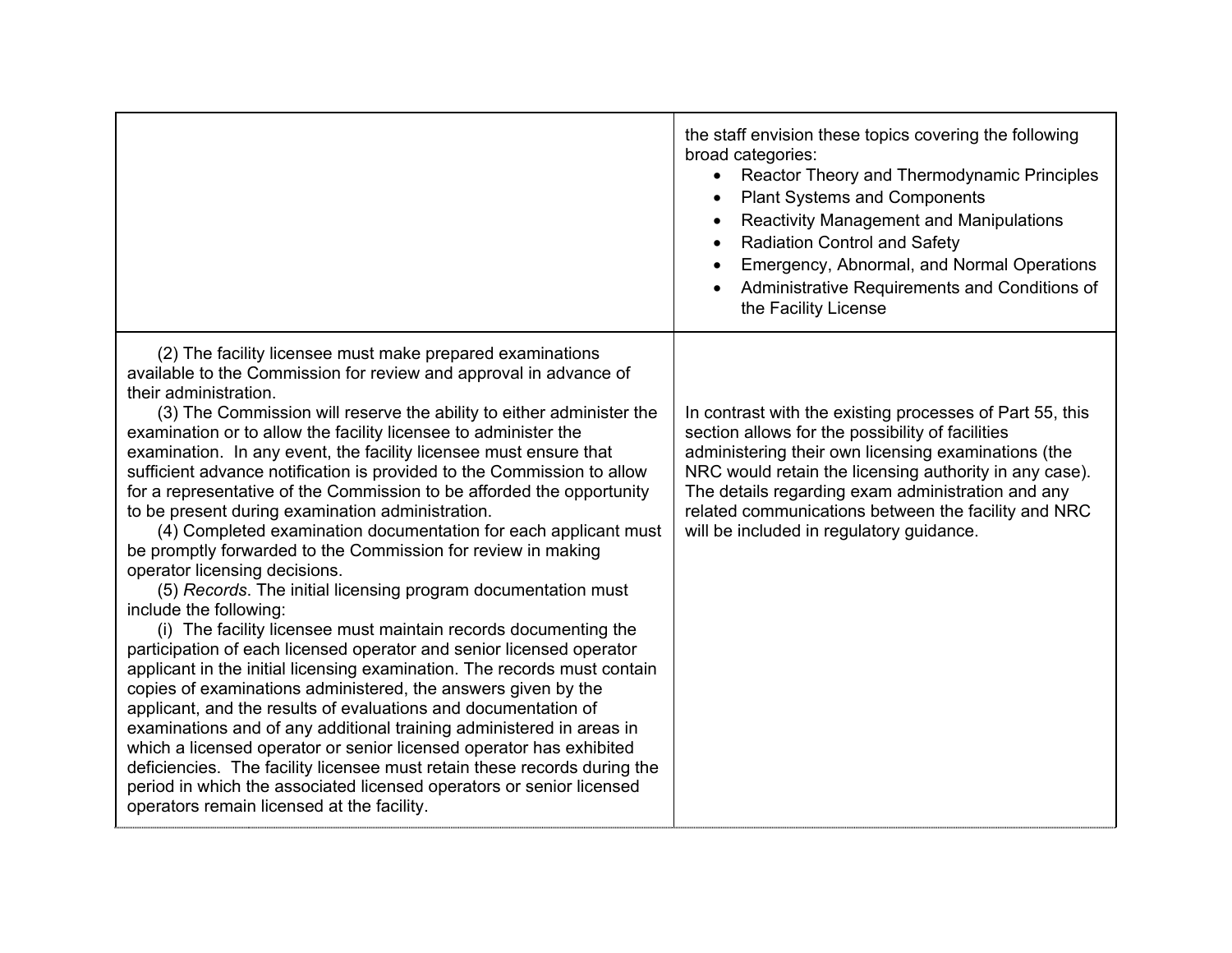| (ii) Each record required by this part must be legible throughout<br>the retention period specified by each Commission regulation. The<br>record may be the original, a reproduced copy, or an electronic copy<br>provided that the copy is authenticated by authorized personnel.                                                                                                                                                                                                                                                                                                                                                                                                                                                                                                                                                                                                                                                                                                                                            |                                                                                                                                                                                                                                                                                                                                                                                                                                                                                                                                                                                                                                                                                                                                                                                                                                                                                                                                                                                                                                                                                                                                                                                                                                                                                                                                                                                                   |
|-------------------------------------------------------------------------------------------------------------------------------------------------------------------------------------------------------------------------------------------------------------------------------------------------------------------------------------------------------------------------------------------------------------------------------------------------------------------------------------------------------------------------------------------------------------------------------------------------------------------------------------------------------------------------------------------------------------------------------------------------------------------------------------------------------------------------------------------------------------------------------------------------------------------------------------------------------------------------------------------------------------------------------|---------------------------------------------------------------------------------------------------------------------------------------------------------------------------------------------------------------------------------------------------------------------------------------------------------------------------------------------------------------------------------------------------------------------------------------------------------------------------------------------------------------------------------------------------------------------------------------------------------------------------------------------------------------------------------------------------------------------------------------------------------------------------------------------------------------------------------------------------------------------------------------------------------------------------------------------------------------------------------------------------------------------------------------------------------------------------------------------------------------------------------------------------------------------------------------------------------------------------------------------------------------------------------------------------------------------------------------------------------------------------------------------------|
| (c) Requalification program. (1) A program based upon a systems<br>approach to training, as defined by § 53.750(b), must be utilized for<br>the continuing training of licensed operators and senior licensed<br>operators.<br>(i) This continuing training program must ensure that licensed<br>operators and senior licensed operators at the facility will maintain the<br>knowledge, skills, and abilities necessary to protect the public health<br>and maintain those plant safety functions specific to the facility design.<br>The program must be conducted for a continuous period not to exceed<br>24 months in duration.<br>(ii) This program must be approved by the Commission prior to its<br>use for continuing training, as described under $\S$ 53.753(g). The<br>approved requalification program for licensed operators and senior<br>licensed operators shall be subject to the requirements of Subpart I,<br>"Maintaining and Revising Licensing Basis Information During<br>Operations," of this part. | Adapted from § 55.59.<br>At present, changes to certain approved programs and<br>plans discussed within §§ 53.750 - 53.799 are linked<br>to the requirements of Part 53 Subpart I. However, the<br>staff continue to work on determining whether this will<br>be appropriate and future changes to this approach are<br>possible.<br>The staff currently intend to develop regulatory<br>guidance associated with operator licensing under Part<br>53. It is intended that such guidance would, in part,<br>address the following items that are relevant to this<br>area:<br>Additional training - If the requalification training and<br>$\bullet$<br>examination requirements of this section are not<br>met, the licensed operator or senior licensed<br>operator should complete additional training and<br>submit evidence to the Commission of successful<br>completion of this training before returning to<br>licensed duties.<br>Schedule - The requalification program should be<br>conducted for a continuous period not to exceed<br>two years and upon conclusion should be promptly<br>followed, pursuant to a continuous schedule, by<br>successive requalification programs.<br>Observation - Systematic observation and<br>evaluation should be conducted by supervisors<br>and/or training staff members on the performance<br>and competency of licensed operators and senior |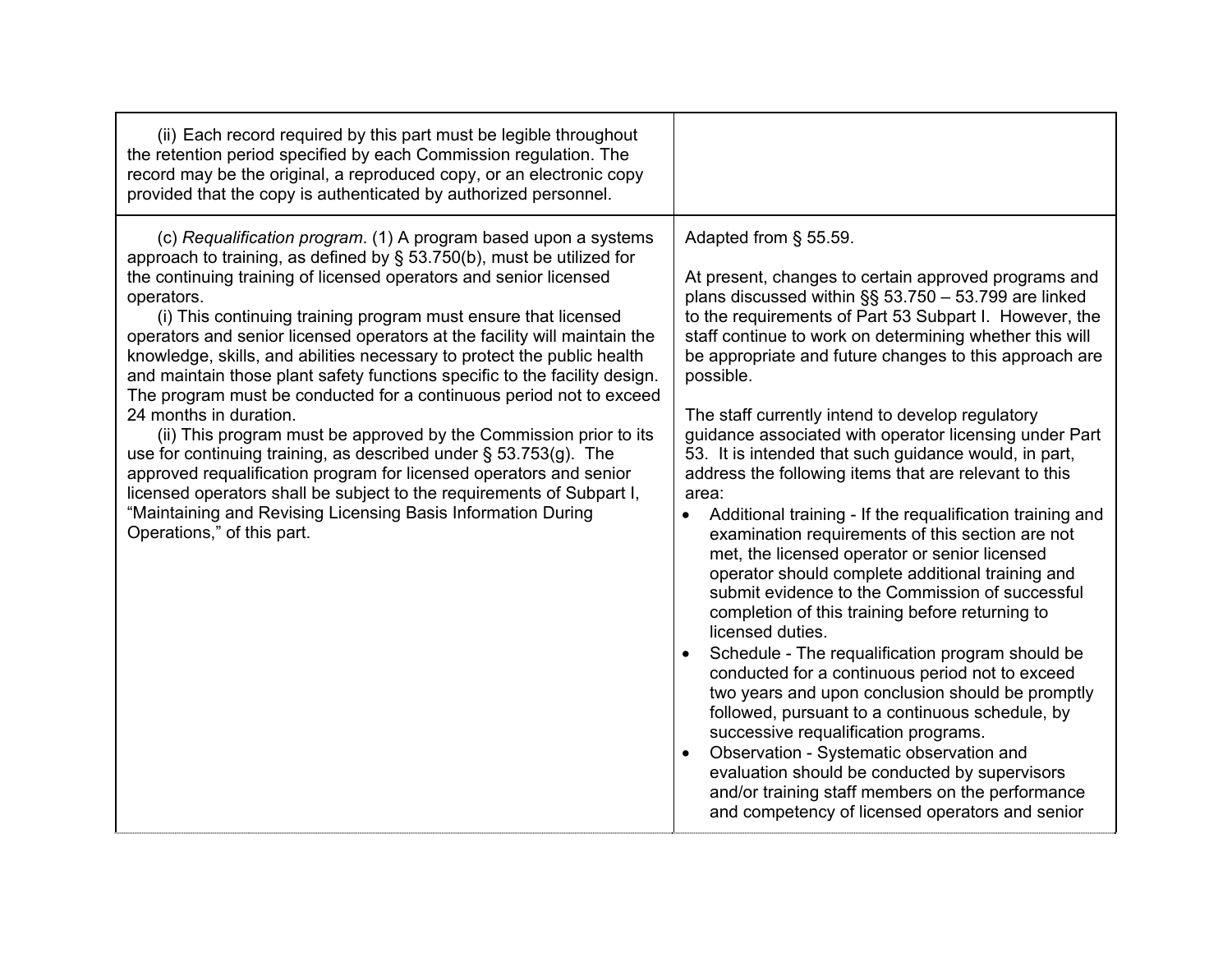|                                                                                                                                                                                                                                                                                                                                                                                                                                                                                                                                                                                                                                                                                                                                                                                                                                                                                                                                                                                                                                                                                                                                                                                                                                                                                                                                                                                                                                                                                                                                                                                                                                                                                                                                  | licensed operators including evaluation of actions<br>taken or to be taken during actual or simulated<br>abnormal and emergency procedures.                                                                                                                                                                                                                                                                                                                                                                                                                                                                                                                                                                                                                                                                                                                                                                                                                                                                                                                                                                                                                                                                                            |
|----------------------------------------------------------------------------------------------------------------------------------------------------------------------------------------------------------------------------------------------------------------------------------------------------------------------------------------------------------------------------------------------------------------------------------------------------------------------------------------------------------------------------------------------------------------------------------------------------------------------------------------------------------------------------------------------------------------------------------------------------------------------------------------------------------------------------------------------------------------------------------------------------------------------------------------------------------------------------------------------------------------------------------------------------------------------------------------------------------------------------------------------------------------------------------------------------------------------------------------------------------------------------------------------------------------------------------------------------------------------------------------------------------------------------------------------------------------------------------------------------------------------------------------------------------------------------------------------------------------------------------------------------------------------------------------------------------------------------------|----------------------------------------------------------------------------------------------------------------------------------------------------------------------------------------------------------------------------------------------------------------------------------------------------------------------------------------------------------------------------------------------------------------------------------------------------------------------------------------------------------------------------------------------------------------------------------------------------------------------------------------------------------------------------------------------------------------------------------------------------------------------------------------------------------------------------------------------------------------------------------------------------------------------------------------------------------------------------------------------------------------------------------------------------------------------------------------------------------------------------------------------------------------------------------------------------------------------------------------|
| (2) The following requirements apply to licensed operators and<br>senior licensed operator requalification training programs:<br>(i) The facility licensee must propose a biennial requalification<br>examination program for testing a sample of the topics included under<br>the systems approach to training, to include both the examination<br>methods and criteria to be used to assess passing performance. This<br>program must be approved by the Commission prior to its use for<br>examining licensed operators and senior licensed operators, as<br>described under $\S$ 53.753(g). The approved requalification<br>examination program for licensed operators and senior licensed<br>operators shall be subject to the requirements of Subpart I,<br>"Maintaining and Revising Licensing Basis Information During<br>Operations," of this part.<br>(ii) The following requirements apply to biennial requalification<br>examination programs:<br>(A) The facility licensee must make prepared biennial<br>requalification examinations available to the Commission for review.<br>(B) The facility licensee must ensure that a representative of the<br>Commission is afforded the opportunity to be present during biennial<br>requalification examination administration.<br>(C) The facility licensee must ensure that each licensed operator<br>and senior licensed operator is administered a complete biennial<br>requalification examination on a periodicity not to exceed 24 months.<br>(D) The facility licensee must promptly forward a summary of<br>examination results for each licensed operator and senior licensed<br>operator following completion of the biennial requalification<br>examination | It should be noted the requalification examination<br>requirements are an area of ongoing staff work and<br>that further changes to requirements within this area<br>may occur.<br>At present, changes to certain approved programs and<br>plans discussed within §§ 53.750 - 53.799 are linked<br>to the requirements of Part 53 Subpart I. However, the<br>staff continue to work on determining whether this will<br>be appropriate and future changes to this approach are<br>possible.<br>In contrast with the existing processes of Part 55, this<br>section does not explicitly require that distinct annual<br>operating tests and biennial written examinations be<br>given. This is in recognition that a facility may propose<br>the examination methods to be used when submitting<br>their requalification training program under $\S$ 53.753(g).<br>However, it must be recognized the applicant will need<br>to demonstrate how the proposed examination<br>program (including its selected testing methods)<br>adequately tests the necessary operator knowledge<br>and <i>abilities</i> . Additionally, an overall requirement to<br>fully implement the examination program on a biennial<br>basis would also exist. |
| (3) Records. The requalification program documentation must<br>include the following:                                                                                                                                                                                                                                                                                                                                                                                                                                                                                                                                                                                                                                                                                                                                                                                                                                                                                                                                                                                                                                                                                                                                                                                                                                                                                                                                                                                                                                                                                                                                                                                                                                            |                                                                                                                                                                                                                                                                                                                                                                                                                                                                                                                                                                                                                                                                                                                                                                                                                                                                                                                                                                                                                                                                                                                                                                                                                                        |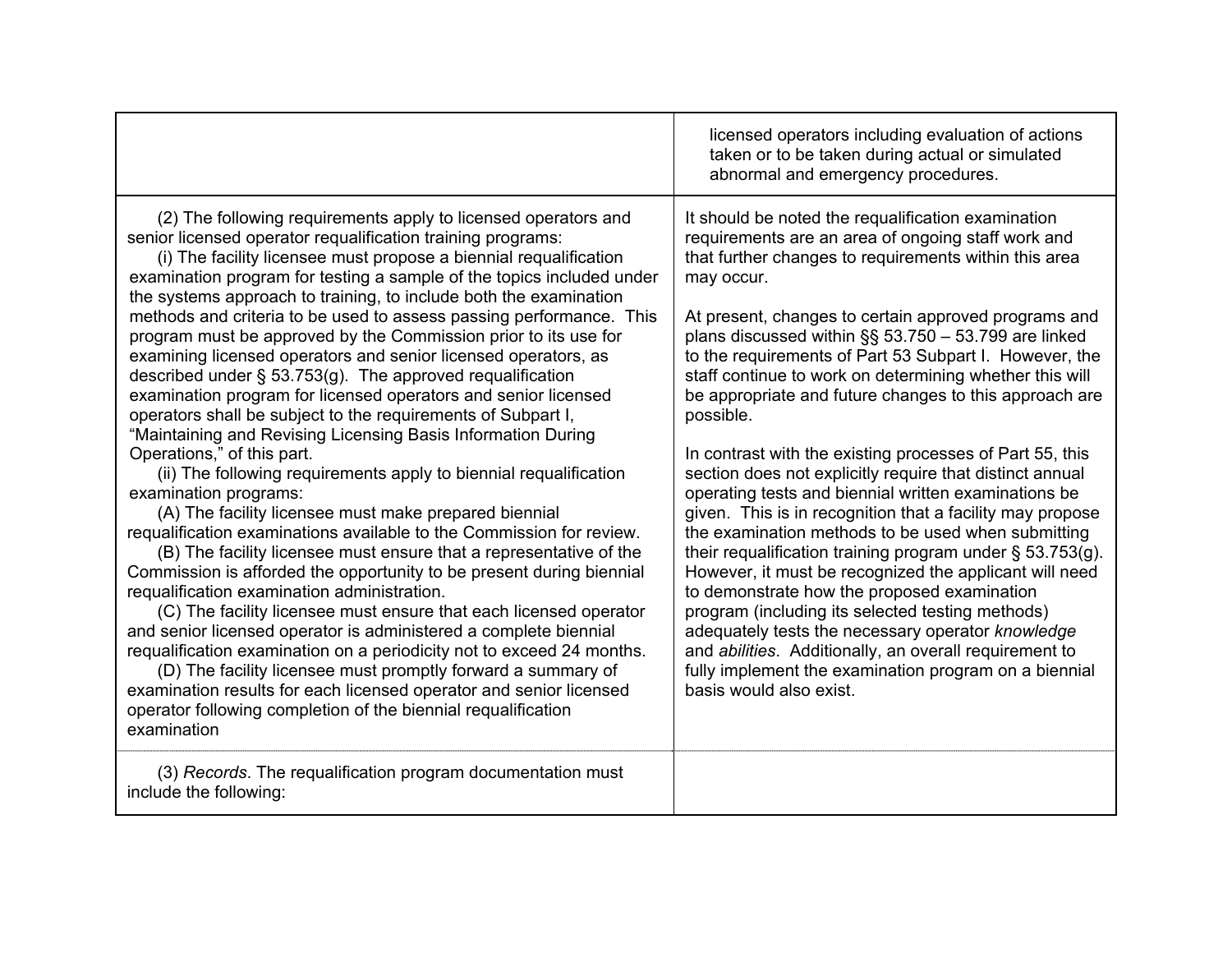| (i) The facility licensee must maintain records documenting the<br>participation of each licensed operator and senior licensed operator in<br>the requalification program. The records must contain copies of<br>examinations administered, the answers given by the licensed<br>operator or senior licensed operator, and the results of evaluations<br>and documentation of examinations and of any additional training<br>administered in areas in which a licensed operator or senior licensed<br>operator has exhibited deficiencies. The facility licensee must retain<br>these records until the licensed operator's or senior licensed operator's<br>license is renewed.<br>(ii) Each record required by this part must be legible throughout<br>the retention period specified by each Commission regulation. The<br>record may be the original, a reproduced copy, or an electronic copy<br>provided that the copy is authenticated by authorized personnel. |                                                                                                                                                                                                                                                                                                                                                                |
|------------------------------------------------------------------------------------------------------------------------------------------------------------------------------------------------------------------------------------------------------------------------------------------------------------------------------------------------------------------------------------------------------------------------------------------------------------------------------------------------------------------------------------------------------------------------------------------------------------------------------------------------------------------------------------------------------------------------------------------------------------------------------------------------------------------------------------------------------------------------------------------------------------------------------------------------------------------------|----------------------------------------------------------------------------------------------------------------------------------------------------------------------------------------------------------------------------------------------------------------------------------------------------------------------------------------------------------------|
| (d) Examination integrity. Applicants, licensed operators, senior<br>licensed operators, and facility licensees must not engage in any<br>activity that compromises the integrity of any application, test, or<br>examination required by §§ 53.760 through 53.769. The integrity of a<br>test or examination is considered compromised if any activity,<br>regardless of intent, affected, or, but for detection, could have affected<br>the equitable and consistent administration of the test or examination.<br>This includes activities related to the preparation and certification of<br>license applications and all activities related to the preparation,<br>administration, and grading of the tests and examinations required by<br>§§ 53.760 through 53.769.                                                                                                                                                                                             | Adapted from § 55.49.                                                                                                                                                                                                                                                                                                                                          |
| (e) Simulation facilities. (1) This section addresses the use of a<br>simulation facility for the administration of examinations, for training, to<br>meet experience requirements for applicants for licensed operator and<br>senior licensed operator licenses, and for conducting human factors<br>engineering analysis or assessments.<br>(2) Simulation facilities used for training purposes, meeting<br>experience requirements, or for the conduct of examinations under                                                                                                                                                                                                                                                                                                                                                                                                                                                                                       | Adapted from § 55.46.<br>Simulator requirements for Part 53 remain an area of<br>ongoing staff work that are expected to undergo<br>additional changes in order to align with the flexible<br>approaches to staffing, operator licensing, and human<br>factors engineering that are being developed<br>concurrently with these requirements. Additionally, the |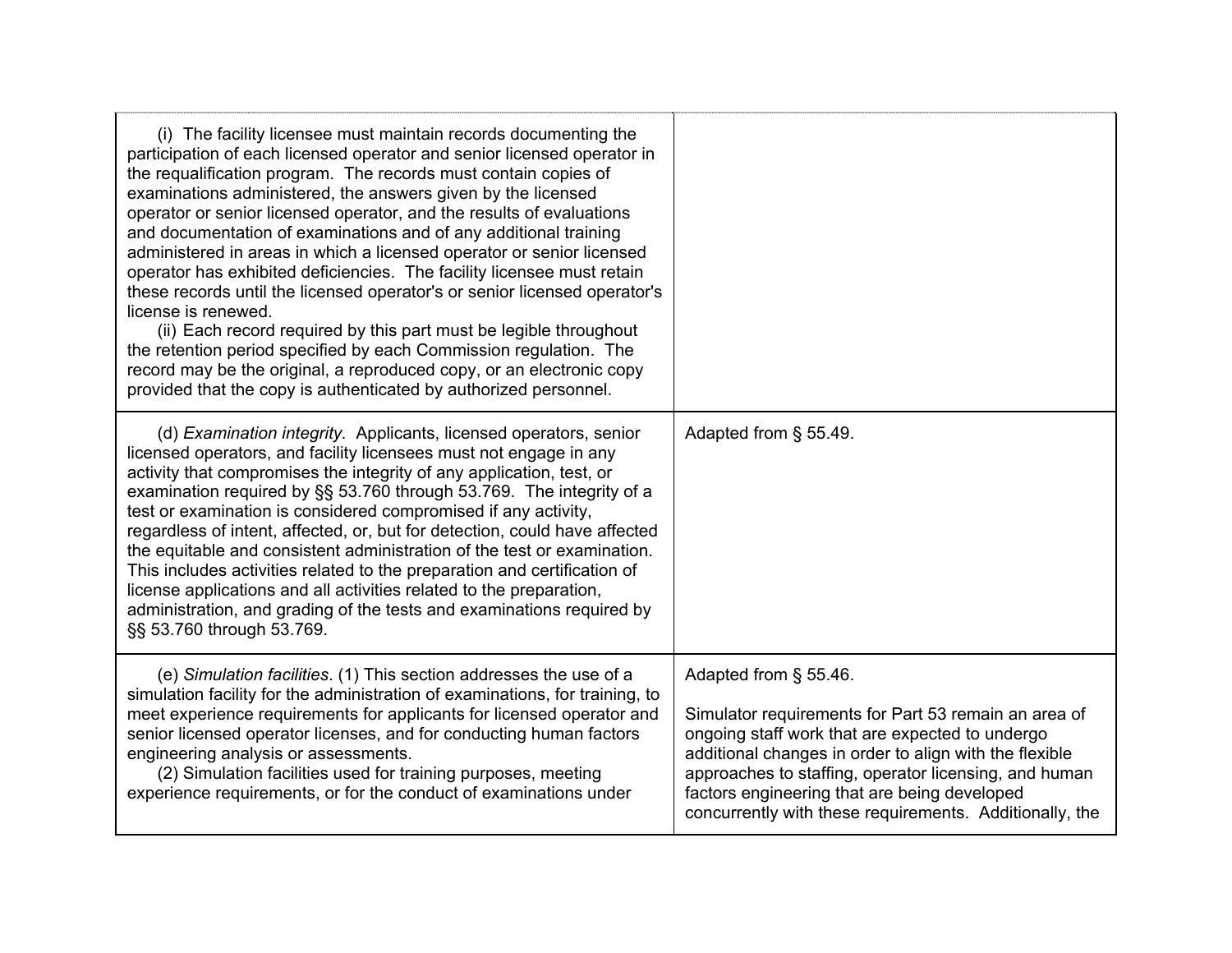| § 53.765(b) must meet the following criteria as they relate to the facility<br>licensee's reference plant:<br>(i) The simulator must be of sufficient scope and fidelity for<br>individuals to acquire and demonstrate the necessary knowledge skills<br>and abilities to safely perform licensed operator and senior licensed<br>operator duties.<br>(ii) The simulator must utilize models relating to nuclear and<br>thermal-hydraulic characteristics that either replicate the most recent<br>core load in the commercial nuclear reactor licensed under Part 53<br>reference plant or, prior to initial fuel load, replicate the intended initial<br>core load for the commercial nuclear reactor licensed under Part 53<br>reference plant.<br>(iii) Simulator fidelity has been demonstrated so that significant<br>control manipulations are completed without procedural exceptions,<br>simulator performance exceptions, or deviation from the approved<br>training scenario sequence.<br>(3) Facility licensees that propose to use a simulation facility for<br>training purposes, meeting experience requirements, or for the<br>conduct of examinations under $\S$ 53.765(b) and (c) must request<br>approval from the Commission. This request must include:<br>(i) A description of the components of the simulation facility<br>intended to be used as they relate to paragraph (2), unless previously<br>approved; and<br>(ii) A description of the performance tests for the simulation facility<br>as part of the request as they relate to paragraph (2), and the results<br>of these tests; and<br>(iii) A description of the procedures for maintaining examination<br>and test integrity consistent with the requirements of $\S$ 53.765(d).<br>(4) Facility licensees that propose to use a simulation facility for<br>conducting human factors engineering analysis or assessments must<br>provide a simulator that is capable of supporting all testing needed to | potential for facilities to justify using the plant itself in<br>lieu of having a simulation facility is an area of ongoing<br>consideration by the staff as well.<br>A noteworthy feature of the requirements presented<br>here is that full-scope simulators are not required. This<br>is intended to allow for the potential use of partial<br>scope simulation facilities. |
|-----------------------------------------------------------------------------------------------------------------------------------------------------------------------------------------------------------------------------------------------------------------------------------------------------------------------------------------------------------------------------------------------------------------------------------------------------------------------------------------------------------------------------------------------------------------------------------------------------------------------------------------------------------------------------------------------------------------------------------------------------------------------------------------------------------------------------------------------------------------------------------------------------------------------------------------------------------------------------------------------------------------------------------------------------------------------------------------------------------------------------------------------------------------------------------------------------------------------------------------------------------------------------------------------------------------------------------------------------------------------------------------------------------------------------------------------------------------------------------------------------------------------------------------------------------------------------------------------------------------------------------------------------------------------------------------------------------------------------------------------------------------------------------------------------------------------------------------------------------------------------------------------------------------------------------------------------------------------------------------------|--------------------------------------------------------------------------------------------------------------------------------------------------------------------------------------------------------------------------------------------------------------------------------------------------------------------------------------------------------------------------------|
| demonstrate that aspects of the safety case such as operator<br>licensing, human factors engineering, and other operational areas will<br>be conducted as described in the safety analysis report.                                                                                                                                                                                                                                                                                                                                                                                                                                                                                                                                                                                                                                                                                                                                                                                                                                                                                                                                                                                                                                                                                                                                                                                                                                                                                                                                                                                                                                                                                                                                                                                                                                                                                                                                                                                            |                                                                                                                                                                                                                                                                                                                                                                                |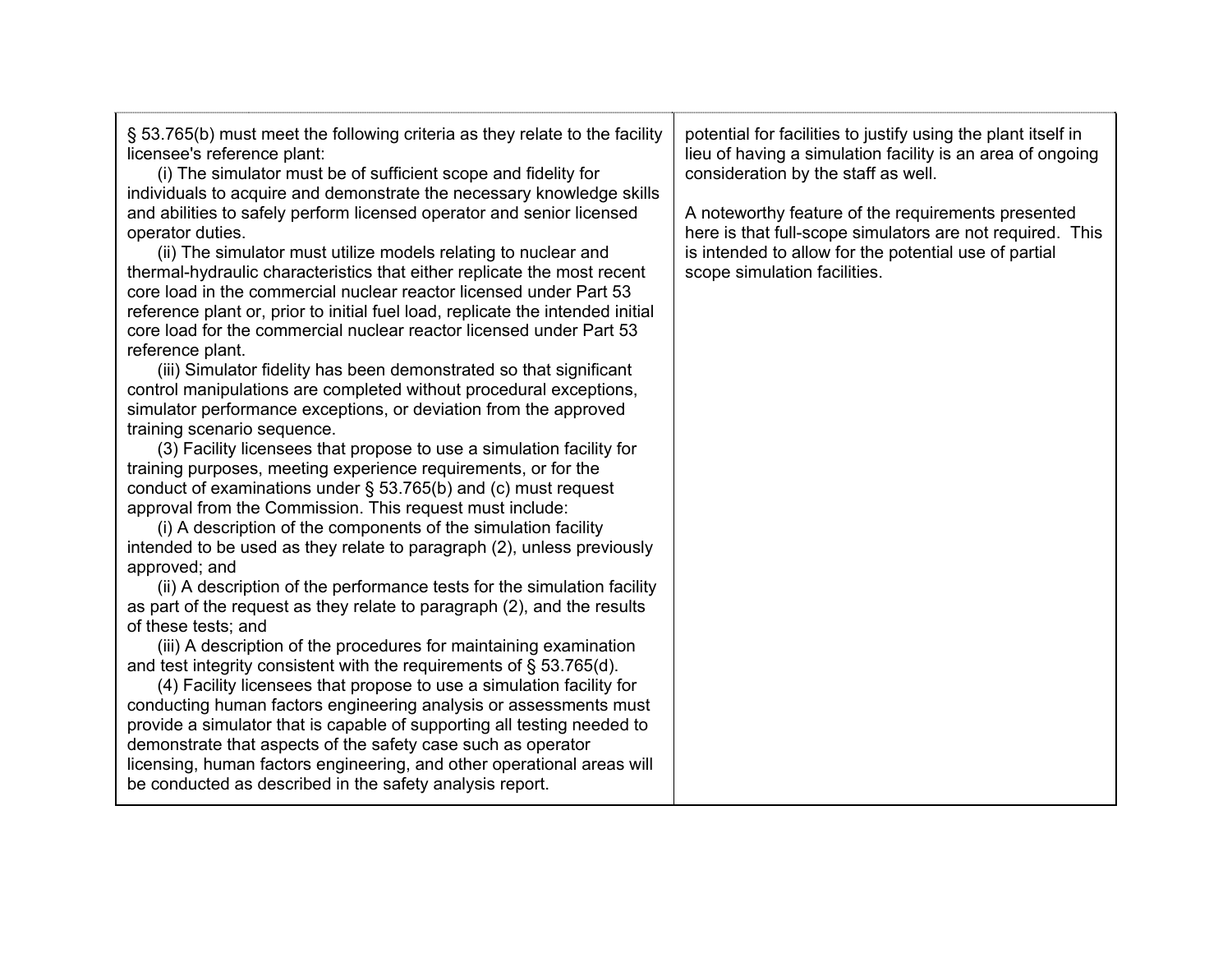(5) The Commission will approve a simulation facility if it finds that the simulation facility is suitable for training purposes, meeting experience requirements, or the conduct of examinations under § 53.765(b) and (c) for the facility licensee's reference plant.

(6) *Continued assurance of simulator fidelity*. Facility licensees that maintain a simulation facility for training purposes, meeting experience requirements, or for the conduct of examinations under § 53.765(b) and (c) must:

(i) Conduct performance testing throughout the life of the simulation facility in a manner sufficient to ensure that paragraph (2) of this section is met;

(ii) The results of performance tests must be retained for four years after the completion of each performance test or until superseded by updated test results;

(iii) Promptly correct modeling and hardware discrepancies and discrepancies identified from scenario validation and from performance testing or provide justification as to why the presence of such discrepancies will not adversely affect the criteria of paragraph (2) of this section;

(iv) Make results of any uncorrected performance test failures that may exist at the time of the operating test or requalification program inspection available for NRC review, prior to or concurrent with preparations for each examination or requalification program inspection; and

(v) Maintain the provisions for license application, examination, and test integrity consistent with § 53.765(d).

(7) A simulation facility must meet the requirements of paragraphs (2) and (6) of this section for the Commission to accept the simulation facility for conducting examinations as described in § 53.765(b) of this part, requalification training as described in § 53.765(c) of this part, or for performing control manipulations that affect reactivity to establish eligibility for a licensed operator's or senior licensed operator license as described in § 53.764(a).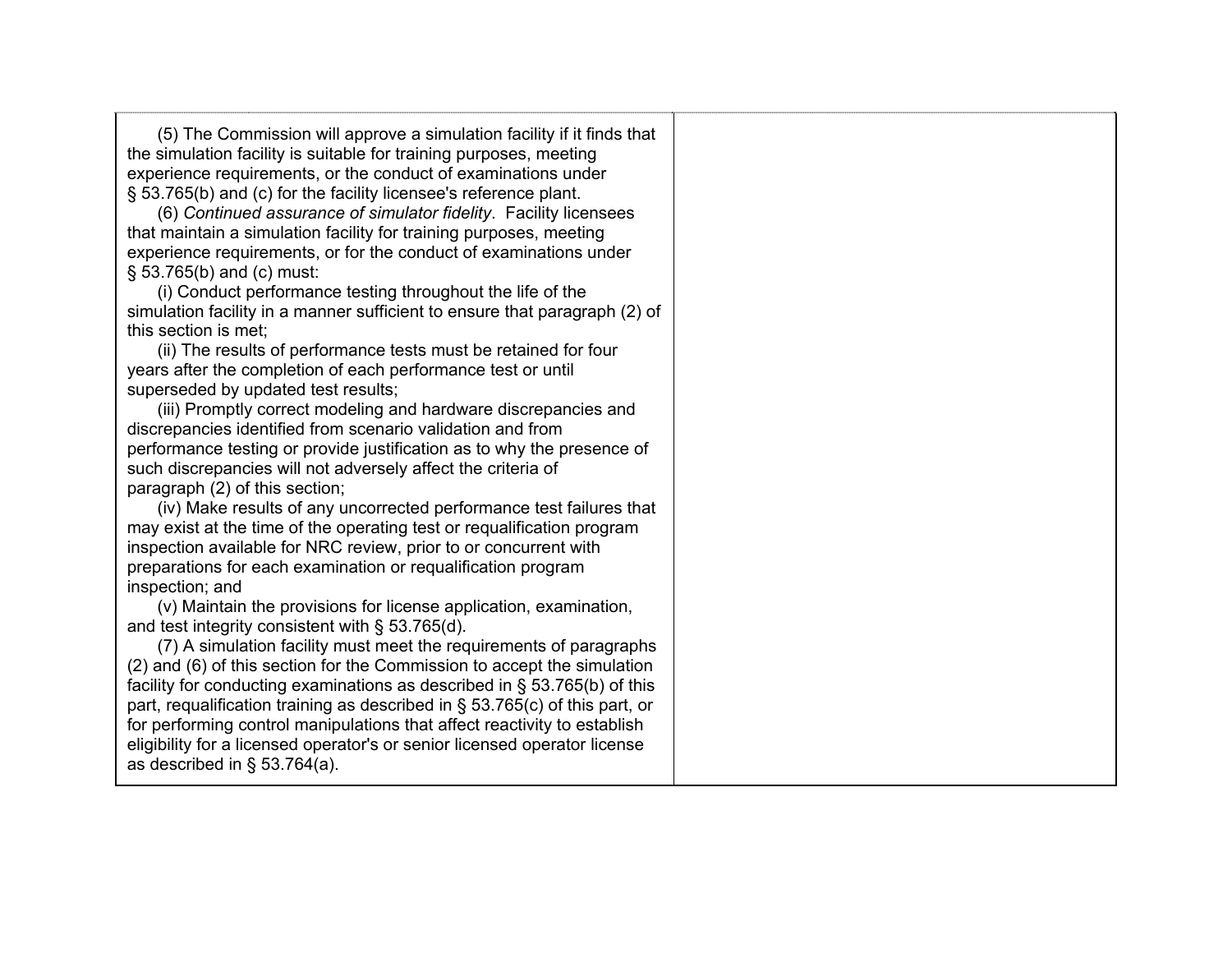| (f) Waiver of examination and test requirements. On application,<br>the Commission may waive any or all of the requirements an                                                                                                                                                                                                                                                                                       | Adapted from § 55.47.                                                                                                                                                                                                                                                                                                                                                                                                                                                                                                                                                                                                                                                                                                                                                                              |
|----------------------------------------------------------------------------------------------------------------------------------------------------------------------------------------------------------------------------------------------------------------------------------------------------------------------------------------------------------------------------------------------------------------------|----------------------------------------------------------------------------------------------------------------------------------------------------------------------------------------------------------------------------------------------------------------------------------------------------------------------------------------------------------------------------------------------------------------------------------------------------------------------------------------------------------------------------------------------------------------------------------------------------------------------------------------------------------------------------------------------------------------------------------------------------------------------------------------------------|
| examination if it finds that the applicant has demonstrated the required<br>knowledge, skills, and abilities to safely operate the plant, and is<br>capable of continuing to do so. This requirement includes<br>demonstration of the following:<br>(1) operating experience at a comparable facility,<br>(2) proof of the applicant's past performance, and<br>(3) proof of the applicant's current qualifications. | The staff currently intend to develop regulatory<br>guidance associated with operator licensing under Part<br>53. It is intended that such guidance would, in part,<br>address the following items that are relevant to this<br>area:<br>1) The need for the applicant seeking the waiver to<br>demonstrate extensive actual operating experience<br>at a comparable facility, as determined by the<br>Commission, within two years before the date of<br>application.                                                                                                                                                                                                                                                                                                                             |
|                                                                                                                                                                                                                                                                                                                                                                                                                      | 2) That the Commission may accept as proof of the<br>applicant's past performance a certification of an<br>authorized representative of the facility licensee or<br>of a holder of an authorization by which the<br>applicant was previously employed. The certification<br>must contain a description of the applicant's<br>operating experience, including an approximate<br>number of hours the applicant operated the controls<br>of the facility, the duties performed, and the extent<br>of the applicant's responsibility.<br>3) That the Commission may accept as proof of the<br>applicant's current qualifications a certification of an<br>authorized representative of the facility licensee or<br>of a holder of an authorization where the applicant's<br>services will be utilized. |
|                                                                                                                                                                                                                                                                                                                                                                                                                      | 4) That, on application, the Commission may waive<br>any or all of the requirements for a written<br>examination and operating test for a licensed<br>operator or senior licensed operator who applies for<br>a license to operate one or more subsequent units<br>at a multiunit site either before the Commission has<br>made the finding under § 53.TBD [Part 53's                                                                                                                                                                                                                                                                                                                                                                                                                              |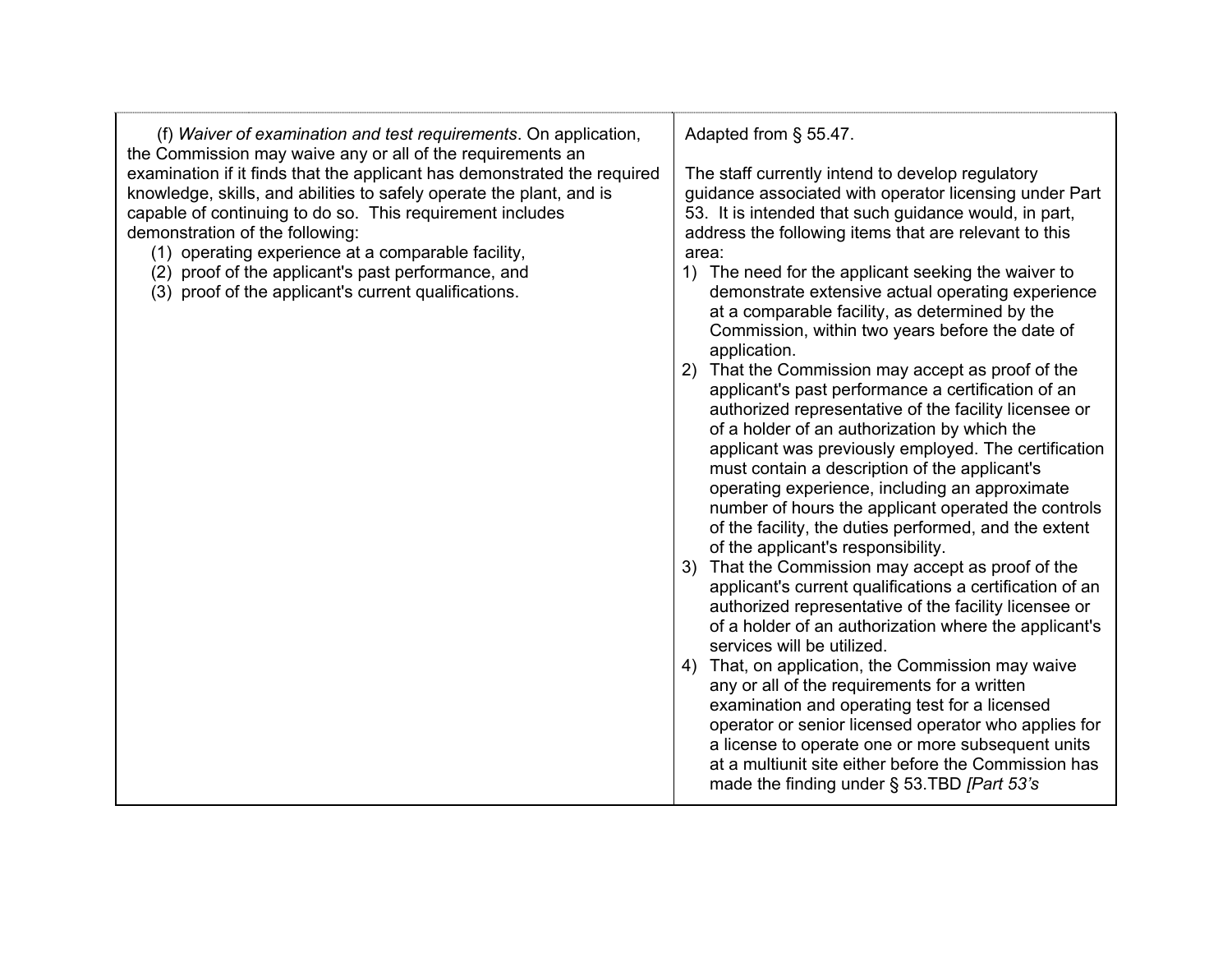|                                                                                                                                                                                                                                                                                                                                                                                                                                                                                                             | equivalent of § 52.103(g)] on the subsequent unit(s)<br>or issued an operating license if it finds that the -<br>(i) subsequent unit(s) is/are approved to be<br>constructed to the same standard design or modular<br>design, as defined in § 53.TBD [Part 53's equivalent of<br>$\S$ 52.1], as the unit(s) on which the licensed operator or<br>senior licensed operator is already licensed, or are<br>otherwise essentially identical, and<br>(ii) the licensed operator or senior licensed<br>operator participates in a facility licensee training<br>program, designed in accordance with the systems<br>approach to training, to ensure licensed operators and<br>senior licensed operators are knowledgeable of any<br>differences between the units and are able to operate<br>each unit safely and competently. |
|-------------------------------------------------------------------------------------------------------------------------------------------------------------------------------------------------------------------------------------------------------------------------------------------------------------------------------------------------------------------------------------------------------------------------------------------------------------------------------------------------------------|----------------------------------------------------------------------------------------------------------------------------------------------------------------------------------------------------------------------------------------------------------------------------------------------------------------------------------------------------------------------------------------------------------------------------------------------------------------------------------------------------------------------------------------------------------------------------------------------------------------------------------------------------------------------------------------------------------------------------------------------------------------------------------------------------------------------------|
| (g) Proficiency. The facility must establish and implement a<br>Commission-approved program to ensure that licensed operators and<br>senior licensed operators will actively perform the functions of a<br>licensed operator or senior licensed operator, respectively, as needed<br>to maintain proficiency regarding shift functions and familiarity with<br>plant status. This program must include those steps that will be taken<br>in order to re-establish proficiency when it cannot be maintained. | In contrast with the processes of Part 55, this section<br>allows facilities to develop their own proficiency<br>requirements for licensed operators and senior<br>licensed operators (subject to Commission approval).                                                                                                                                                                                                                                                                                                                                                                                                                                                                                                                                                                                                    |
| § 53.766 Conditions of licensed operator and senior licensed<br>operator licenses<br>(a) Each license contains and is subject to the following conditions<br>whether stated in the license or not:<br>(1) Neither the license nor any right under the license may be<br>assigned or otherwise transferred.<br>(2) The license is limited to the facility for which it is issued.<br>(3) The license is limited to those controls of the facility specified in<br>the license.                               | Adapted from § 55.53.<br>The operator inactivity/proficiency requirements of $\S$<br>55.53(e) and (f) are addressed within this framework by<br>the facility proficiency program described in (5). This<br>program is required and detailed under § 53.765(g).                                                                                                                                                                                                                                                                                                                                                                                                                                                                                                                                                             |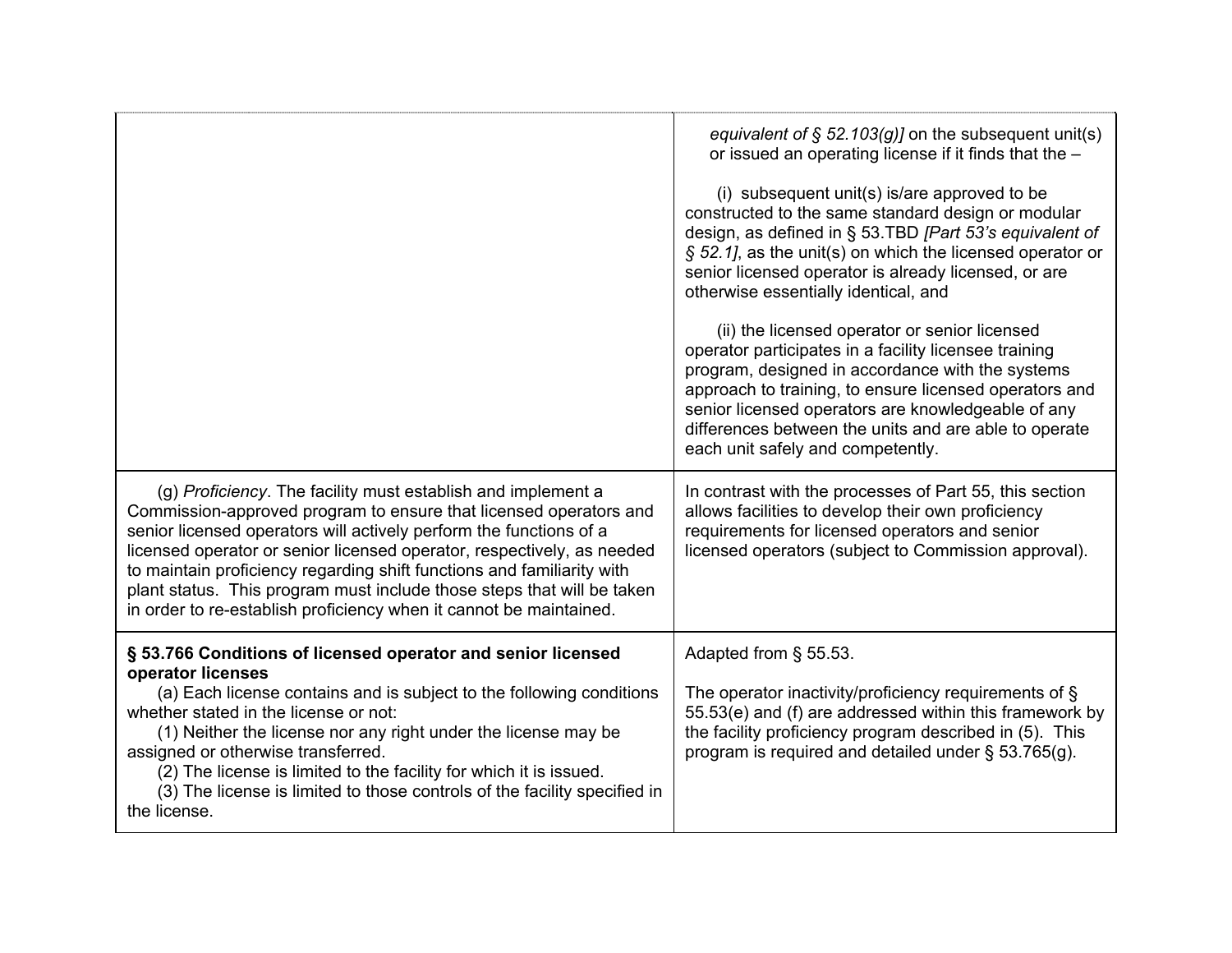(4) The license is subject to, and the licensed operator or senior licensed operator must observe, all applicable rules, regulations, and orders of the Commission.

(5) The licensed operator or senior licensed operator must maintain proficiency in accordance with the facility proficiency program.

(6) The licensed operator or senior licensed operator must complete a requalification program as described by § 53.765(c).

(i) The licensed operator or senior licensed operator must pass a complete biennial requalification examination as described by § 53.765(c).

(7) The licensed operator or senior licensed operator must have a biennial medical examination.

(8) The licensed operator or senior licensed operator must notify the Commission within 30 days about a conviction for a felony.

(9) The licensed operator or senior licensed operator must not consume or ingest alcoholic beverages within the protected area of power reactors. The licensed operator or senior licensed operator must not use, possess, or sell any illegal drugs. The licensed operator or senior licensed operator must not perform activities authorized by a license issued under this part while under the influence of alcohol or any prescription, over-the-counter, or illegal substance that could adversely affect his or her ability to safely and competently perform his or her licensed duties. For the purpose of this paragraph, with respect to alcoholic beverages and drugs, the term "under the influence" means the licensee exceeded, as evidenced by a confirmed test result, the lower of the cutoff levels for drugs or alcohol contained in subparts E, F, and G of Part 26 of this chapter *[need to confirm this remains the appropriate reference under Part 53]*, or as established by the facility licensee. The term "under the influence" also means the licensee could be mentally or physically impaired as a result of substance use including prescription and over-the-counter drugs, as determined under the provisions, policies, and procedures established by the facility licensee for its fitness-for-duty program, in such a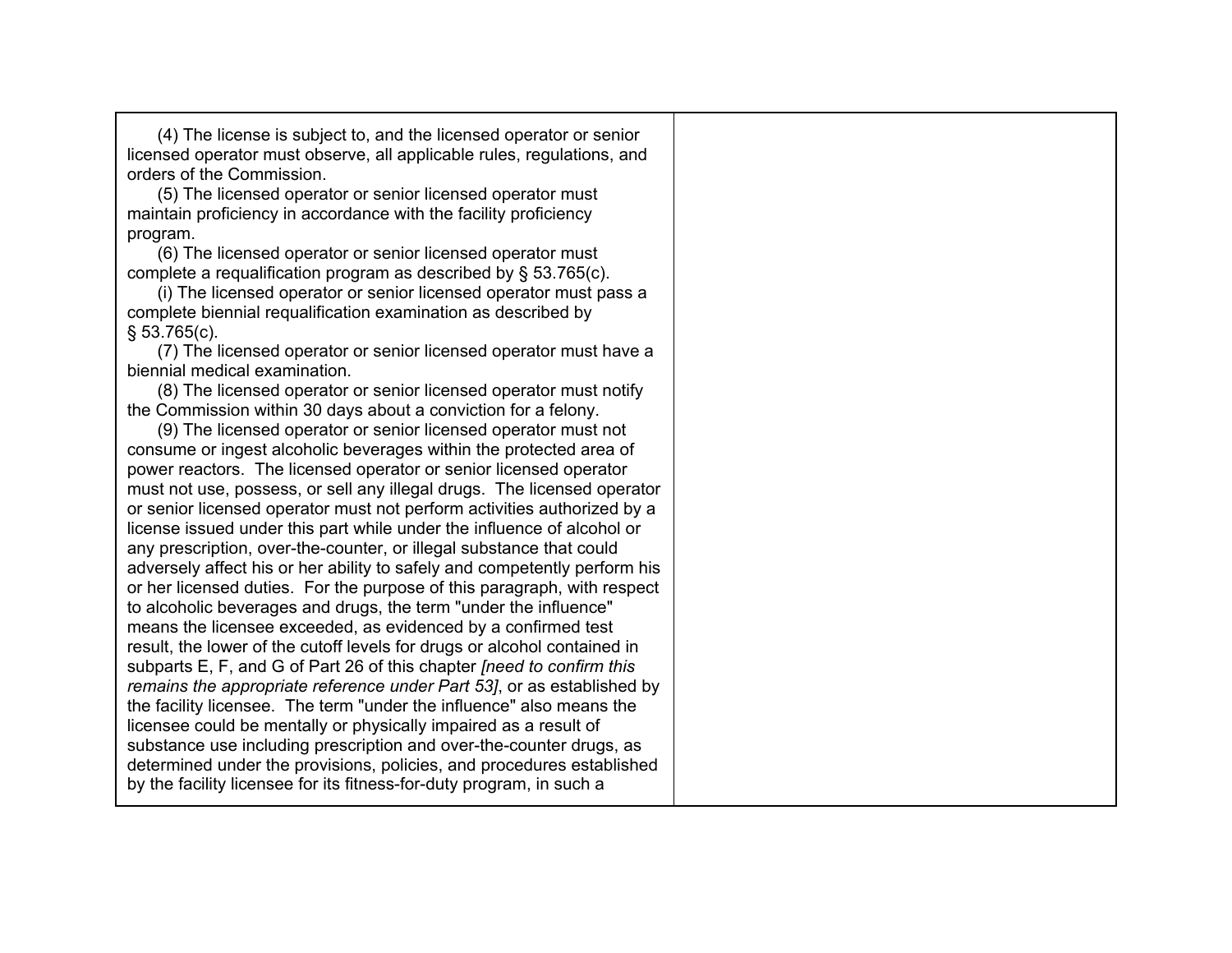| manner as to adversely affect his or her ability to safely and<br>competently perform licensed duties.<br>(10) Each licensed operator or senior licensed operator at power<br>reactors must participate in the drug and alcohol testing programs<br>established pursuant to 10 CFR Part 26. [need to confirm this remains<br>the appropriate reference under Part 53]<br>(11) The licensed operator or senior licensed operator must<br>comply with any other conditions that the Commission may impose to<br>protect health or to minimize danger to life or property.                                                                                                                                                                                                                                                                                                           |                                                                                                                                                                                                                                                                                                                                                                                            |
|-----------------------------------------------------------------------------------------------------------------------------------------------------------------------------------------------------------------------------------------------------------------------------------------------------------------------------------------------------------------------------------------------------------------------------------------------------------------------------------------------------------------------------------------------------------------------------------------------------------------------------------------------------------------------------------------------------------------------------------------------------------------------------------------------------------------------------------------------------------------------------------|--------------------------------------------------------------------------------------------------------------------------------------------------------------------------------------------------------------------------------------------------------------------------------------------------------------------------------------------------------------------------------------------|
| (b) Expiration. (1) Each licensed operator license and senior<br>licensed operator license expires six years after the date of issuance,<br>upon termination of employment with the facility licensee, or upon<br>determination by the facility licensee that the licensed individual no<br>longer needs to maintain a license.<br>(2) If a licensed operator or senior licensed operator files an<br>application for renewal or an upgrade of an existing license on Form<br>NRC-398 at least 30 days before the expiration of the existing license,<br>it does not expire until disposition of the application for renewal or for<br>an upgraded license has been finally determined by the Commission.<br>Filing by mail will be deemed to be complete at the time the application                                                                                             | Adapted from § 55.55<br>It should be noted that § 53.767, "Expiration and<br>Renewal of Licenses" has been merged into § 53.766<br>in this iteration of the rule language. This may be<br>altered back to the former arrangement (e.g., divided<br>into § 53.766 for conditions of licenses and § 53.767<br>for expiration and renewal) in subsequent iterations of<br>this rule language. |
| is deposited in the mail.<br>(c) Renewal. (1) The applicant for renewal of a license must:<br>(i) Complete and sign Form NRC-398 and include the number of<br>the license for which renewal is sought.<br>(ii) File an original of NRC Form 398 with the appropriate Regional<br>Administrator specified in § 53.751(b).<br>(iii) Provide written evidence of the applicant's experience under<br>the existing license and the approximate number of hours that the<br>licensed operator or senior licensed operator has operated the facility.<br>(iv) Provide a statement by an authorized representative of the<br>facility licensee that during the effective term of the current license the<br>applicant has satisfactorily completed the requalification program for<br>the facility for which licensed operator or senior licensed operator<br>license renewal is sought. | Adapted from § 55.57<br>The filing recipient discussed here may need to be<br>revised to reflect decisions regarding which Office or<br>Offices (e.g., Headquarters, Regional Offices, or both)<br>within the Agency will implement routine operator<br>licensing functions for commercial nuclear reactors<br>licensed under Part 53.                                                     |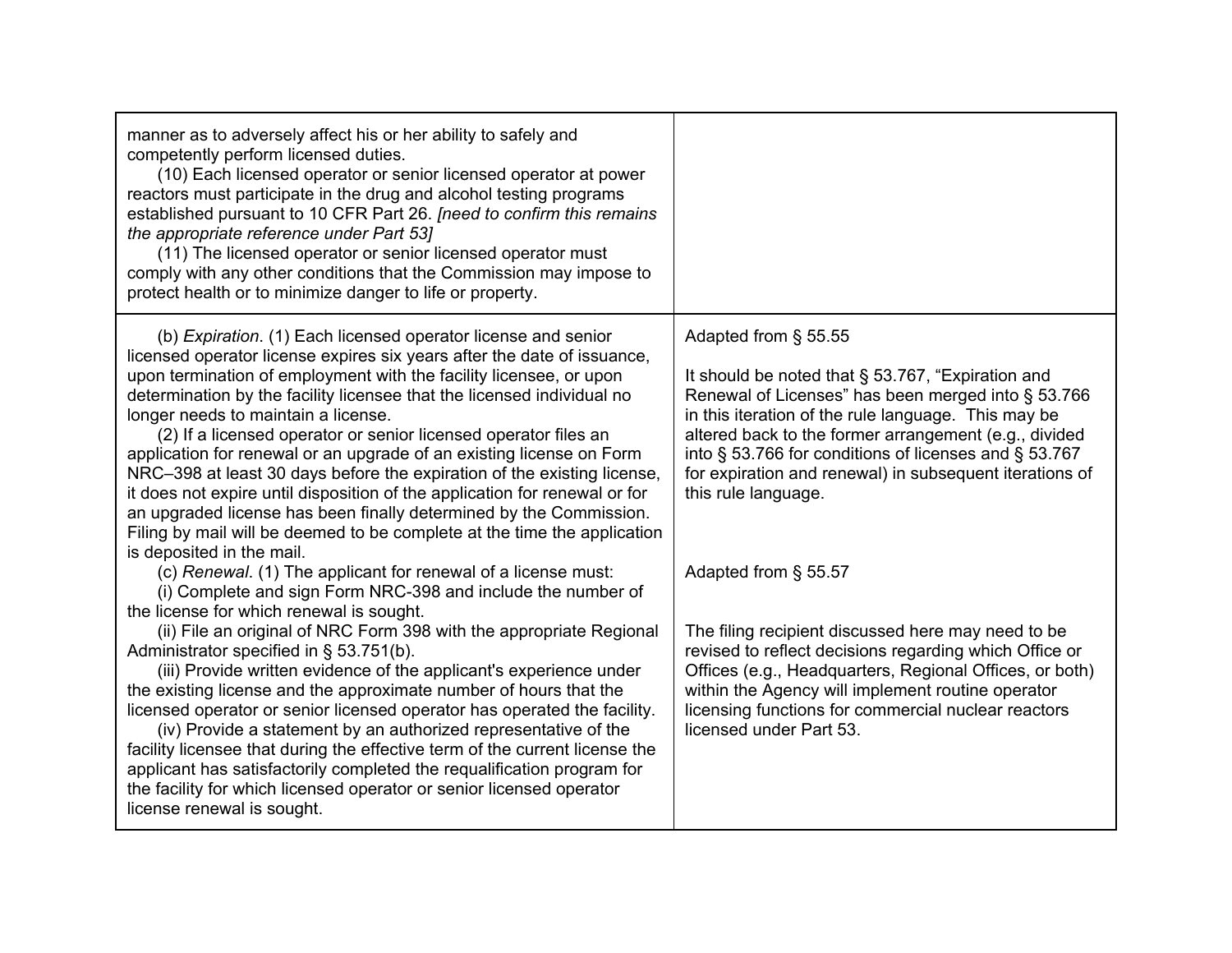| (v) Provide evidence that the applicant has discharged the license<br>responsibilities competently and safely. The Commission may accept<br>as evidence of the applicant's having met this requirement a certificate<br>of an authorized representative of the facility licensee or holder of an<br>authorization by which the licensed operator or senior licensed<br>operator has been employed.<br>(vi) Provide certification by the facility licensee of medical condition<br>and general health on Form NRC-396, to comply with § 53.756.<br>(2) The license will be renewed if the Commission finds that:<br>(i) The medical condition and the general health of the licensed<br>operator or senior licensed operator continue to be such as not to<br>cause operational errors that endanger public health and safety. The<br>Commission will base this finding upon the certification by the facility<br>licensee as described in $\S$ 53.756(b).<br>(ii) The licensed operator or senior licensed operator --<br>(A) Is capable of continuing to competently and safely assume<br>licensed duties;<br>(B) Has successfully completed a requalification program that has<br>been approved by the Commission as required by § 53.765(c); and<br>(C) Has passed the requalification examinations as required by<br>$$53.765(c)$ .<br>(iii) There is a continued need for a licensed operator to operate or<br>for a senior licensed operator to supervise licensed operators at the<br>facility designated in the application.<br>(iv) The past performance of the licensed operator or senior<br>licensed operator has been satisfactory to the Commission. In making<br>its finding, the Commission will include in its evaluation information<br>such as notices of violations or letters of reprimand in the licensed<br>operator's or senior licensed operator's docket. |                                  |
|-------------------------------------------------------------------------------------------------------------------------------------------------------------------------------------------------------------------------------------------------------------------------------------------------------------------------------------------------------------------------------------------------------------------------------------------------------------------------------------------------------------------------------------------------------------------------------------------------------------------------------------------------------------------------------------------------------------------------------------------------------------------------------------------------------------------------------------------------------------------------------------------------------------------------------------------------------------------------------------------------------------------------------------------------------------------------------------------------------------------------------------------------------------------------------------------------------------------------------------------------------------------------------------------------------------------------------------------------------------------------------------------------------------------------------------------------------------------------------------------------------------------------------------------------------------------------------------------------------------------------------------------------------------------------------------------------------------------------------------------------------------------------------------------------------------------------------------------------------------------------------------|----------------------------------|
| § 53.768 Issuance, modification, and revocation of licenses<br>(a) Issuance of licensed operator and senior licensed operator<br>licenses. If the Commission determines that an applicant for licensed<br>operator license or a senior licensed operator license meets the<br>requirements of the Act and its regulations, it will issue a license in the                                                                                                                                                                                                                                                                                                                                                                                                                                                                                                                                                                                                                                                                                                                                                                                                                                                                                                                                                                                                                                                                                                                                                                                                                                                                                                                                                                                                                                                                                                                           | Adapted from §§ 55.51 and 55.61. |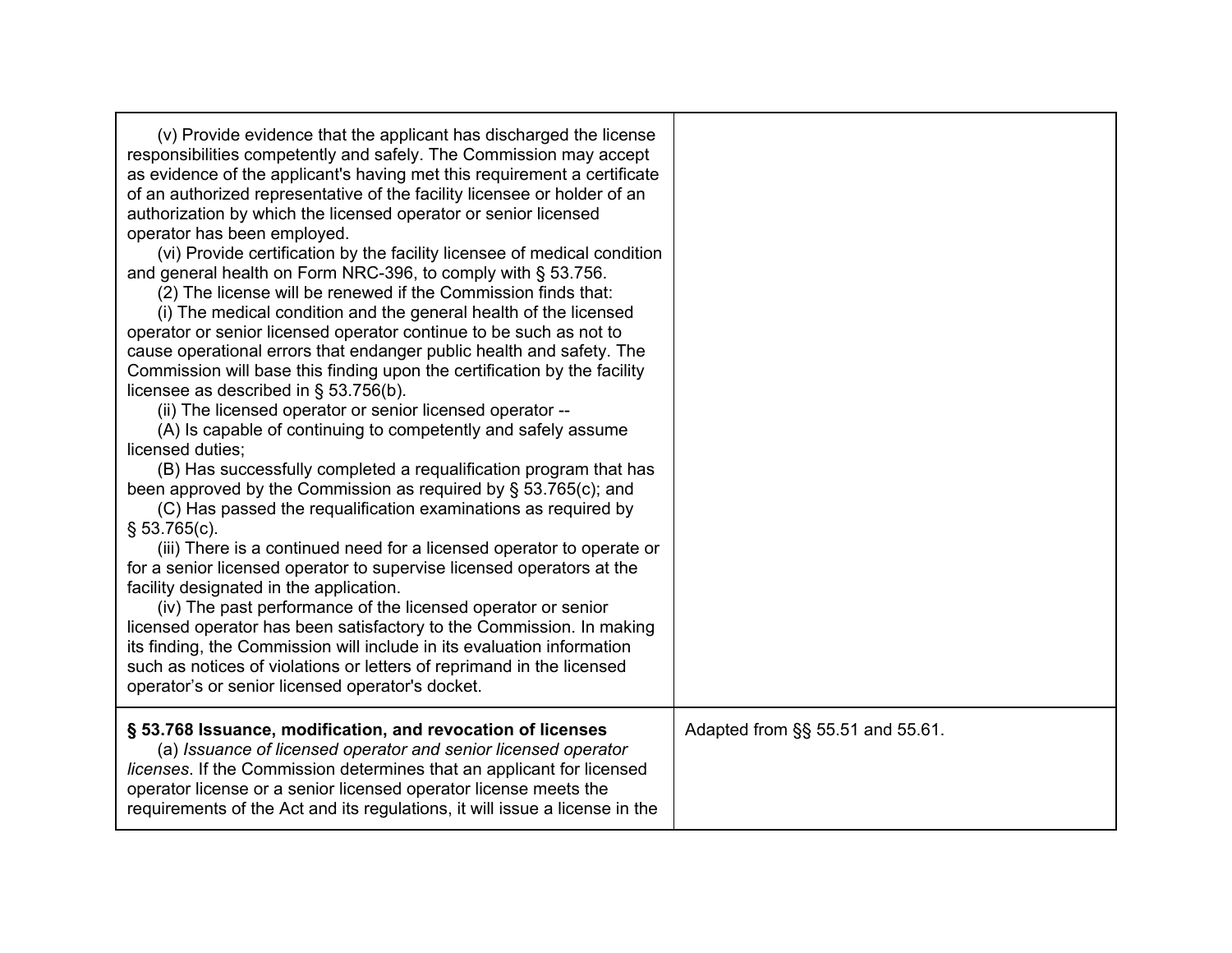| form and containing any conditions and limitations it considers<br>appropriate and necessary.<br>(b) Modification and revocation of licenses. (1) The terms and<br>conditions of all licenses are subject to amendment, revision, or<br>modification by reason of rules, regulations, or orders issued in<br>accordance with the Act or any amendments thereto.<br>(2) Any license may be revoked, suspended, or modified, in whole<br>or in part:<br>(i) For any material false statement in the application or in any<br>statement of fact required under section 182 of the Act,<br>(ii) Because of conditions revealed by the application or statement<br>of fact or any report, record, inspection or other means that would<br>warrant the Commission to refuse to grant a license on an original<br>application,<br>(iii) For willful violation of, or failure to observe any of the terms<br>and conditions of the Act, or the license, or of any rule, regulation, or<br>order of the Commission, or<br>(iv) For any conduct determined by the Commission to be a<br>hazard to safe operation of the facility.<br>(v) For the sale, use or possession of illegal drugs, or refusal to<br>participate in the facility drug and alcohol testing program, or a<br>confirmed positive test for drugs, drug metabolites, or alcohol in<br>violation of the conditions and cutoff levels established by<br>§ 53.766(a)(10) or the consumption of alcoholic beverages within the<br>protected area of power reactors, or a determination of unfitness for<br>scheduled work as a result of the consumption of alcoholic beverages. |                                                                                                      |
|--------------------------------------------------------------------------------------------------------------------------------------------------------------------------------------------------------------------------------------------------------------------------------------------------------------------------------------------------------------------------------------------------------------------------------------------------------------------------------------------------------------------------------------------------------------------------------------------------------------------------------------------------------------------------------------------------------------------------------------------------------------------------------------------------------------------------------------------------------------------------------------------------------------------------------------------------------------------------------------------------------------------------------------------------------------------------------------------------------------------------------------------------------------------------------------------------------------------------------------------------------------------------------------------------------------------------------------------------------------------------------------------------------------------------------------------------------------------------------------------------------------------------------------------------------------------------------------------------------------------------------------|------------------------------------------------------------------------------------------------------|
| § 53.769 Reserved                                                                                                                                                                                                                                                                                                                                                                                                                                                                                                                                                                                                                                                                                                                                                                                                                                                                                                                                                                                                                                                                                                                                                                                                                                                                                                                                                                                                                                                                                                                                                                                                                    | [Reserved for future use.]                                                                           |
| § 53.770 Operator certification<br>Sections 53.770 through 53.779 address certified operator<br>requirements. The regulations within this section are provided as an<br>alternative to those of §§ 53.760 through 53.769 for applicants for, or<br>holders of, operating licenses or combined licenses for commercial                                                                                                                                                                                                                                                                                                                                                                                                                                                                                                                                                                                                                                                                                                                                                                                                                                                                                                                                                                                                                                                                                                                                                                                                                                                                                                                | This section covers the requirements associated with<br>the new, non-licensed, "certified operator." |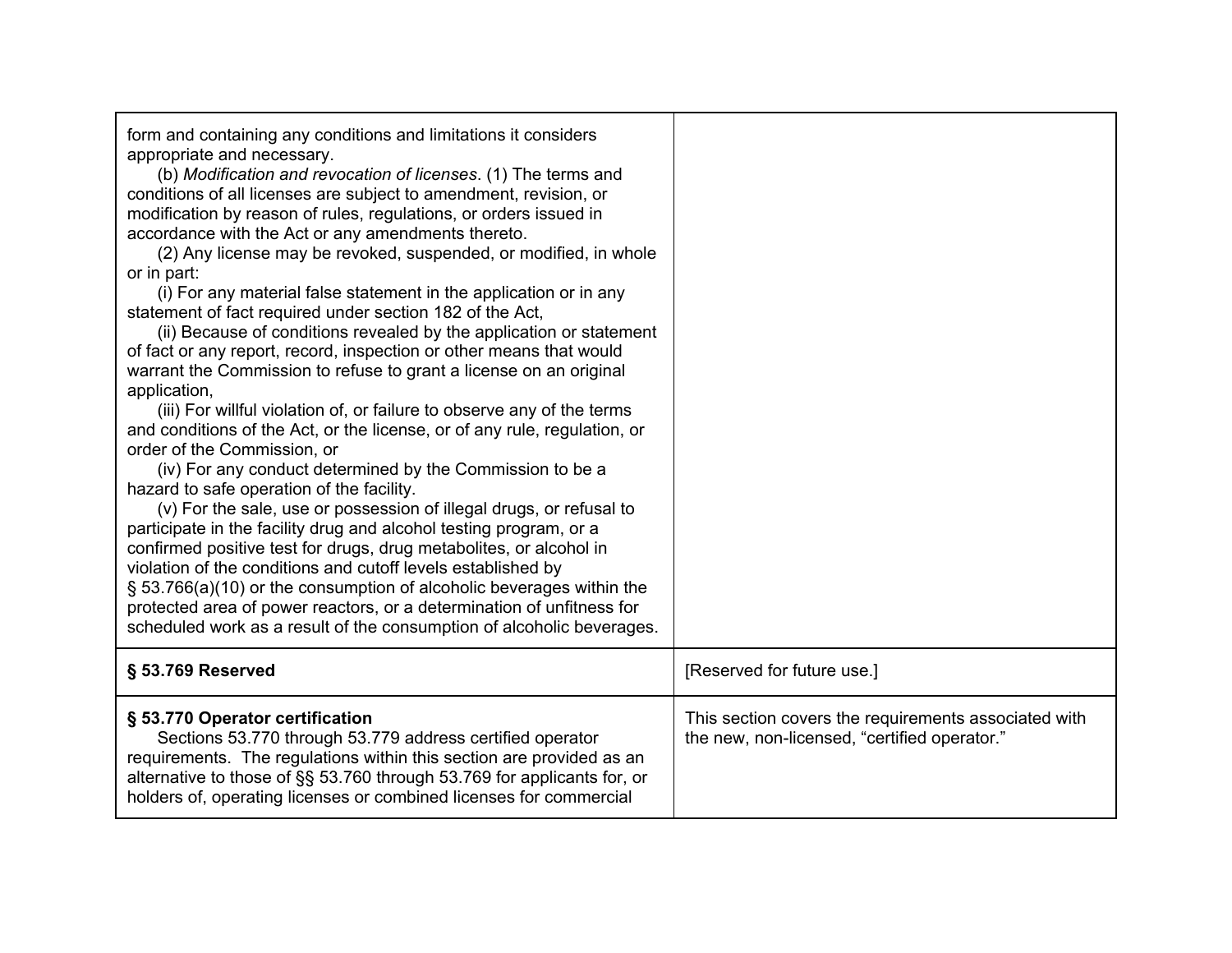| nuclear plants licensed under this part who meet the criteria provided<br>under § 53.755(b).                                                                                                                                                                                                                                                                                                                                                                                                                                                                                                                                                                                                                                                                                                                                                                        |                                                                                                                                                                                                                                                                                                                                                                                                                                                                             |
|---------------------------------------------------------------------------------------------------------------------------------------------------------------------------------------------------------------------------------------------------------------------------------------------------------------------------------------------------------------------------------------------------------------------------------------------------------------------------------------------------------------------------------------------------------------------------------------------------------------------------------------------------------------------------------------------------------------------------------------------------------------------------------------------------------------------------------------------------------------------|-----------------------------------------------------------------------------------------------------------------------------------------------------------------------------------------------------------------------------------------------------------------------------------------------------------------------------------------------------------------------------------------------------------------------------------------------------------------------------|
| § 53.771 Certification requirements<br>A person must be the holder of a certification issued by the facility<br>licensee to perform the function of a certified operator as described in<br>this part. The processes used by the facility licenses to establish,<br>administer, and maintain their certified operator programs must comply<br>with the provisions of this part.                                                                                                                                                                                                                                                                                                                                                                                                                                                                                     | "Certified operators" would be certified by the facility<br>licensee/operating license holder, not by the NRC.                                                                                                                                                                                                                                                                                                                                                              |
| § 53.772 Incapacitation because of disability or illness<br>If a certified operator develops a permanent physical or mental<br>condition that causes the certified operator to fail to meet the<br>requirements of § 53.756, the facility licensee must immediately<br>remove that individual from the performance of certified operator<br>duties. For those medical circumstances where a medical restriction<br>can accommodate the medical issue, the facility licensee may permit<br>the individual to continue to perform certified operator duties provided<br>that compliance with the relevant restrictions is established and<br>maintained.                                                                                                                                                                                                              | Adapted from § 55.25.<br>In general, certified operators medical requirements<br>are consistent with what is presented within NEI 15-04,<br>section 4.1.5 ("Qualifications") as being appropriate for<br>Certified Fuel Handlers: "Pass a medical examination<br>by a physician to determine that the candidate's<br>medical condition is not such that it might cause<br>operational errors that could endanger other plant<br>personnel or the public health and safety." |
| § 53.773 Training program<br>(a) Initial training program. (1) A program that is based upon a<br>systems approach to training, as defined by $\S$ 53.750(b), must be<br>utilized for the training of certified operator trainees. This training<br>program must ensure that certified operator trainees at the facility will<br>possess the knowledge, skills, and abilities necessary to protect the<br>public health. This program must be approved by the Commission<br>prior to its use for certified operator trainees, as described under<br>§ 53.753(g). The approved initial certified operator training program<br>shall be subject to the requirements of Subpart I, "Maintaining and<br>Revising Licensing Basis Information During Operations," of this part.<br>(2) Records. The initial training program documentation must<br>include the following: | At present, changes to certain approved programs and<br>plans discussed within §§ 53.750 - 53.799 are linked<br>to the requirements of Part 53 Subpart I. However, the<br>staff continue to work on determining whether this will<br>be appropriate and future changes to this approach are<br>possible.                                                                                                                                                                    |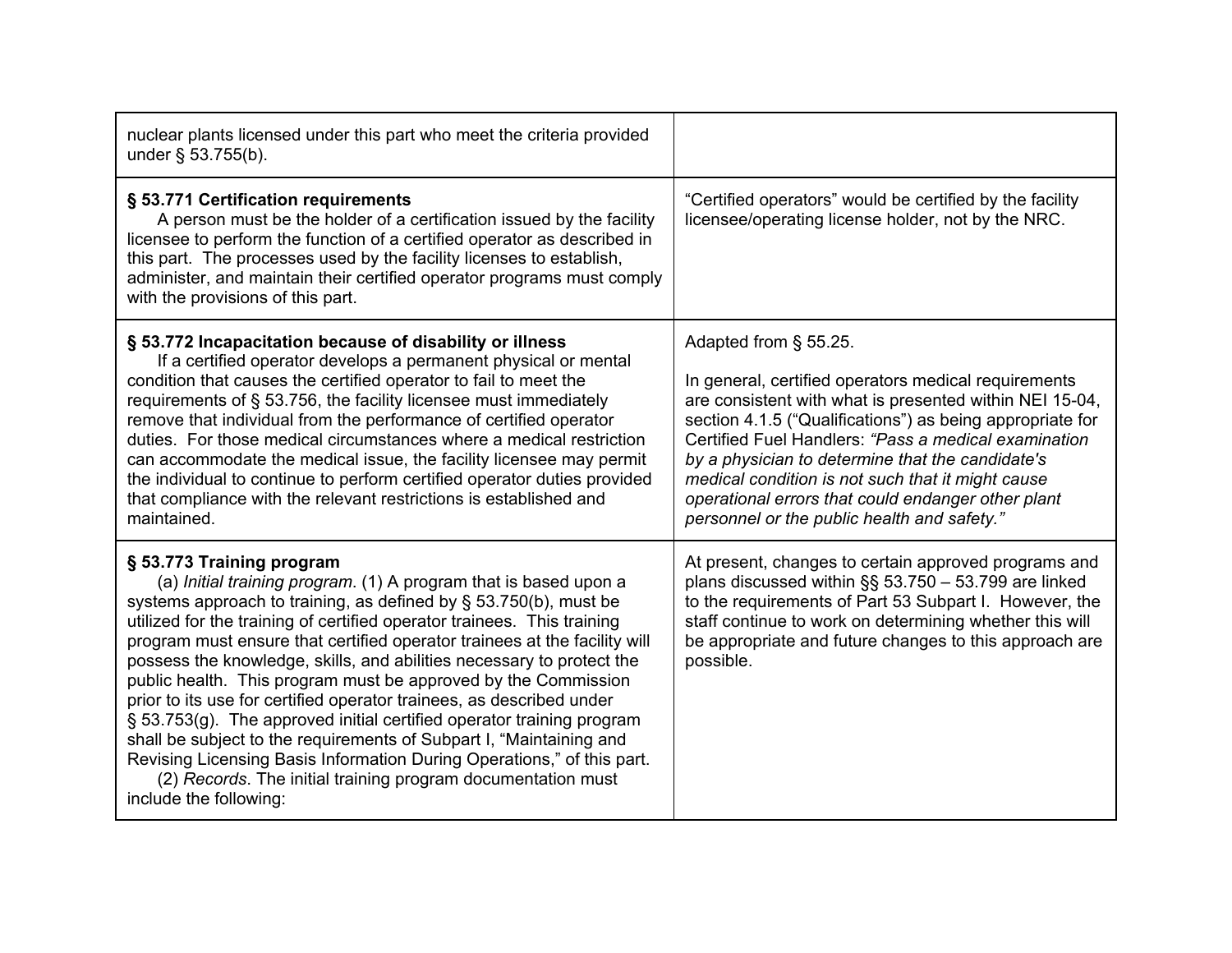| (i) The facility licensee must maintain records documenting the<br>participation of each certified operator trainee in the initial training<br>program. The records must contain documentation of the training<br>administered. The facility licensee must retain these records during<br>the period in which the any trainees subsequently remain certified as<br>certified operators at the facility.<br>(ii) Each record required by this part must be legible throughout<br>the retention period specified by each Commission regulation. The<br>record may be the original, a reproduced copy, or an electronic copy<br>provided that the copy is authenticated by authorized personnel.                            |                                                                                                                                                                                                                                                                                                                                                                                                                                                                                                                                                                                                                                                                                                                                                                                                                                                                       |
|--------------------------------------------------------------------------------------------------------------------------------------------------------------------------------------------------------------------------------------------------------------------------------------------------------------------------------------------------------------------------------------------------------------------------------------------------------------------------------------------------------------------------------------------------------------------------------------------------------------------------------------------------------------------------------------------------------------------------|-----------------------------------------------------------------------------------------------------------------------------------------------------------------------------------------------------------------------------------------------------------------------------------------------------------------------------------------------------------------------------------------------------------------------------------------------------------------------------------------------------------------------------------------------------------------------------------------------------------------------------------------------------------------------------------------------------------------------------------------------------------------------------------------------------------------------------------------------------------------------|
| (b) Certification examination. The facility licensee must establish<br>and implement an examination program for testing a representative<br>sample of the knowledge, skills, and abilities needed to safely perform<br>certified operator duties, to include both the examination methods and<br>criteria to be used to assess passing performance. This program must<br>be approved by the Commission prior to its use for examining certified<br>operator trainees, as described under $\S$ 53.753(g). The approved<br>initial certified operator examination program shall be subject to the<br>requirements of Subpart I, "Maintaining and Revising Licensing Basis<br>Information During Operations," of this part. | At present, changes to certain approved programs and<br>plans discussed within $\S$ § 53.750 - 53.799 are linked<br>to the requirements of Part 53 Subpart I. However, the<br>staff continue to work on determining whether this will<br>be appropriate and future changes to this approach are<br>possible.<br>It is also intended to include within associated<br>regulatory guidance specific knowledge and abilities<br>topics for sampling within examinations. In general,<br>the staff envision these topics covering the following<br>broad categories:<br>Reactor Theory and Thermodynamic Principles<br><b>Plant Systems and Components</b><br><b>Reactivity Management and Manipulations</b><br><b>Radiation Control and Safety</b><br>Emergency, Abnormal, and Normal Operations<br>Administrative Requirements and Conditions of<br>the Facility License |
| (1) The facility licensee must afford the Commission the<br>opportunity to review prepared examinations.                                                                                                                                                                                                                                                                                                                                                                                                                                                                                                                                                                                                                 | While the NRC would review and approve these<br>"certified operator" training and examination programs<br>prior to their use, the NRC would not subsequently<br>develop, administer, or grade operator certification                                                                                                                                                                                                                                                                                                                                                                                                                                                                                                                                                                                                                                                  |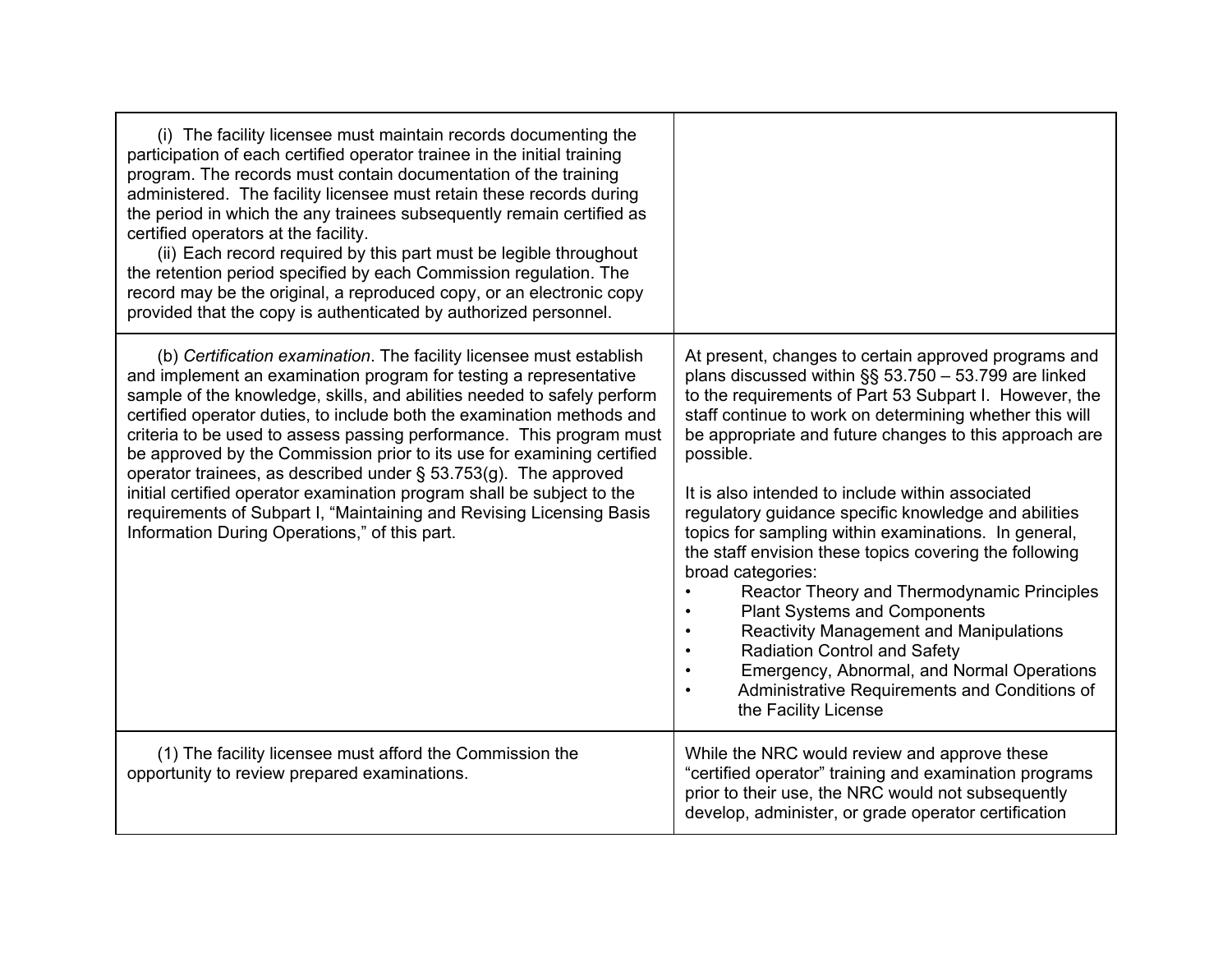| (2) The facility licensee must ensure that a representative of the<br>Commission is afforded the opportunity to be present during<br>examination administration.<br>(3) Completed examination documentation for each certified<br>operator must be retained by the facility licensee and made available<br>to the Commission upon request.<br>(4) Records. The certification program documentation must<br>include the following:<br>(i) The facility licensee must maintain records documenting the<br>participation of each certified operator trainee in the certification<br>examination. The records must contain copies of examinations<br>administered, the answers given by the trainee, and the results of<br>evaluations and documentation of examinations and of any additional<br>training administered in areas in which a certified operator has<br>exhibited deficiencies. The facility licensee must retain these records<br>during the period in which the associated certified operators remain<br>certified at the facility.<br>(ii) Each record required by this part must be legible throughout<br>the retention period specified by regulation. The record may be the<br>original, a reproduced copy, or an electronic copy provided that the<br>copy is authenticated by authorized personnel. | examinations under the process described here.<br>However, the NRC would retain the right to inspect<br>these processes.                                                                                                                                                                                                                                                                                                                             |
|-----------------------------------------------------------------------------------------------------------------------------------------------------------------------------------------------------------------------------------------------------------------------------------------------------------------------------------------------------------------------------------------------------------------------------------------------------------------------------------------------------------------------------------------------------------------------------------------------------------------------------------------------------------------------------------------------------------------------------------------------------------------------------------------------------------------------------------------------------------------------------------------------------------------------------------------------------------------------------------------------------------------------------------------------------------------------------------------------------------------------------------------------------------------------------------------------------------------------------------------------------------------------------------------------------------------------|------------------------------------------------------------------------------------------------------------------------------------------------------------------------------------------------------------------------------------------------------------------------------------------------------------------------------------------------------------------------------------------------------------------------------------------------------|
| (c) Continuing training program. (1) A program based upon a<br>systems approach to training, as defined by $\S$ 53.750(b), must be<br>utilized for the continuing training of certified operators. This<br>continuing training program must ensure that certified operators at the<br>facility will maintain the knowledge, skills, and abilities necessary to<br>protect the public health. This program must be approved by the<br>Commission prior to its use for continuing training, as described under<br>§ 53.753(g). The approved requalification program for certified<br>operators shall be subject to the requirements of Subpart I,<br>"Maintaining and Revising Licensing Basis Information During<br>Operations," of this part.<br>(2) The facility licensee must propose a requalification examination<br>program for testing a sample of the topics included under the systems                                                                                                                                                                                                                                                                                                                                                                                                                        | Adapted from § 55.59.<br>At present, changes to certain approved programs and<br>plans discussed within §§ 53.750 - 53.799 are linked<br>to the requirements of Part 53 Subpart I. However, the<br>staff continue to work on determining whether this will<br>be appropriate and future changes to this approach are<br>possible.<br>In contrast with the requalification program for licensed<br>operators and senior licensed operators covered in |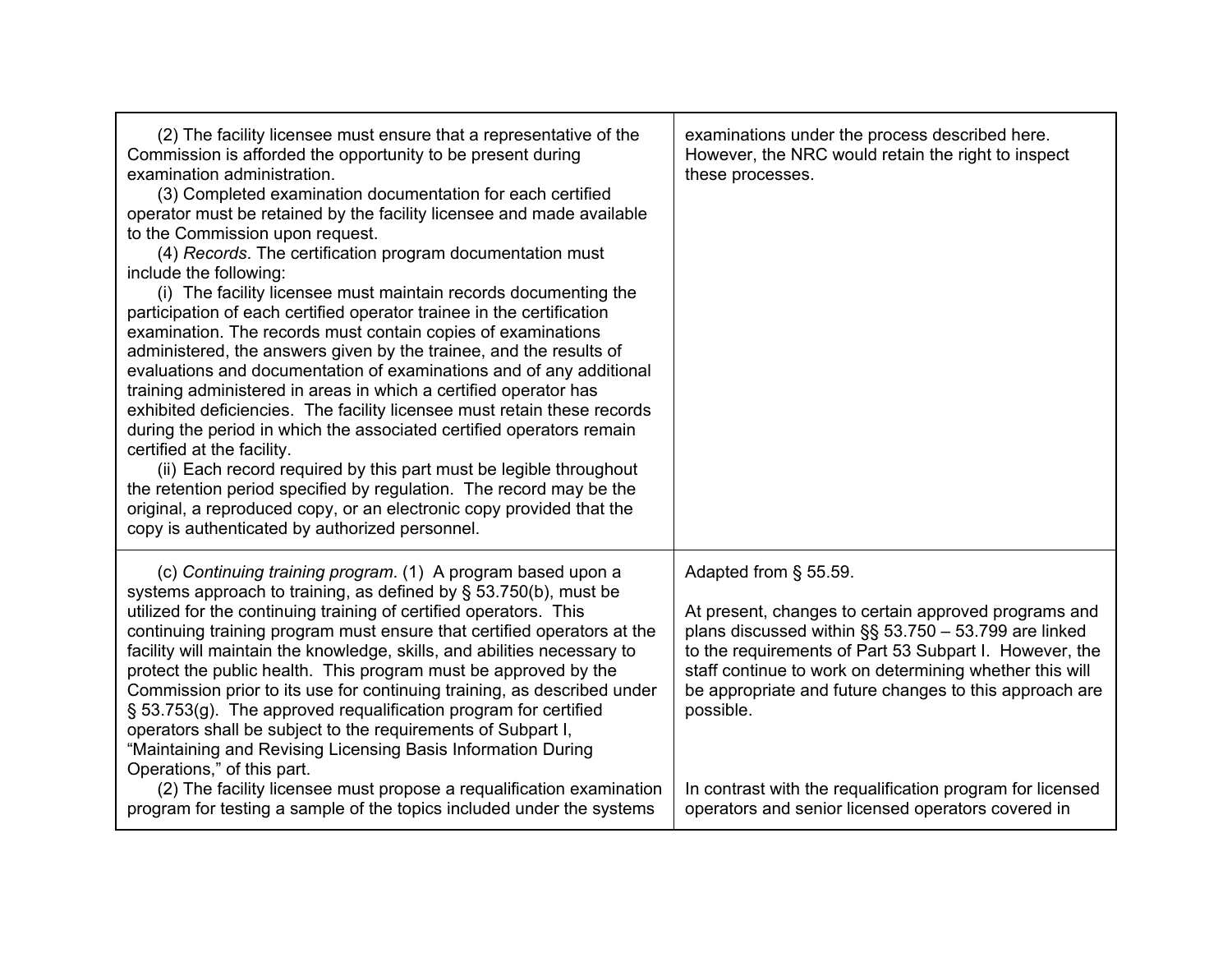| approach to training, to include the examination methods, the criteria<br>to be used to assess passing performance, and the periodicity for<br>requalification examination administration. This program must be<br>approved by the Commission prior to its use for examining certified<br>operators, as described under $\S$ 53.753(g). The approved<br>requalification examination program for certified operators shall be<br>subject to the requirements of Subpart I, "Maintaining and Revising<br>Licensing Basis Information During Operations," of this part. The<br>following requirements apply to certified operator requalification<br>examination programs:<br>(i) The facility licensee must ensure that a representative of the<br>Commission is afforded the opportunity to be present during<br>requalification examination administration.<br>(ii) The facility licensee must ensure that each certified operator is<br>administered a complete requalification examination within the<br>periodicity specified within the facility licensee's certified operator<br>requalification examination program.<br>(3) Records. The continuing training program documentation must<br>include the following:<br>(i) The facility licensee must maintain records documenting the<br>participation of each certified operator in the continuing training<br>program. The records must contain copies of examinations<br>administered, the answers given by the certified operator, and the<br>results of evaluations and documentation of examinations and of any<br>additional training administered in areas in which a certified operator<br>has exhibited deficiencies. The facility licensee must retain these<br>records while the associated certified operators remain certified at the<br>facility.<br>(ii) Each record required by this part must be legible throughout<br>the retention period specified by each Commission regulation. The<br>record may be the original, a reproduced copy, or an electronic copy<br>provided that the copy is authenticated by authorized personnel. | § 53.765(c), a noteworthy difference here is that facility<br>licensees may also propose the periodicity for "certified<br>operator" continuing training examinations as well (i.e.,<br>it is not prescribed as being a biennial requirement<br>here). However, the applicant will need to provide an<br>adequate justification for the proposed periodicity as<br>part of the "certified operator" continuing training<br>examination program that is submitted for review under<br>$§$ 53.753(g). |
|-------------------------------------------------------------------------------------------------------------------------------------------------------------------------------------------------------------------------------------------------------------------------------------------------------------------------------------------------------------------------------------------------------------------------------------------------------------------------------------------------------------------------------------------------------------------------------------------------------------------------------------------------------------------------------------------------------------------------------------------------------------------------------------------------------------------------------------------------------------------------------------------------------------------------------------------------------------------------------------------------------------------------------------------------------------------------------------------------------------------------------------------------------------------------------------------------------------------------------------------------------------------------------------------------------------------------------------------------------------------------------------------------------------------------------------------------------------------------------------------------------------------------------------------------------------------------------------------------------------------------------------------------------------------------------------------------------------------------------------------------------------------------------------------------------------------------------------------------------------------------------------------------------------------------------------------------------------------------------------------------------------------------------------------------------------------------------------------------------------|-----------------------------------------------------------------------------------------------------------------------------------------------------------------------------------------------------------------------------------------------------------------------------------------------------------------------------------------------------------------------------------------------------------------------------------------------------------------------------------------------------|
| (d) Examination integrity. Certified operator trainees, certified<br>operators, and facility licensees must not engage in any activity that                                                                                                                                                                                                                                                                                                                                                                                                                                                                                                                                                                                                                                                                                                                                                                                                                                                                                                                                                                                                                                                                                                                                                                                                                                                                                                                                                                                                                                                                                                                                                                                                                                                                                                                                                                                                                                                                                                                                                                 | Adapted from § 55.49.                                                                                                                                                                                                                                                                                                                                                                                                                                                                               |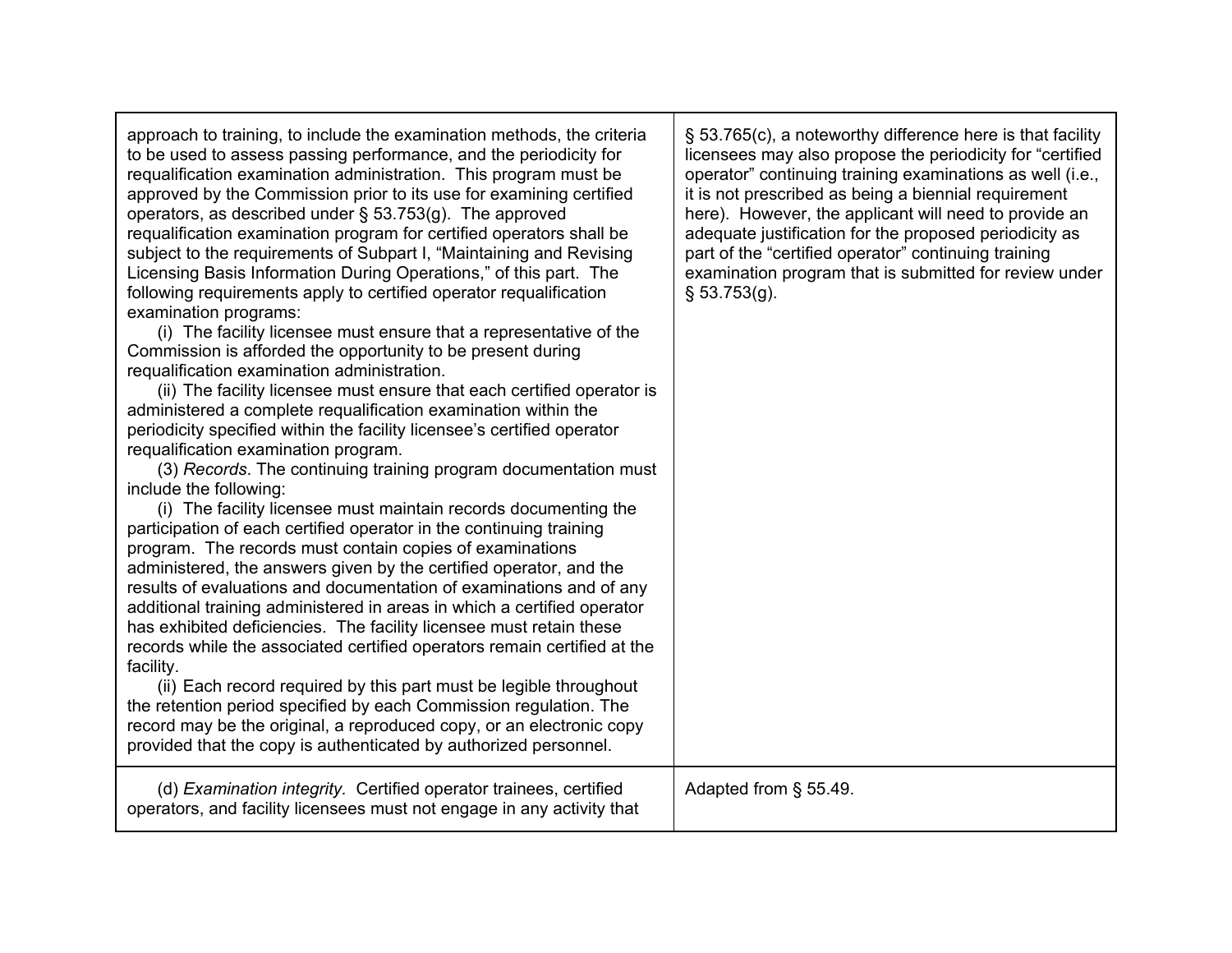| compromises the integrity of any test or examination required by<br>§§ 53.770 through 53.779. The integrity of a test or examination is<br>considered compromised if any activity, regardless of intent, affected,<br>or, but for detection, could have affected the equitable and consistent<br>administration of the test or examination. This includes all activities<br>related to the preparation, administration, and grading of the tests and<br>examinations required by §§ 53.770 through 53.779.                                                                                                                                                                                                                                                                                                                                                                                                                                                                                                                                                                                                                                                                                                                                                                                                                                                                                                                                                                                                                                                                                                                                                                                                                                                                     |                                                                                                                                                                                                                                                                                                                                                                                                                                                                                                                                                                                                                                                                                                                                                                                                                                                                                                                                                                                                                                                                                                                                                                                                                                                                                                  |
|--------------------------------------------------------------------------------------------------------------------------------------------------------------------------------------------------------------------------------------------------------------------------------------------------------------------------------------------------------------------------------------------------------------------------------------------------------------------------------------------------------------------------------------------------------------------------------------------------------------------------------------------------------------------------------------------------------------------------------------------------------------------------------------------------------------------------------------------------------------------------------------------------------------------------------------------------------------------------------------------------------------------------------------------------------------------------------------------------------------------------------------------------------------------------------------------------------------------------------------------------------------------------------------------------------------------------------------------------------------------------------------------------------------------------------------------------------------------------------------------------------------------------------------------------------------------------------------------------------------------------------------------------------------------------------------------------------------------------------------------------------------------------------|--------------------------------------------------------------------------------------------------------------------------------------------------------------------------------------------------------------------------------------------------------------------------------------------------------------------------------------------------------------------------------------------------------------------------------------------------------------------------------------------------------------------------------------------------------------------------------------------------------------------------------------------------------------------------------------------------------------------------------------------------------------------------------------------------------------------------------------------------------------------------------------------------------------------------------------------------------------------------------------------------------------------------------------------------------------------------------------------------------------------------------------------------------------------------------------------------------------------------------------------------------------------------------------------------|
| (e) Simulation facilities. (1) This section addresses the use of a<br>simulation facility for the administration of examinations, for training, to<br>meet experience requirements for certified operators, and for<br>conducting human factors engineering analysis or assessments.<br>(2) Simulation facilities used for training purposes, meeting<br>experience requirements, or for the conduct of examinations under<br>§ 53.773(b) and (c) must meet the following criteria as they relate to<br>the facility licensee's reference plant:<br>(i) The simulator must be of sufficient scope and fidelity for<br>individuals to acquire and demonstrate the necessary knowledge skills<br>and abilities to safely perform certified operator duties.<br>(ii) The simulator utilizes models relating to nuclear and thermal-<br>hydraulic characteristics that either replicate the most recent fuel load<br>in the advanced nuclear plant reference plant or, prior to initial fuel<br>load, replicate the intended initial fuel load for the advanced nuclear<br>plant reference plant.<br>(iii) Simulator fidelity has been demonstrated so that significant<br>control manipulations are completed without procedural exceptions,<br>simulator performance exceptions, or deviation from the approved<br>training scenario sequence.<br>(3) Facility licensees that propose to use a simulation facility for<br>conducting human factors engineering analysis or assessments must<br>provide a simulator that is capable of supporting all testing needed to<br>demonstrate that aspects of the safety case such as operator<br>certification, human factors engineering, and other operational areas<br>will be conducted as described in the safety analysis report. | Adapted from § 55.46.<br>Simulator requirements for Part 53 remain an area of<br>ongoing staff work that are expected to undergo<br>additional changes in order to align with the flexible<br>approaches to staffing and human factors engineering<br>that are being developed concurrently with these<br>requirements. Additionally, the potential for facilities to<br>justify using the plant itself in lieu of having a simulation<br>facility is an area of ongoing consideration by the staff<br>as well.<br>A significant difference between the simulator<br>requirements for facilities using "certified operators"<br>and the corresponding requirements for plants using<br>licensed operators (see $\S$ 53.765(e)) is that simulators<br>used at facilities with "certified operators" (as discussed<br>here) would not require Commission approval.<br>However, these simulation facilities would remain<br>subject to periodic inspection.<br>A noteworthy feature of the requirements presented<br>here is that full-scope simulators are not required<br>(similar to the licensed operator and senior licensed<br>operator simulator requirements covered earlier in<br>§ 53.765(e)). This is intended to allow for the potential<br>use of partial scope simulation facilities. |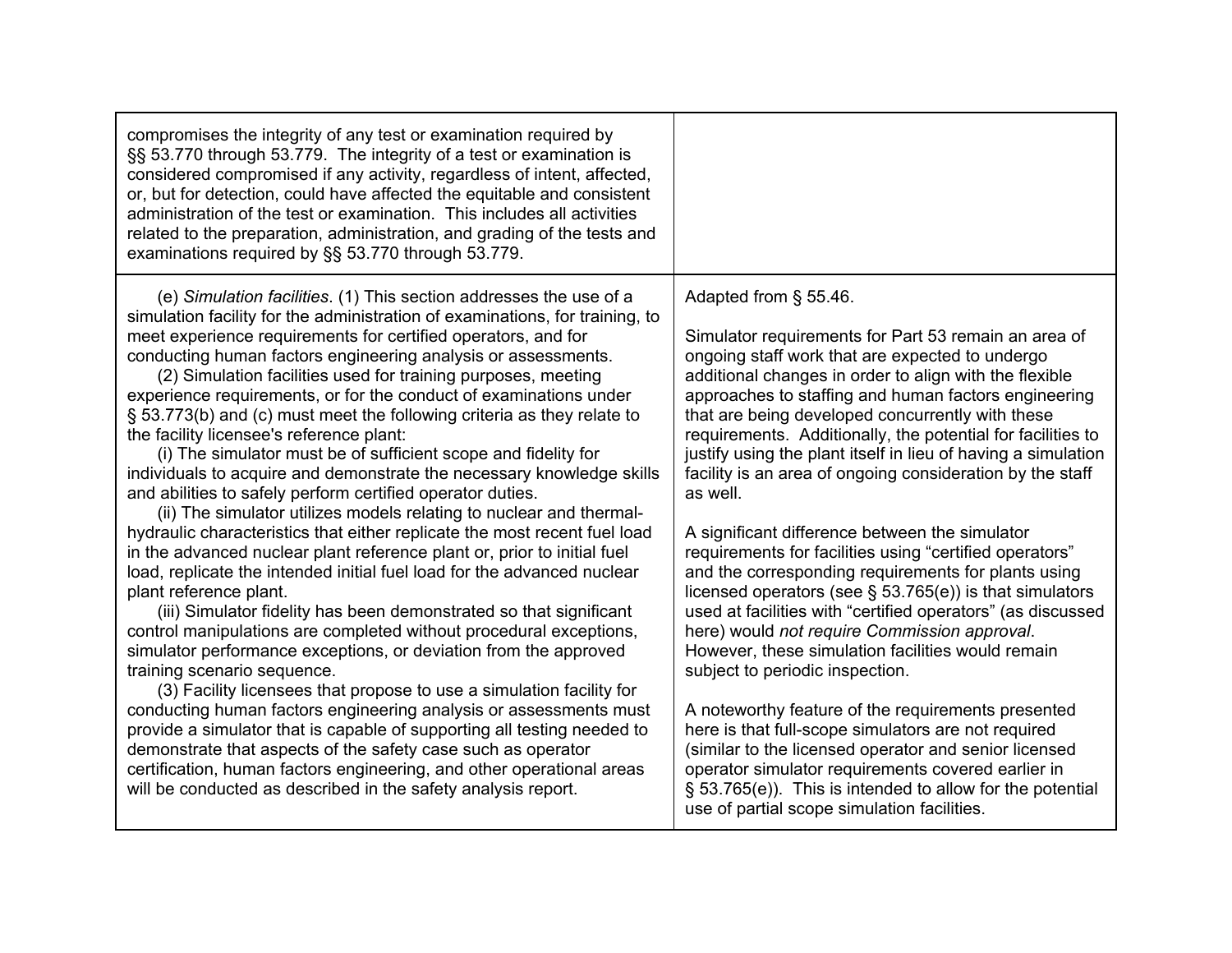| (4) Continued assurance of simulator fidelity. Facility licensees<br>that maintain a simulation facility for training purposes, meeting<br>experience requirements, or for the conduct of examinations under<br>§ 53.773(b) and (c) must:<br>(i) Conduct performance testing throughout the life of the<br>simulation facility in a manner sufficient to ensure that paragraph (2) of<br>this section is met. The results of performance tests must be retained<br>for four years after the completion of each performance test or until<br>superseded by updated test results;<br>(ii) Promptly correct modeling and hardware discrepancies and<br>discrepancies identified from scenario validation and from<br>performance testing or provide justification for why the presence of<br>such discrepancies will not adversely affect the criteria of<br>paragraph (2) of this section;<br>(iii) Make results of any uncorrected performance test failures that<br>may exist at the time of the examination or requalification program<br>inspection available for NRC review, prior to or concurrent with<br>preparations for each examination or requalification program<br>inspection; and<br>(iv) Maintain the provisions for examination and test integrity<br>consistent with $\S$ 53.773(d).<br>(5) A simulation facility must meet the requirements of paragraphs<br>(2) and (3) of this section for the Commission to accept the simulation<br>facility for conducting examinations as described in § 53.773(b) of this<br>part, requalification training as described in § 53.773(c) of this part, or<br>for performing control manipulations that affect reactivity to establish<br>eligibility for operator certification as described in $\S$ 53.774(d). |  |
|------------------------------------------------------------------------------------------------------------------------------------------------------------------------------------------------------------------------------------------------------------------------------------------------------------------------------------------------------------------------------------------------------------------------------------------------------------------------------------------------------------------------------------------------------------------------------------------------------------------------------------------------------------------------------------------------------------------------------------------------------------------------------------------------------------------------------------------------------------------------------------------------------------------------------------------------------------------------------------------------------------------------------------------------------------------------------------------------------------------------------------------------------------------------------------------------------------------------------------------------------------------------------------------------------------------------------------------------------------------------------------------------------------------------------------------------------------------------------------------------------------------------------------------------------------------------------------------------------------------------------------------------------------------------------------------------------------------------------------------------------------------------|--|
| (f) Waiver of examination and test requirements. The facility<br>licensee may waive any or all of the requirements for an examination<br>in accordance with their approved training and qualification program.<br>(g) Proficiency. The facility must establish and implement a<br>program to ensure that certified operators will maintain proficiency<br>regarding position functions and familiarity with plant status. This                                                                                                                                                                                                                                                                                                                                                                                                                                                                                                                                                                                                                                                                                                                                                                                                                                                                                                                                                                                                                                                                                                                                                                                                                                                                                                                                         |  |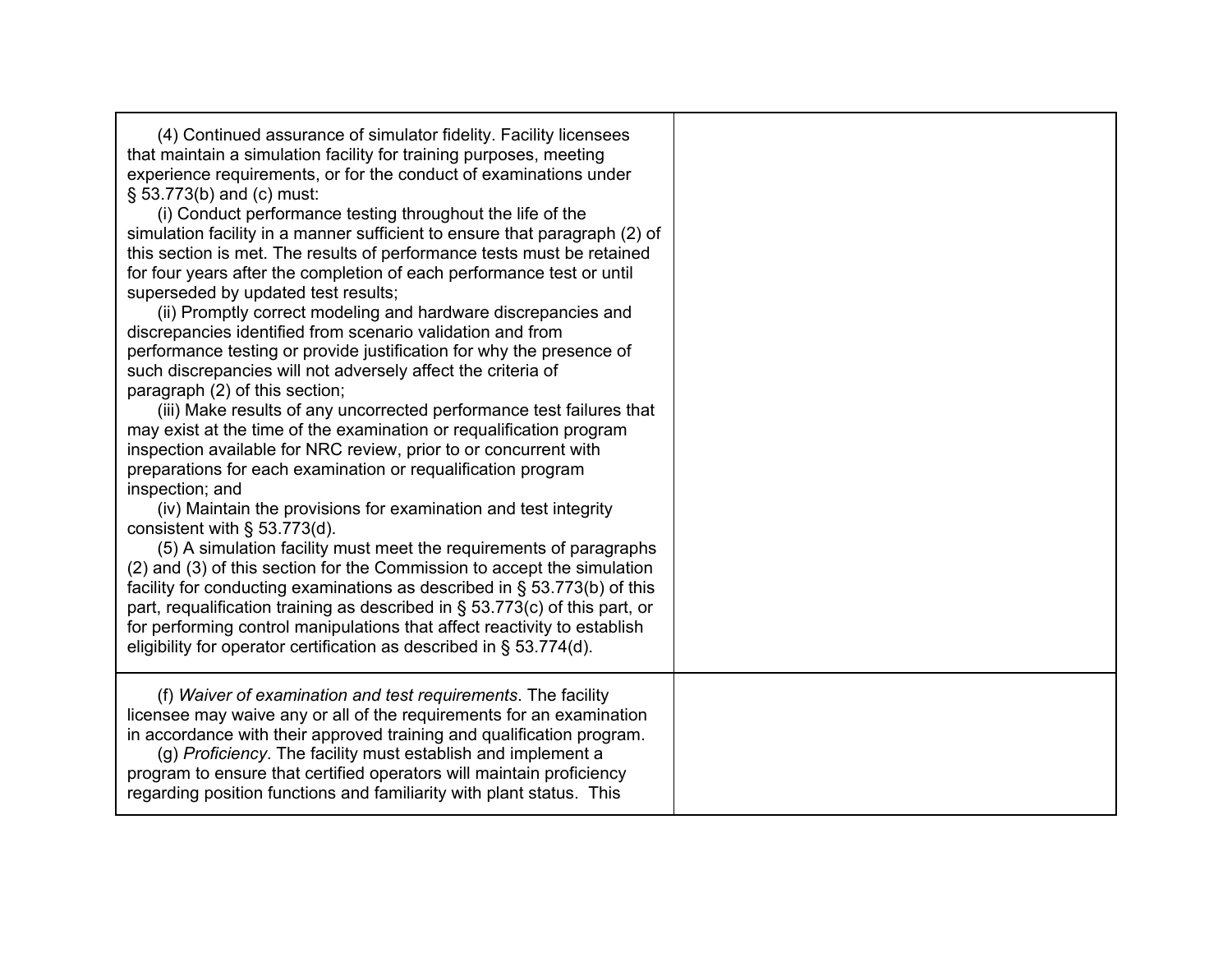| program must include those steps that will be taken in order to re-<br>establish proficiency when it cannot be maintained.                                                                                                                                                                                                                                                                                                                                                                                                                                                                                                                                                                                                                                                                                                                                                                                                                                                                                                                                                                                                                                                                                                                                                                                                                                                                                   |                                                                                                                                                                                                                   |
|--------------------------------------------------------------------------------------------------------------------------------------------------------------------------------------------------------------------------------------------------------------------------------------------------------------------------------------------------------------------------------------------------------------------------------------------------------------------------------------------------------------------------------------------------------------------------------------------------------------------------------------------------------------------------------------------------------------------------------------------------------------------------------------------------------------------------------------------------------------------------------------------------------------------------------------------------------------------------------------------------------------------------------------------------------------------------------------------------------------------------------------------------------------------------------------------------------------------------------------------------------------------------------------------------------------------------------------------------------------------------------------------------------------|-------------------------------------------------------------------------------------------------------------------------------------------------------------------------------------------------------------------|
| § 53.774 Issuance of certificates<br>The facility licensee must ensure that the following requirements<br>have been met prior to the issuance of a certified operator certification<br>to any individual:<br>(a) The individual has completed a minimum educational level of<br>either a high school diploma or general equivalency diploma.<br>(b) The individual must have satisfactorily completed a training<br>program meeting the requirements of $\S$ 53.773(a).<br>(c) The individual must have passed an examination meeting the<br>requirements of § 53.773(b).<br>(d) Provide evidence that the applicant, as a trainee, has<br>successfully demonstrated competence in manipulating the controls of<br>either the facility for which a license is sought or a simulation facility<br>that meets the requirements of $\S$ 53.773(e).<br>(e) The individual must meet the medical condition and general<br>health provisions of $\S$ 53.756(a).<br>(1) Conditional certification. If an individual's general medical<br>condition does not meet the minimum standards under $\S$ 53.756(a) of<br>this part, for those medical circumstances where a medical restriction<br>can accommodate the medical issue, the facility licensee may permit<br>the individual to perform certified operator duties provided that<br>compliance with the relevant restrictions is established and<br>maintained. | In contrast with licensed operators and senior licensed<br>operators, "certified operators" would have their<br>certification made, and certificate issued, by the facility<br>licensee/operating license holder. |
| § 53.775 Conditions of certificates<br>The facility licensee must ensure that each certificate is subject to<br>the following conditions:<br>(a) Neither the certificate nor any right under the certificate may be<br>assigned or otherwise transferred.<br>(b) The certificate is limited to those controls of the facility<br>specified in the certificate.                                                                                                                                                                                                                                                                                                                                                                                                                                                                                                                                                                                                                                                                                                                                                                                                                                                                                                                                                                                                                                               | No limit is established here for how many facilities a<br>single individual could be "certified" on simultaneously.                                                                                               |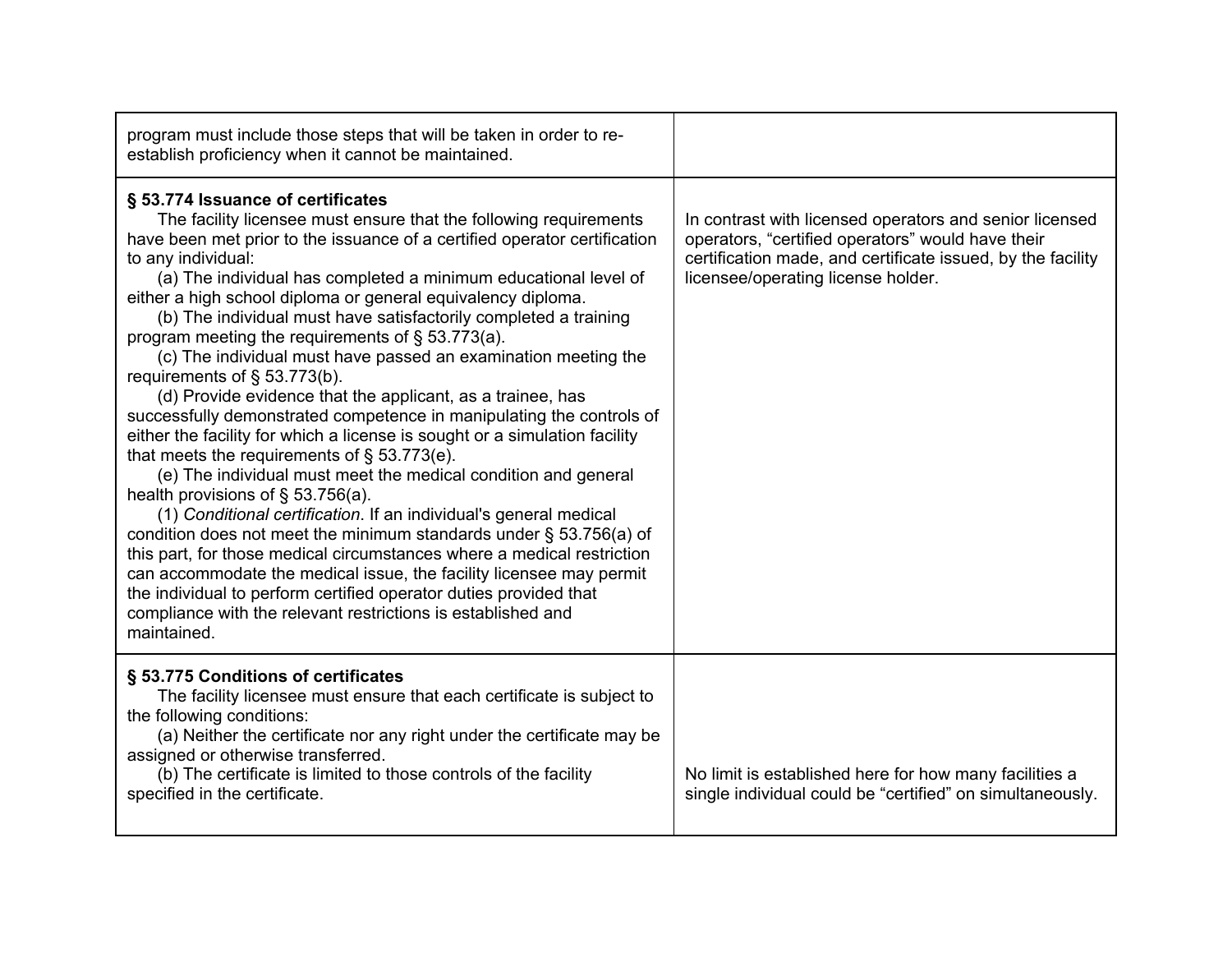| (c) The certified operator must complete a continuing training<br>program as described by $\S$ 53.773(c).<br>(1) The certified operator must pass a complete continuing training<br>examination as described by $\S$ 53.773(c).<br>(d) The certified operator must have a biennial medical<br>examination.<br>(e) The certified operator must maintain proficiency in accordance<br>with the facility proficiency program.<br>(f) The certified operator must not consume or ingest alcoholic<br>beverages within the protected area of power reactors. The certified<br>operator must not use, possess, or sell any illegal drugs. The certified<br>operator must not perform activities requiring certification under this<br>part while under the influence of alcohol or any prescription, over-the-<br>counter, or illegal substance that could adversely affect his or her<br>ability to safely and competently perform his or her certified operator<br>duties. For the purpose of this paragraph, with respect to alcoholic<br>beverages and drugs, the term "under the influence" means the<br>certified operator exceeded, as evidenced by a confirmed test result,<br>the lower of the cutoff levels for drugs or alcohol contained in subparts<br>E, F, and G of Part 26 of this chapter <i>[note that staff is also preparing</i><br>preliminary proposed changes to Part 26, or as established by the<br>facility licensee. The term "under the influence" also means the<br>certified operator could be mentally or physically impaired as a result<br>of substance use including prescription and over-the-counter drugs, as<br>determined under the provisions, policies, and procedures established<br>by the facility licensee for its fitness-for-duty program, in such a<br>manner as to adversely affect his or her ability to safely and<br>competently perform certified operator duties.<br>(g) Each certified operator at power reactors must participate in<br>the drug and alcohol testing programs established pursuant to 10 CFR<br>Part 26. | Facility licensees/operating license holders would<br>establish their own programs/requirements for "certified<br>operator" proficiency. |
|----------------------------------------------------------------------------------------------------------------------------------------------------------------------------------------------------------------------------------------------------------------------------------------------------------------------------------------------------------------------------------------------------------------------------------------------------------------------------------------------------------------------------------------------------------------------------------------------------------------------------------------------------------------------------------------------------------------------------------------------------------------------------------------------------------------------------------------------------------------------------------------------------------------------------------------------------------------------------------------------------------------------------------------------------------------------------------------------------------------------------------------------------------------------------------------------------------------------------------------------------------------------------------------------------------------------------------------------------------------------------------------------------------------------------------------------------------------------------------------------------------------------------------------------------------------------------------------------------------------------------------------------------------------------------------------------------------------------------------------------------------------------------------------------------------------------------------------------------------------------------------------------------------------------------------------------------------------------------------------------------------------------------------------------------------------------------|------------------------------------------------------------------------------------------------------------------------------------------|
| (h) The facility licensee must notify the Commission within 30 days<br>about a conviction of a certified operator for a felony.                                                                                                                                                                                                                                                                                                                                                                                                                                                                                                                                                                                                                                                                                                                                                                                                                                                                                                                                                                                                                                                                                                                                                                                                                                                                                                                                                                                                                                                                                                                                                                                                                                                                                                                                                                                                                                                                                                                                            |                                                                                                                                          |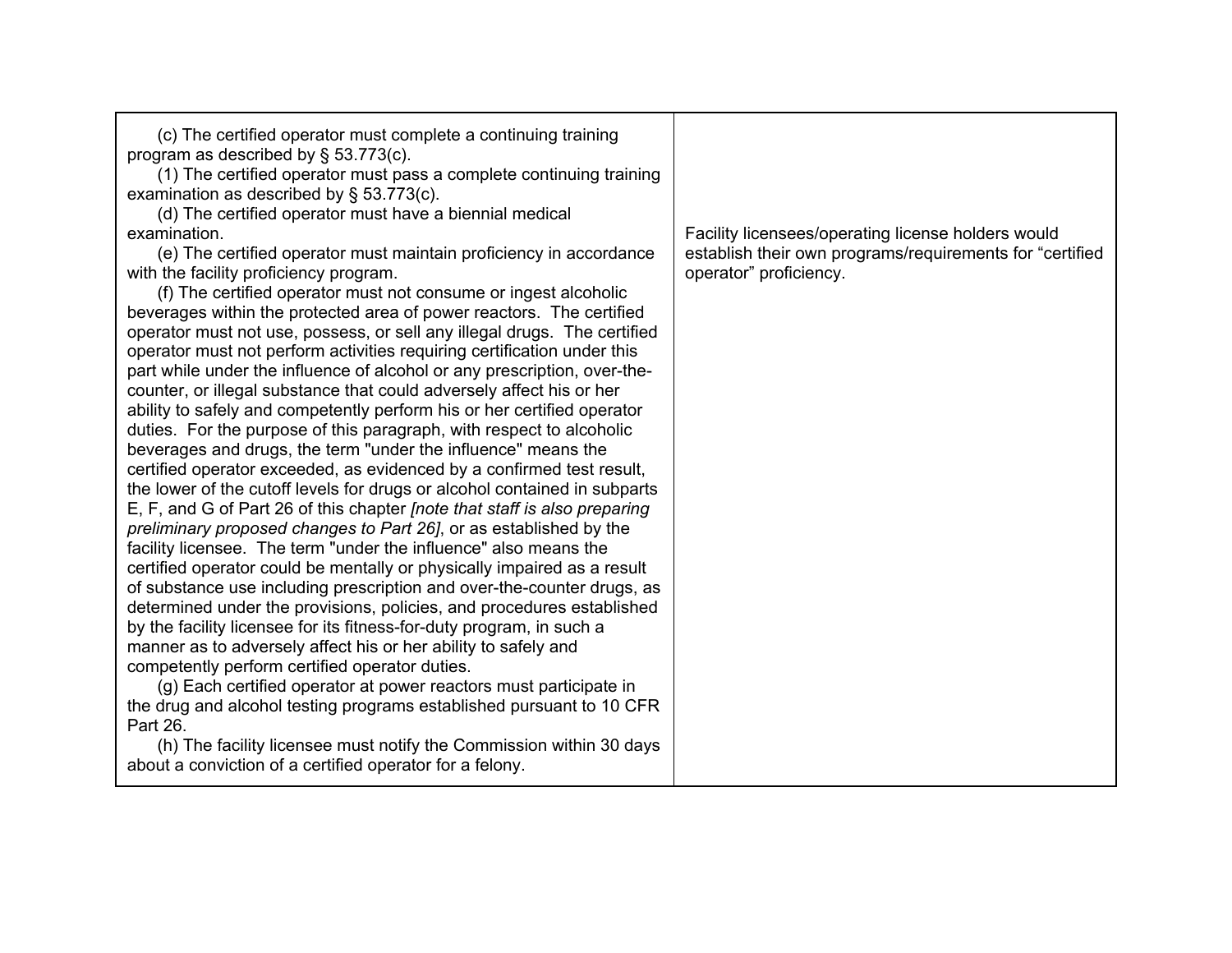| § 53.776 Expiration<br>Commercial nuclear plant licensees must, at a minimum, terminate<br>operator certifications upon termination of a certified individual's<br>employment with the commercial nuclear plant licensee, or upon<br>determination by the commercial nuclear plant licensee that the<br>certified individual no longer needs to maintain a certification.                                                                                                                                                                                                                                                                                                                                                                                                                                                                                                                                                                                                                                                                                                         |                                                                                                                                                                                                                                                                                                                                                                                                                                                                                                                                                                                                                                                                                                                                        |
|-----------------------------------------------------------------------------------------------------------------------------------------------------------------------------------------------------------------------------------------------------------------------------------------------------------------------------------------------------------------------------------------------------------------------------------------------------------------------------------------------------------------------------------------------------------------------------------------------------------------------------------------------------------------------------------------------------------------------------------------------------------------------------------------------------------------------------------------------------------------------------------------------------------------------------------------------------------------------------------------------------------------------------------------------------------------------------------|----------------------------------------------------------------------------------------------------------------------------------------------------------------------------------------------------------------------------------------------------------------------------------------------------------------------------------------------------------------------------------------------------------------------------------------------------------------------------------------------------------------------------------------------------------------------------------------------------------------------------------------------------------------------------------------------------------------------------------------|
| § 53.777 through 53.779 Reserved                                                                                                                                                                                                                                                                                                                                                                                                                                                                                                                                                                                                                                                                                                                                                                                                                                                                                                                                                                                                                                                  | [Reserved for future use.]                                                                                                                                                                                                                                                                                                                                                                                                                                                                                                                                                                                                                                                                                                             |
| § 53.780 Training and qualification of commercial nuclear plant<br>personnel<br>(a) Applicability. Sections 53.780 through 53.789 address<br>personnel training requirements. The regulations within this section<br>are applicable to all applicants for operating licenses or combined<br>licenses and facilities licensed under this part.<br>(b) Reserved.                                                                                                                                                                                                                                                                                                                                                                                                                                                                                                                                                                                                                                                                                                                    | Adapted from § 50.120.                                                                                                                                                                                                                                                                                                                                                                                                                                                                                                                                                                                                                                                                                                                 |
| § 53.781 Training and qualification requirements<br>(a)(1) Prior to fuel load, each commercial nuclear plant operating<br>license applicant and each holder of an operating license must, with<br>sufficient time to provide trained and qualified personnel to operate the<br>facility, ensure a training program is established, implemented, and<br>maintained that meets the requirements of paragraphs (b) and (c) of<br>this section.<br>(2) Each holder of a combined license must establish, implement,<br>and maintain the training program that meets the requirements of<br>paragraphs (b) and (c) of this section, as described in the final safety<br>analysis report with sufficient time to provide trained and qualified<br>personnel to operate the facility.<br>(b) The training program must be derived from a systems<br>approach to training as defined in this part and must provide, at a<br>minimum, for the training and qualification of the following categories<br>of advanced nuclear plant personnel:<br>(1) supervisors (e.g., shift supervisors), | A flexible approach to when these training programs<br>must be established is provided here.<br>It is not intended that the training programs covered<br>within this section would be approved by the<br>Commission. However, these training programs would<br>be subject to periodic inspection.<br>Although not discussed explicitly within the language<br>presented here, is not intended to preclude the<br>potential for INPO accreditation of advanced reactor<br>training programs; guidance will be provided to address<br>this if necessary.<br>In contrast with the existing "Training Rule" of § 50.120,<br>this variation (for use within the context of Part 53)<br>uses higher level categories of personnel within the |